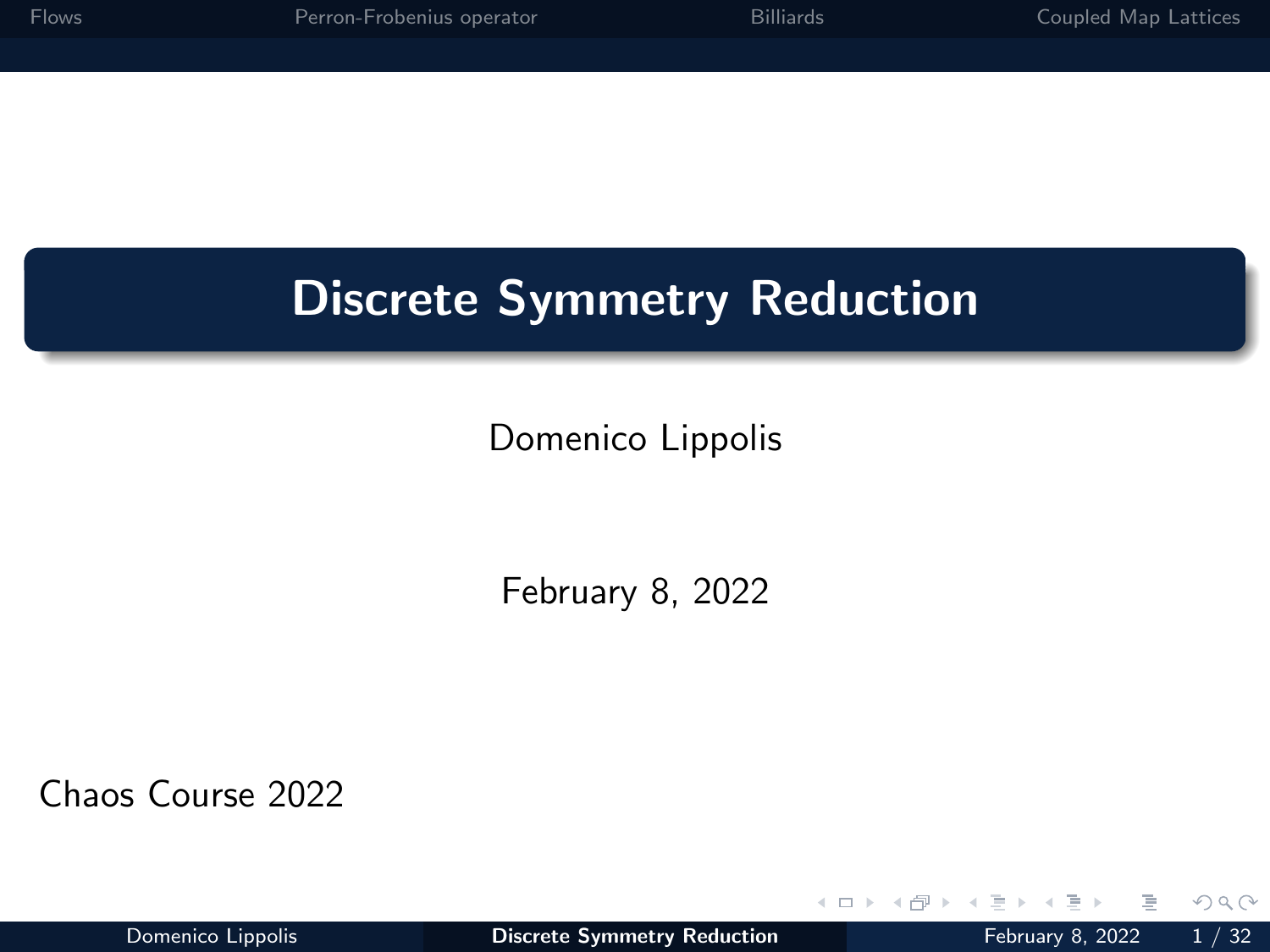### <span id="page-1-0"></span>Lorenz system

**•** Climate model

$$
\dot{x} = \sigma(y - x) \n\dot{y} = \rho x - y - xz \n\dot{z} = xy - bz
$$
\n(1)

| ChaosBook.org     |                                    | - イロン イ母 ン イヨン イヨン ニヨー つなの |  |
|-------------------|------------------------------------|----------------------------|--|
| Domenico Lippolis | <b>Discrete Symmetry Reduction</b> | February 8, 2022 $2 / 32$  |  |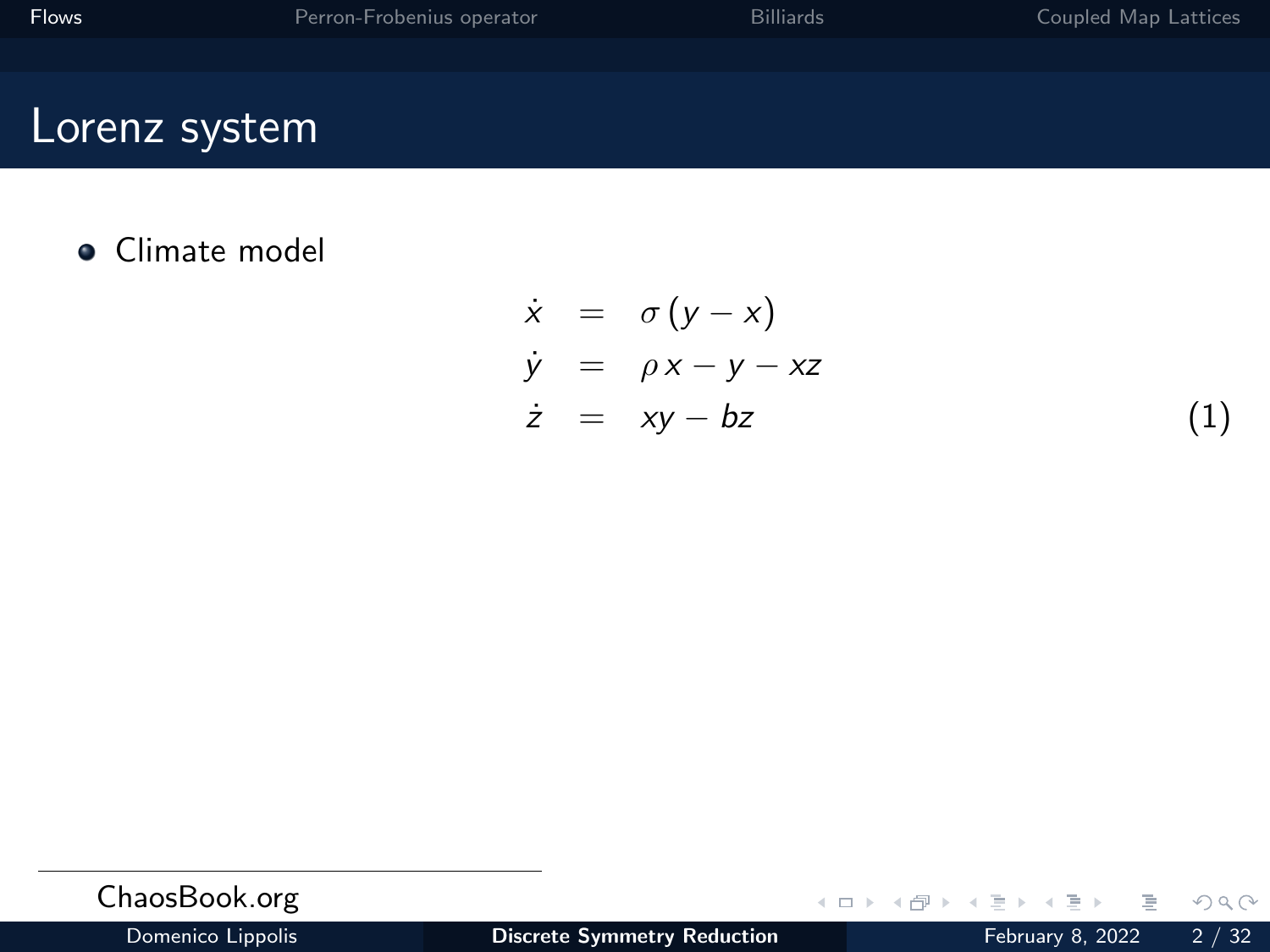| Flows | Perron-Frobenius operator | <b>Billiards</b> | Coupled Map Lattices |
|-------|---------------------------|------------------|----------------------|
|       |                           |                  |                      |

#### Lorenz system

#### **•** Climate model

$$
\dot{x} = \sigma(y - x) \n\dot{y} = \rho x - y - xz \n\dot{z} = xy - bz
$$
\n(1)

**a** gives rise to a double-lobed chaotic attractor  $(\sigma = 10, b = 8/3, \rho = 28)$ 



| ChaosBook.org     |                                    |  |  |  | - 4ロ ▶ 4母 ▶ 4日 ▶ 4日 ▶ │ 目│ ◆ 9.0 /2 │ |
|-------------------|------------------------------------|--|--|--|---------------------------------------|
| Domenico Lippolis | <b>Discrete Symmetry Reduction</b> |  |  |  | February 8, 2022 2 / 32               |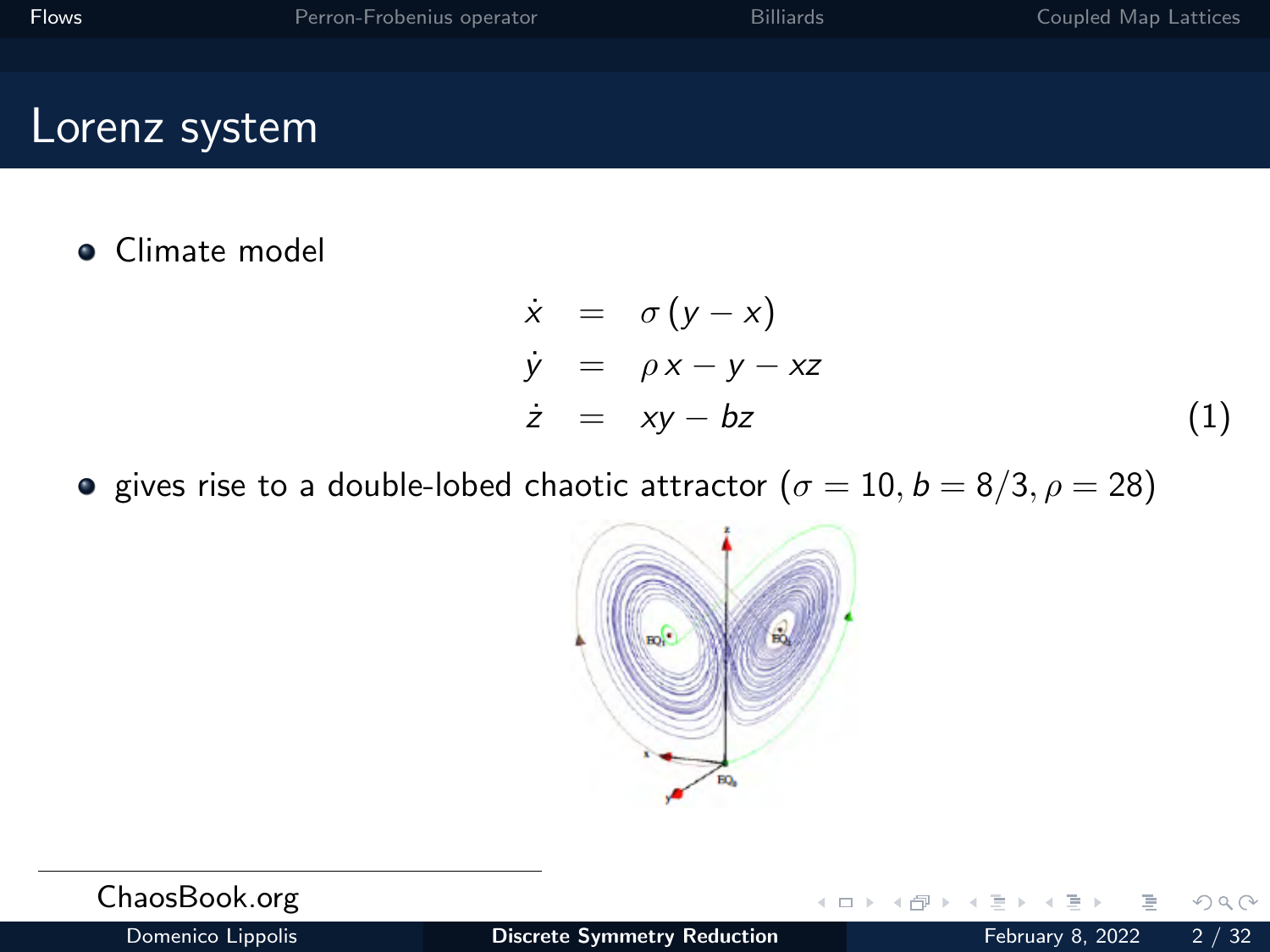As the shape of the attractor suggests, the system is equivariant under the  $\mathbf{Z}_2$  symmetry ( $\pi$ −rotation about the z−axis)

$$
r(x, y, z) = (-x, -y, z) \tag{2}
$$

 $\leftarrow$ 

 $QQQ$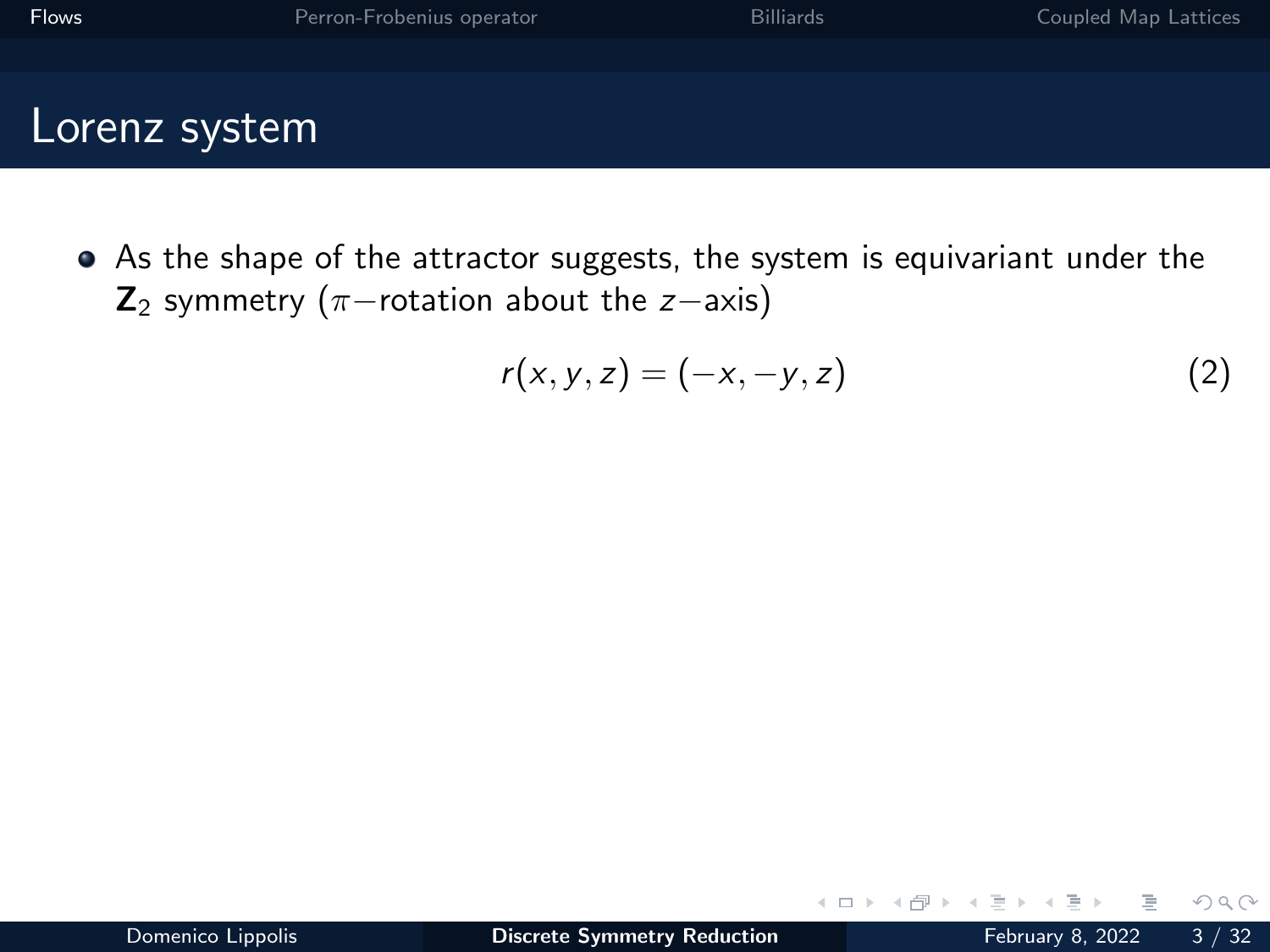- - As the shape of the attractor suggests, the system is equivariant under the  $\mathbf{Z}_2$  symmetry ( $\pi$ −rotation about the z−axis)

$$
r(x,y,z) = (-x,-y,z)
$$
 (2)

 $\bullet$  Equivariance means that given a symmetry operation g and the solution to the system  $f^t(x)$ ,

$$
f^t(g\mathbf{x}) = g f^t(\mathbf{x})
$$
 (3)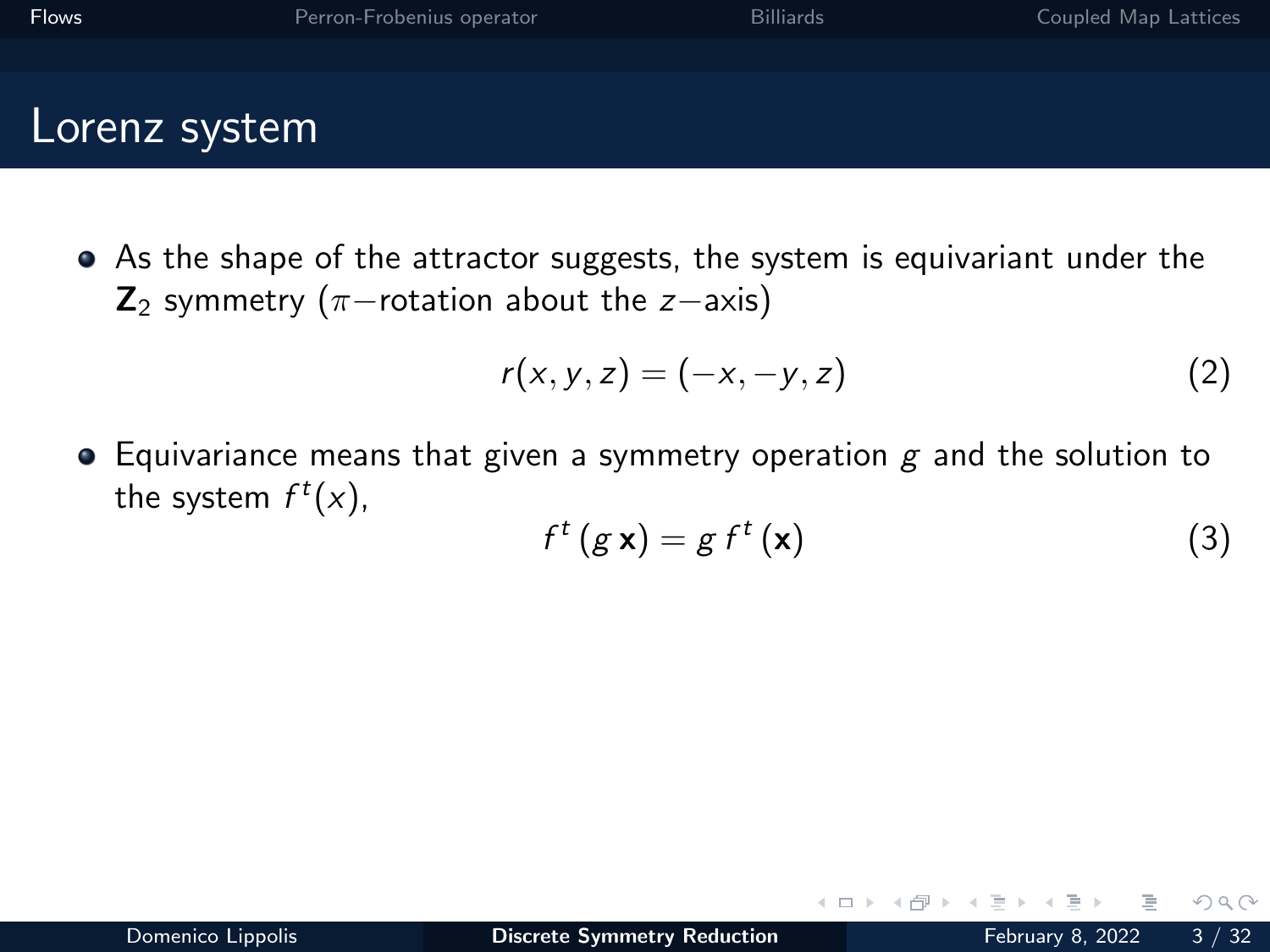As the shape of the attractor suggests, the system is equivariant under the  $\mathbf{Z}_2$  symmetry ( $\pi$ −rotation about the z−axis)

$$
r(x,y,z) = (-x,-y,z)
$$
 (2)

 $\bullet$  Equivariance means that given a symmetry operation g and the solution to the system  $f^t(x)$ ,

$$
f^{t} (g \mathbf{x}) = g f^{t} (\mathbf{x}) \tag{3}
$$

 $\bullet$  Here  $g(x, y, z) = r(x, y, z)$ , and

$$
v(g \mathbf{x}) = -\rho x + y + xz = g v(\mathbf{x})
$$
  
xy - bz (4)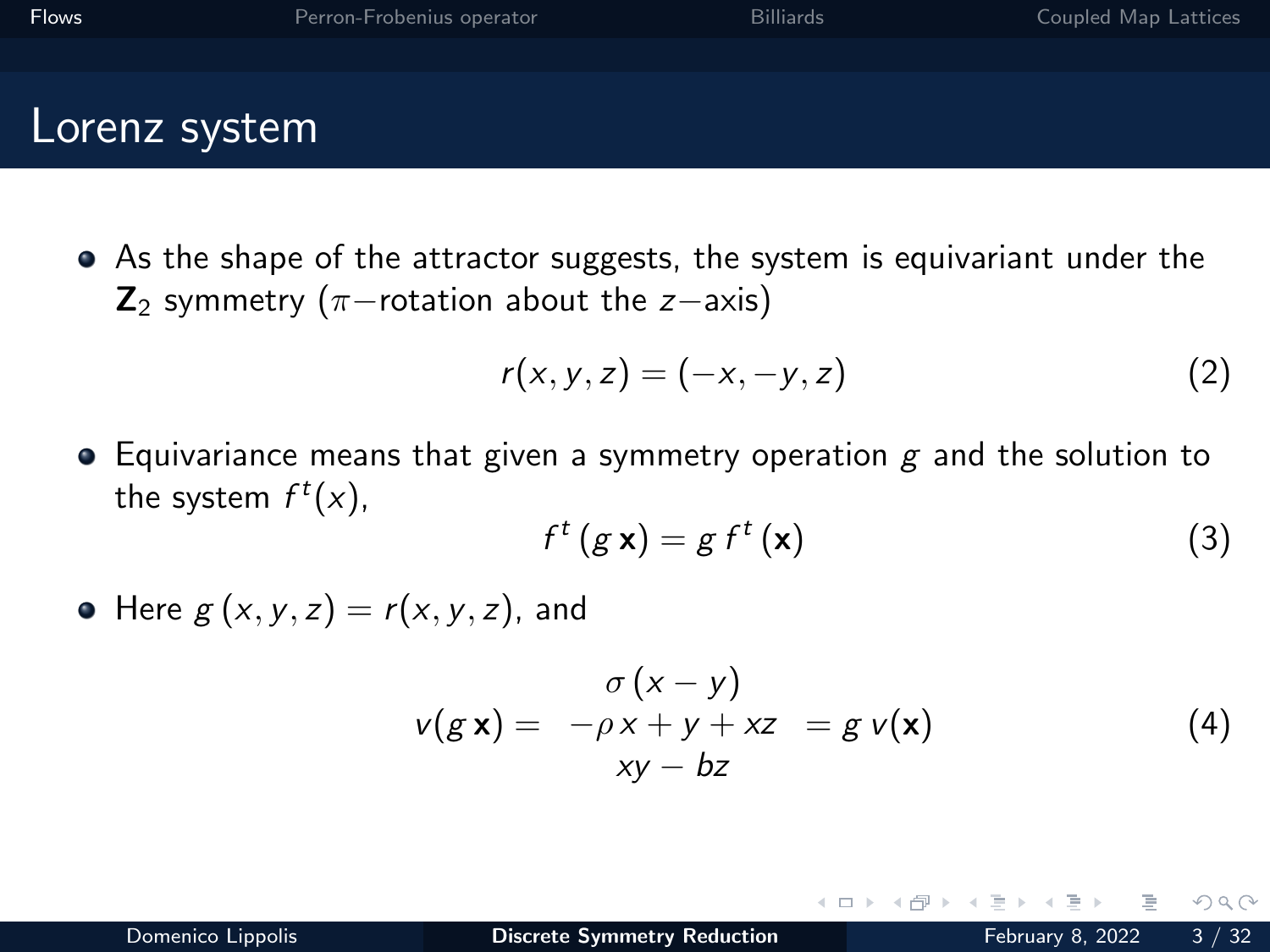As the shape of the attractor suggests, the system is equivariant under the  $\mathbf{Z}_2$  symmetry ( $\pi$ −rotation about the z−axis)

$$
r(x, y, z) = (-x, -y, z) \tag{2}
$$

 $\bullet$  Equivariance means that given a symmetry operation g and the solution to the system  $f^t(x)$ ,

$$
f^t(g \mathbf{x}) = g f^t(\mathbf{x}) \tag{3}
$$

 $\bullet$  Here  $g(x, y, z) = r(x, y, z)$ , and

$$
v(g \mathbf{x}) = -\rho \mathbf{x} + y + xz = g v(\mathbf{x})
$$
  
xy - bz (4)

 $\leftarrow$   $\Box$ 

Then equivariance follows from  $f^t(\mathbf{x}) = \mathbf{x}_0 + \int_0^t d\tau \: v \, [\mathbf{x}(\tau)]$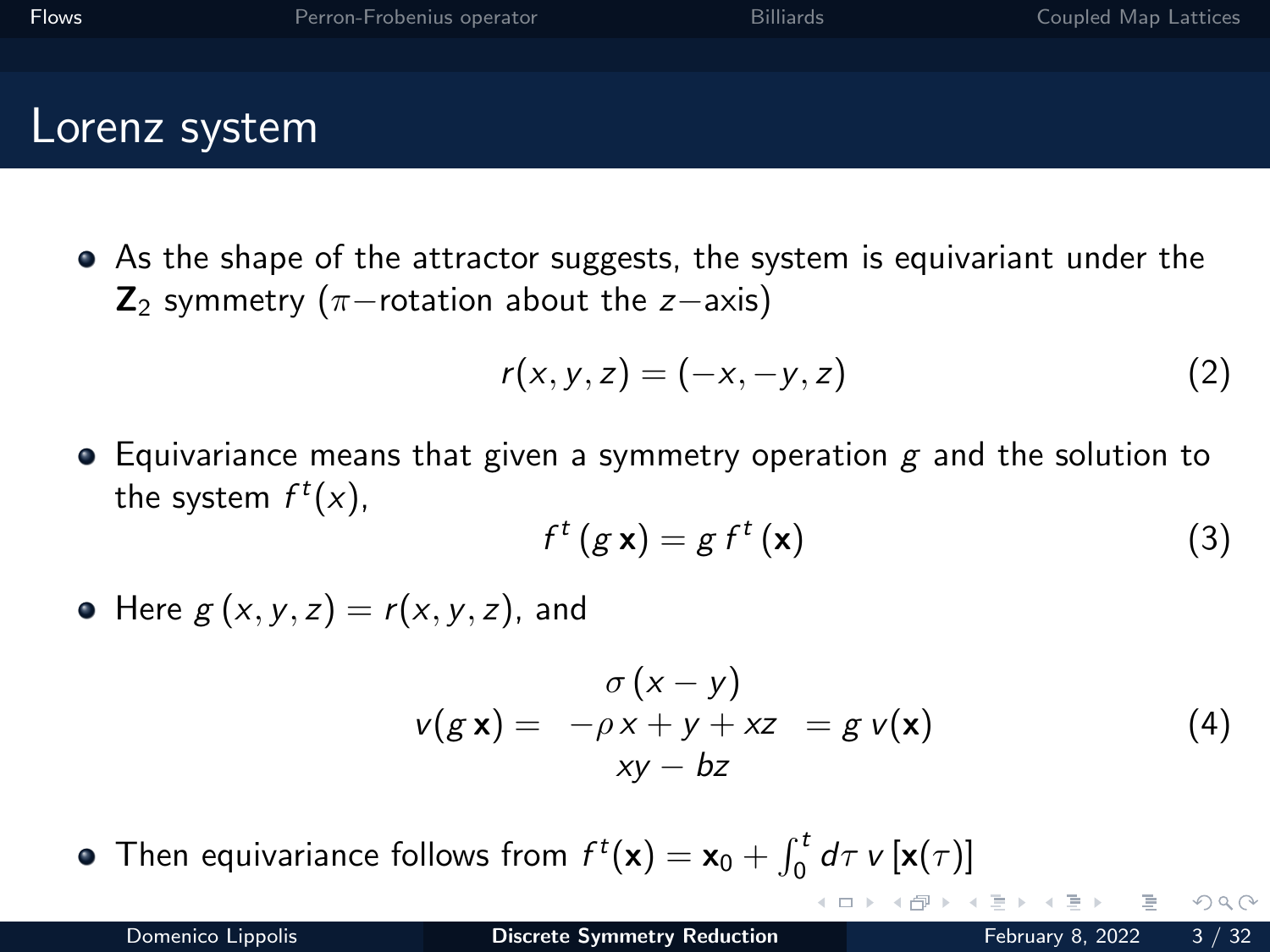$\bullet$  Intuitively, the two-lobe attractor would be reduced to one lobe-



| ChaosBook.org     |                                    | - ←ロ→ → 何→ → ヨ→ → ヨ→ ニヨー ЮДС |  |
|-------------------|------------------------------------|------------------------------|--|
| Domenico Lippolis | <b>Discrete Symmetry Reduction</b> | February 8, 2022 4 / 32      |  |

 $\Omega$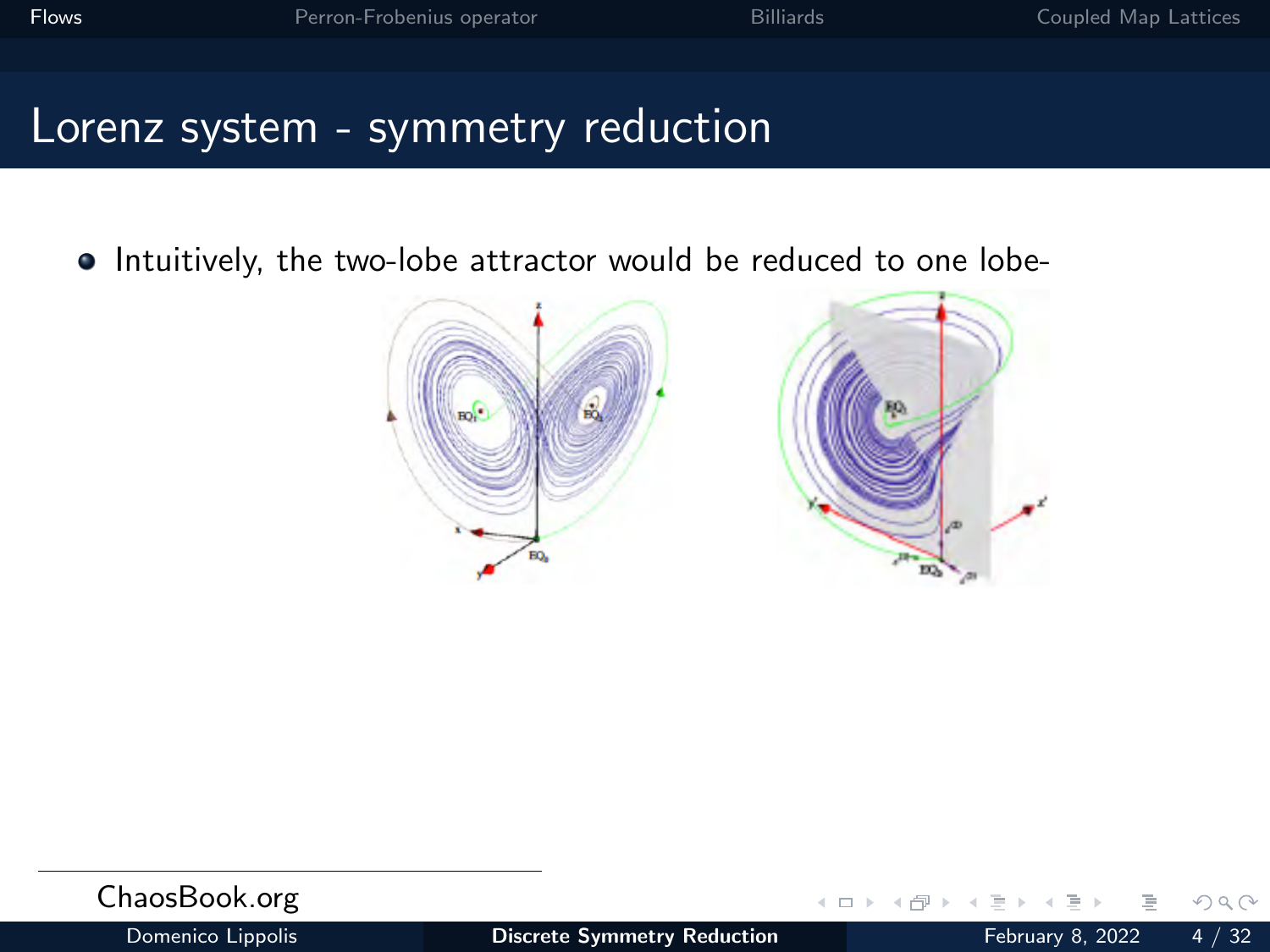• Intuitively, the two-lobe attractor would be reduced to one lobe-



**•** given a Poincaré section parallel to the z−axis, the fundamental domain  $\hat{\mathcal{M}}$ is the half-space between the viewer and the section. Then the full flow is captured by reinjecting back into  $\hat{\mathcal{M}}$  every trajectory that exits it, by a  $π$ −rotation about the  $z$ −axis. But how to realize that?

| ChaosBook.org     |  |
|-------------------|--|
| Domenico Lippolis |  |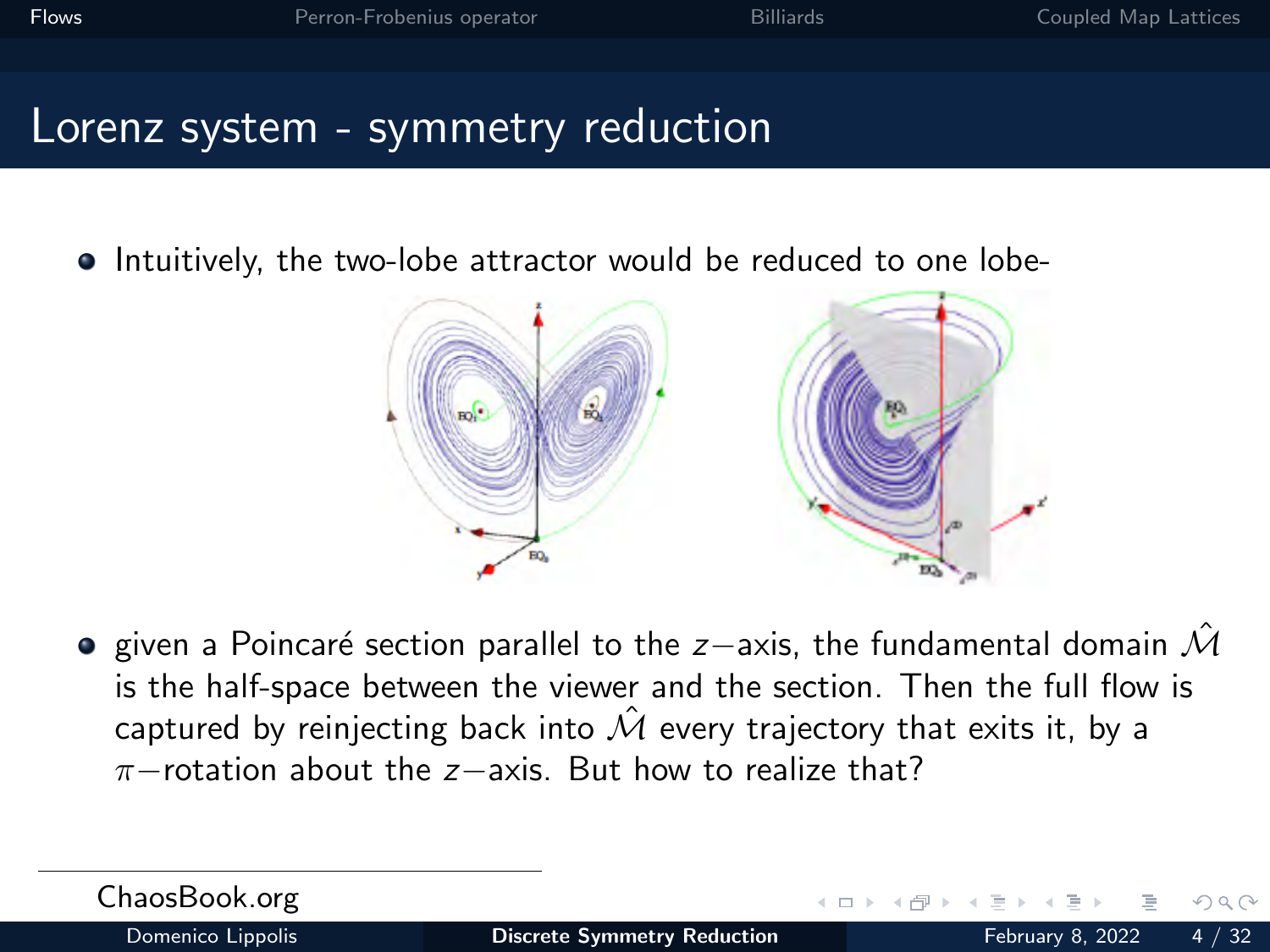| Flows | Perron-Frobenius operator | <b>Billiards</b> | Coupled Map Lattices |
|-------|---------------------------|------------------|----------------------|
|       |                           |                  |                      |

• Rewrite the Lorenz system in cylindrical coordinates  $(R, \theta, z)$ :

$$
\dot{R} = \frac{R}{2} \left[ -\sigma - 1 + (\sigma + \rho - z) \sin 2\theta + (1 - \sigma) \cos 2\theta \right]
$$
\n
$$
\dot{\theta} = \frac{1}{2} \left[ -\sigma + \rho - z + (\sigma - 1) \sin 2\theta + (\sigma + \rho - z) \cos 2\theta \right]
$$
\n
$$
\dot{z} = -bz + \frac{R^2}{2} \sin 2\theta \tag{5}
$$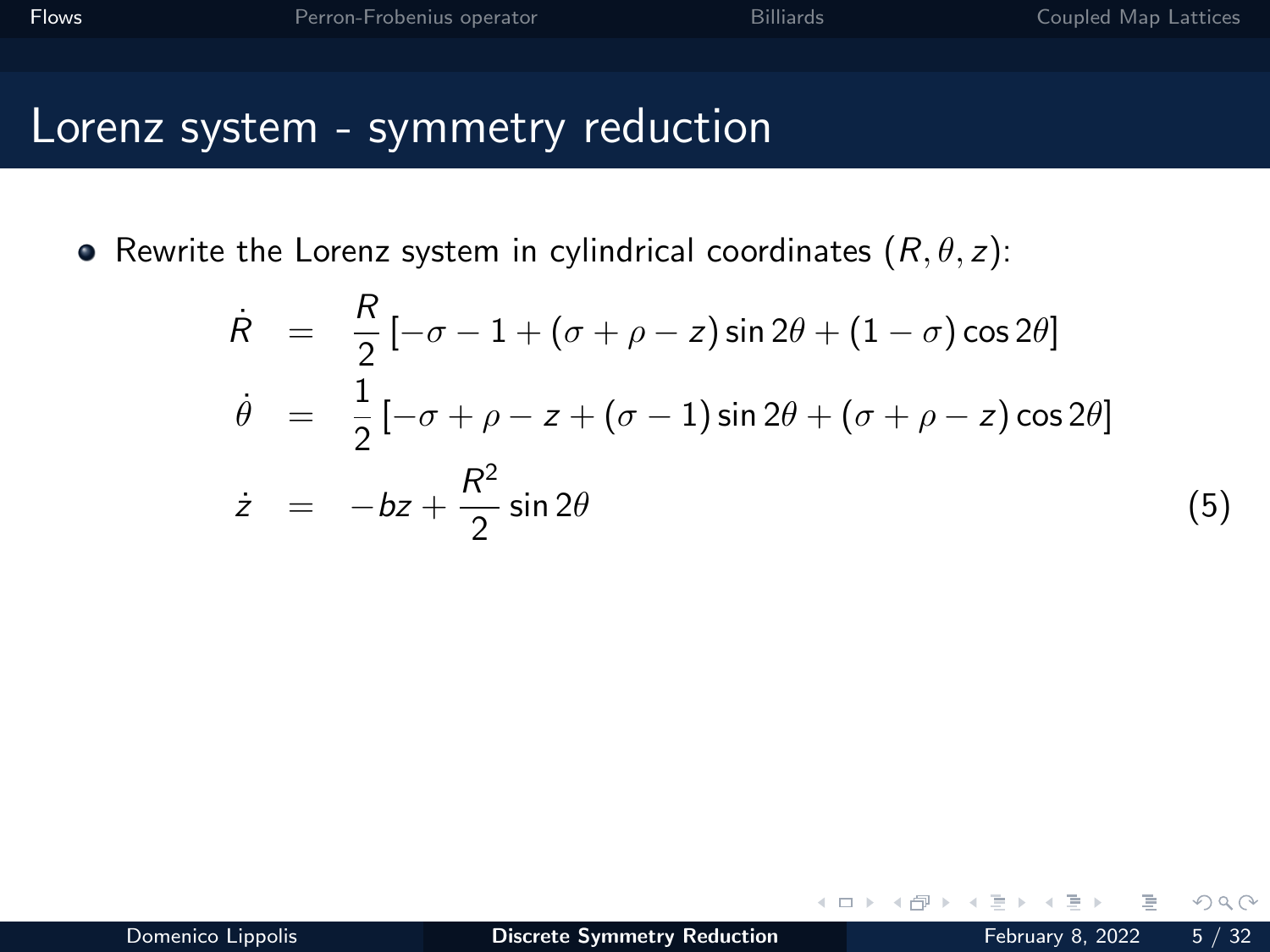| <b>Flows</b> | Perron-Frobenius operator | <b>Billiards</b> | Coupled Map Lattices |
|--------------|---------------------------|------------------|----------------------|
|              |                           |                  |                      |

• Rewrite the Lorenz system in cylindrical coordinates  $(R, \theta, z)$ :

$$
\dot{R} = \frac{R}{2} \left[ -\sigma - 1 + (\sigma + \rho - z) \sin 2\theta + (1 - \sigma) \cos 2\theta \right]
$$
\n
$$
\dot{\theta} = \frac{1}{2} \left[ -\sigma + \rho - z + (\sigma - 1) \sin 2\theta + (\sigma + \rho - z) \cos 2\theta \right]
$$
\n
$$
\dot{z} = -bz + \frac{R^2}{2} \sin 2\theta \tag{5}
$$

• Notably, everything depends on  $2\theta$  and not just  $\theta$ . We have

$$
R = \sqrt{x^2 + y^2} = \sqrt{(-x)^2 + (-y)^2}
$$
 (6)

$$
\sin 2\theta = 2\cos \theta \sin \theta = 2\frac{x}{R}\frac{y}{R} = 2\frac{-x}{R}\frac{-y}{R}
$$
 (7)

$$
\cos 2\theta = \cos^2 \theta - \sin^2 \theta = \left(\frac{x}{R}\right)^2 - \left(\frac{y}{R}\right)^2 = \left(\frac{-x}{R}\right)^2 - \left(\frac{-y}{R}\right)^2 \tag{8}
$$

 $\Omega$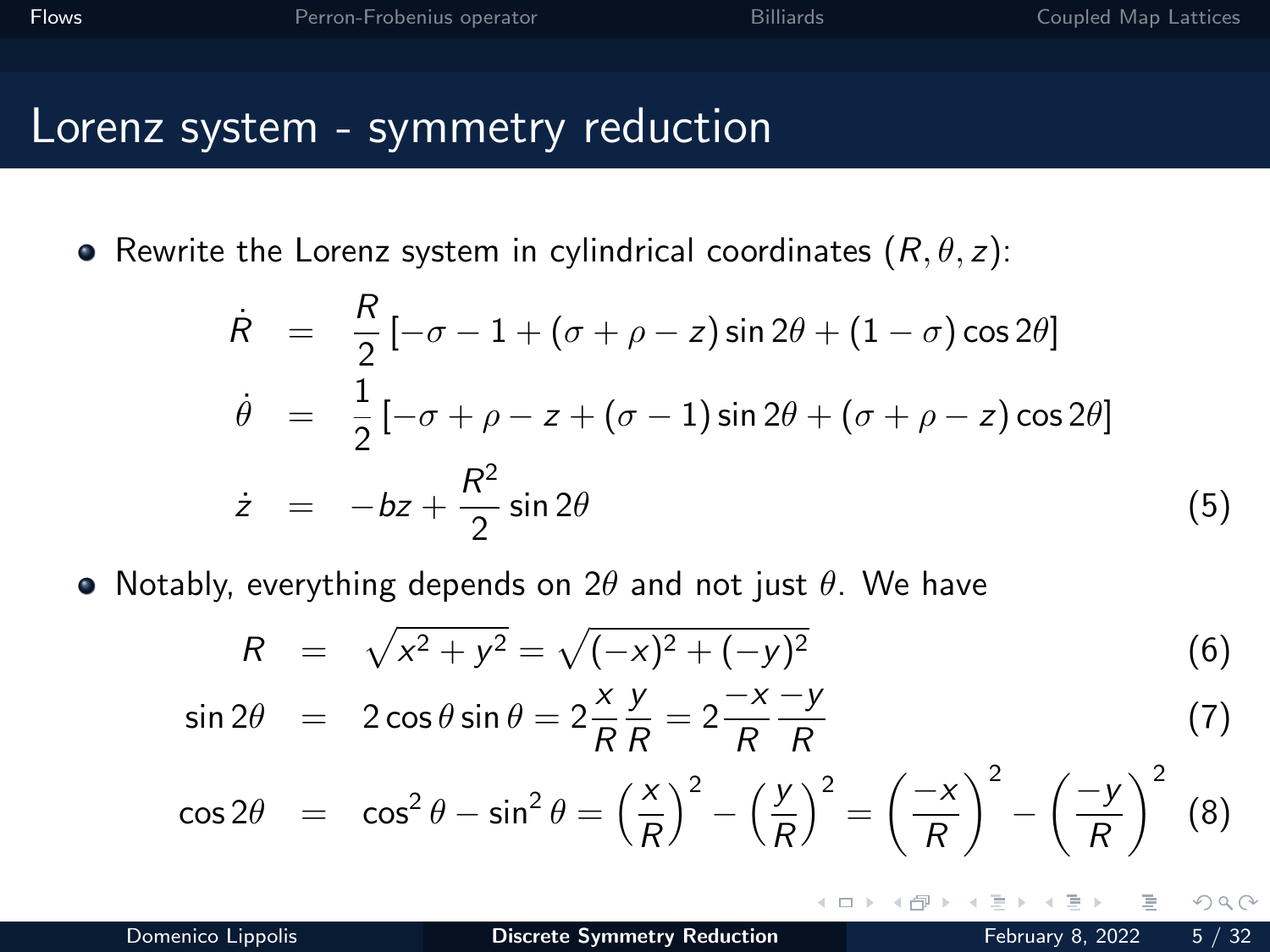| <b>Flows</b> | Perron-Frobenius operator | <b>Billiards</b> | Coupled Map Lattices |
|--------------|---------------------------|------------------|----------------------|
|              |                           |                  |                      |
|              |                           |                  |                      |

• we can infer that the coordinates  $(R, \theta, z)$  quotient the  $\mathbb{Z}_2$  symmetry out of the Lorenz flow, that is

$$
f^{t}[r(R, \theta, z)] = r(f^{t}[R, \theta, z]) = f^{t}(R, \theta, z)
$$
\n(9)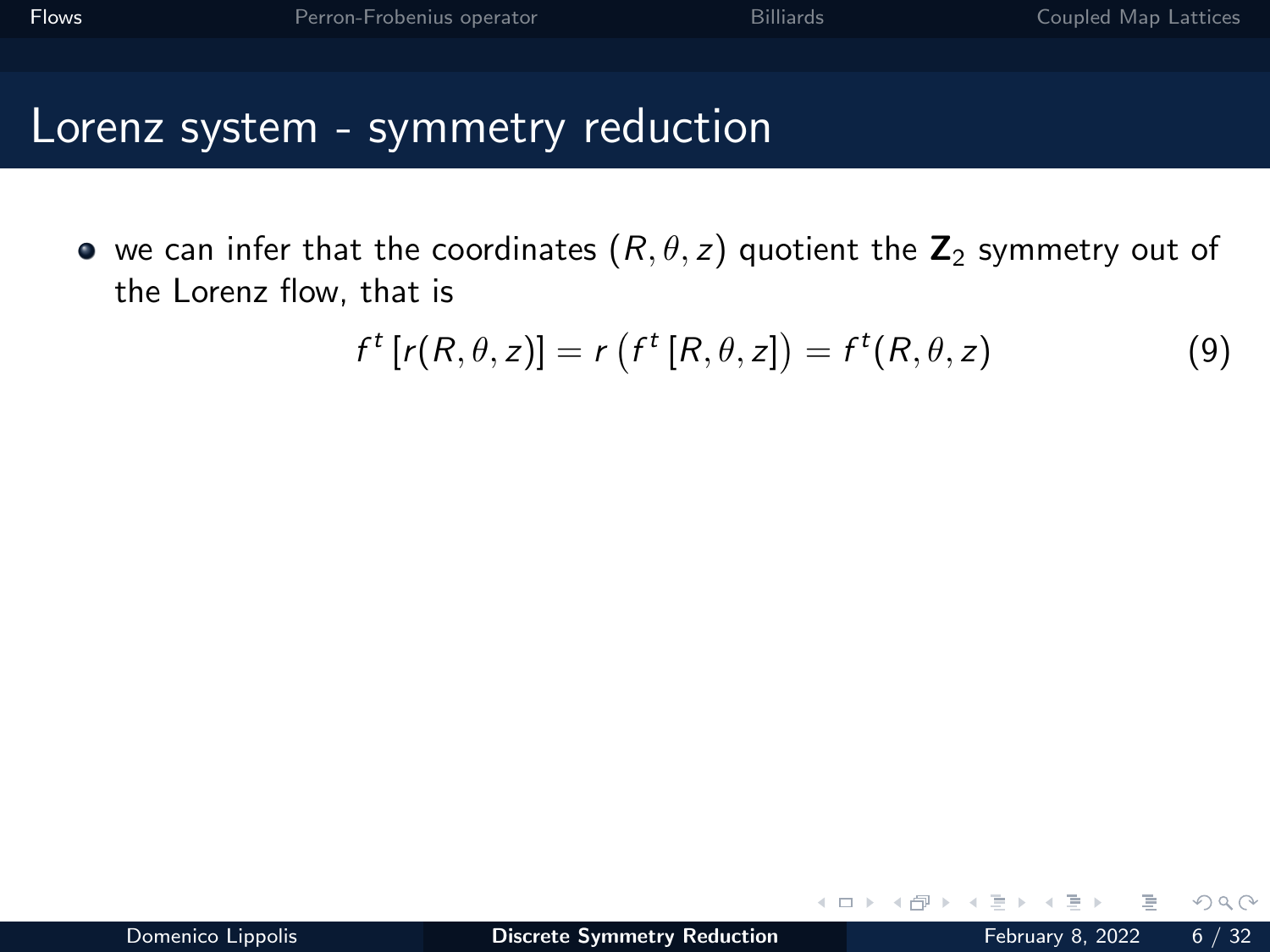| Flows | Perron-Frobenius operator | <b>Billiards</b> | Coupled Map Lattices |
|-------|---------------------------|------------------|----------------------|
|       |                           |                  |                      |

 $\bullet$  we can infer that the coordinates  $(R, \theta, z)$  quotient the  $\mathbb{Z}_2$  symmetry out of the Lorenz flow, that is

$$
f^{t}[r(R, \theta, z)] = r(f^{t}[R, \theta, z]) = f^{t}(R, \theta, z)
$$
\n(9)

 $\bullet$  That's no reduction to the fundamental domain, yet. But due to the 2 $\theta$ dependence we can now guess a set of coordinates

$$
(V, W, z) = (R\cos 2\theta, R\sin 2\theta, z) = \left(\frac{x^2 - y^2}{R}, \frac{2xy}{R}, z\right)
$$
 (10)

that will do the job  $(cf.$  exercise 11.5 chaosbook)

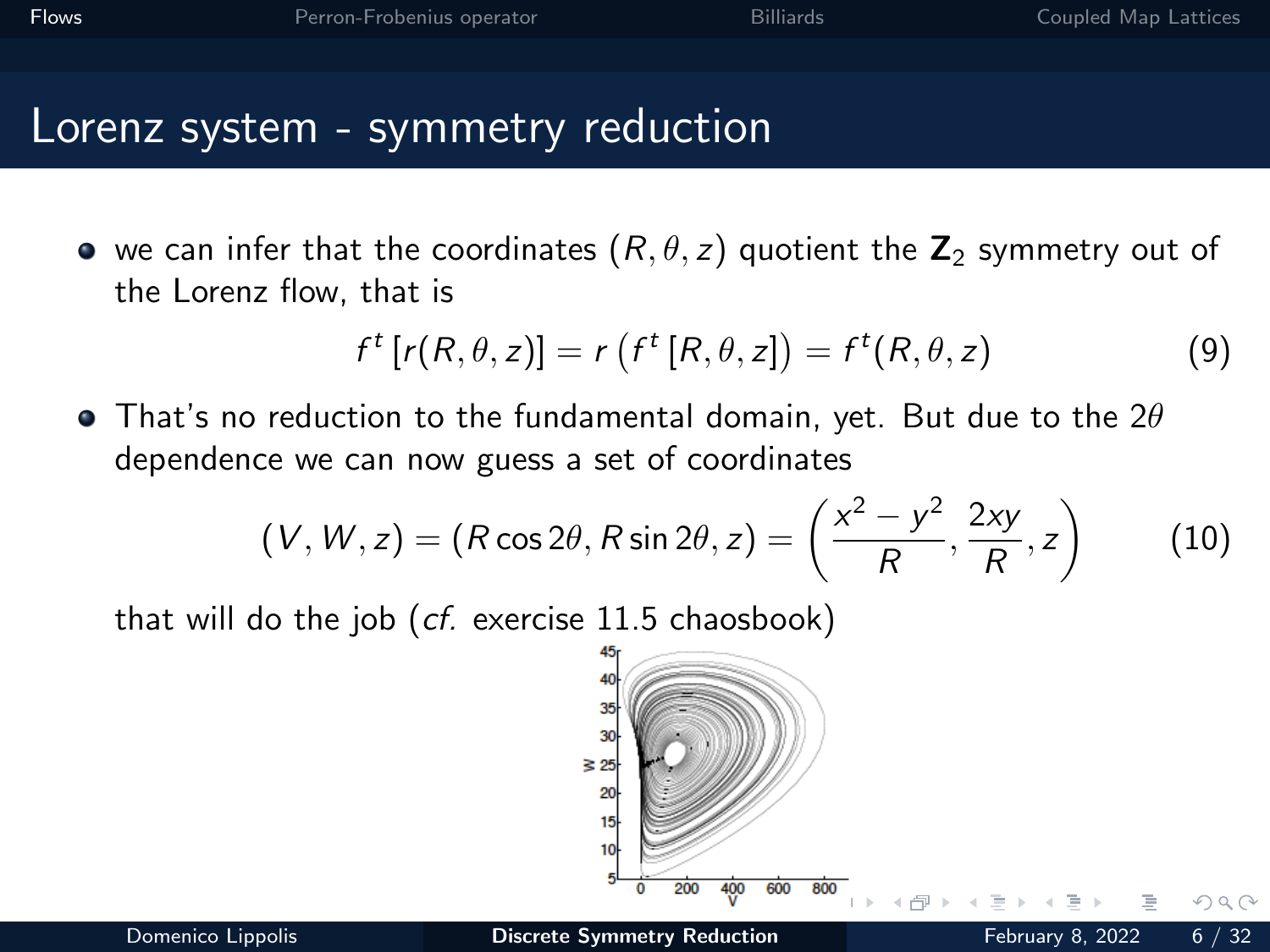$\bullet$  One doesn't need chaos to reduce symmetries. Consider the nonlinearly damped oscillator

$$
\ddot{x} - \mu(1 - x^2)\dot{x} + x = 0 \tag{11}
$$

 $\leftarrow$   $\Box$   $\rightarrow$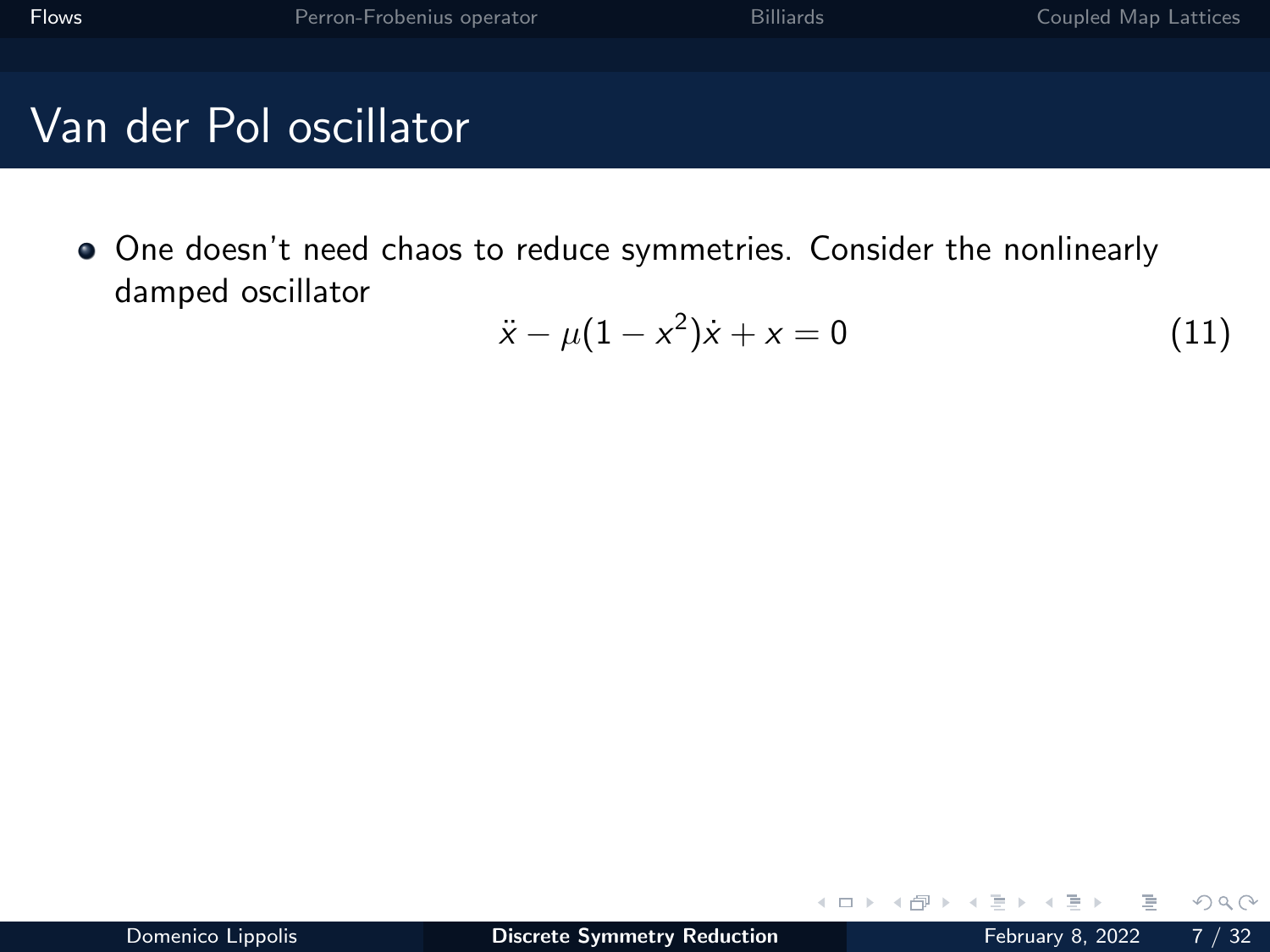$\bullet$  One doesn't need chaos to reduce symmetries. Consider the nonlinearly damped oscillator

$$
\ddot{x} - \mu(1 - x^2)\dot{x} + x = 0 \tag{11}
$$

• or equivalently

$$
\dot{x} = \mu \left( x - \frac{1}{3} x^3 - y \right)
$$
\n
$$
\dot{y} = \frac{1}{\mu} x \tag{12}
$$

 $\leftarrow$ 

 $QQQ$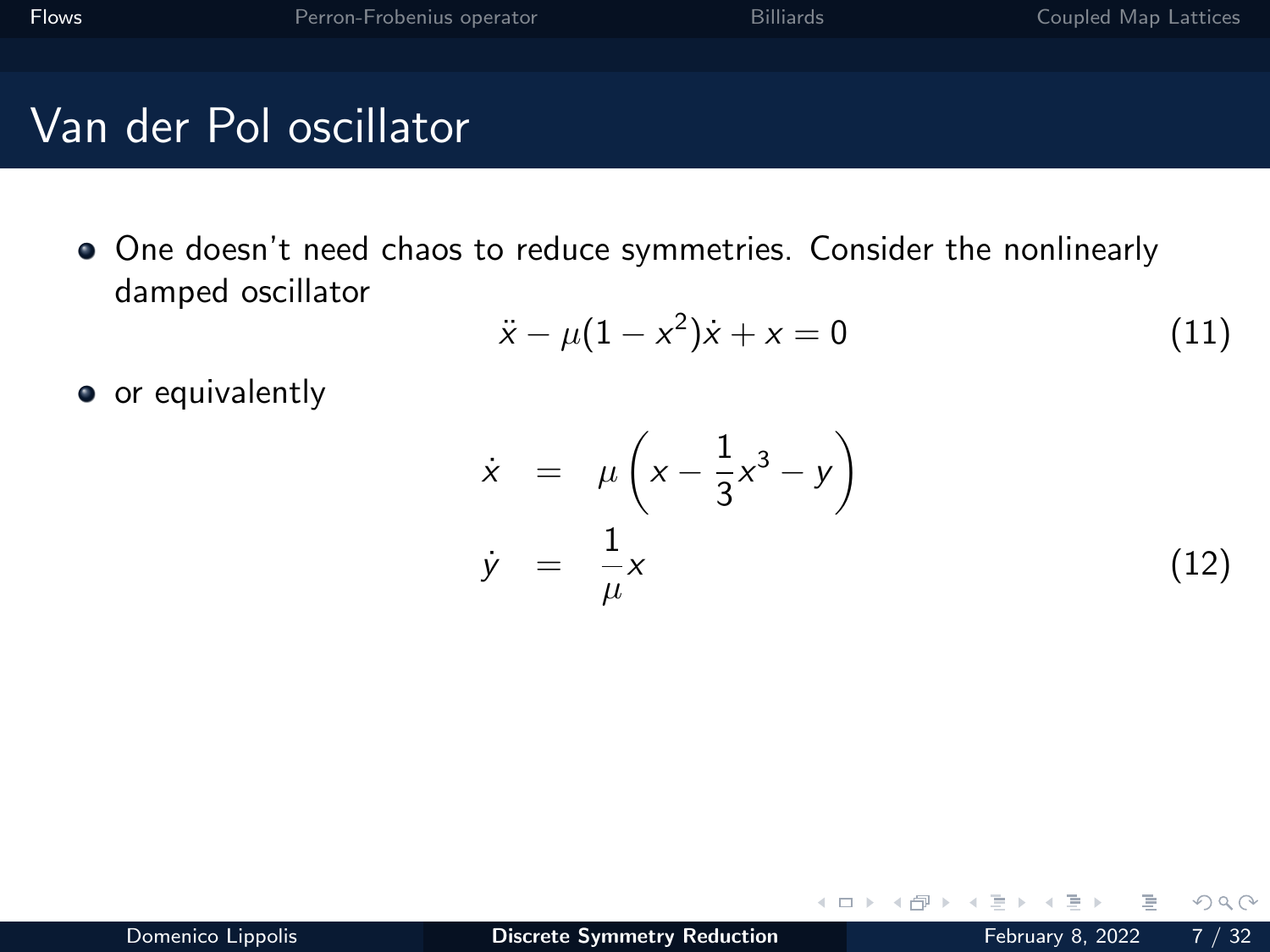• One doesn't need chaos to reduce symmetries. Consider the nonlinearly damped oscillator

$$
\ddot{x} - \mu(1 - x^2)\dot{x} + x = 0 \tag{11}
$$

• or equivalently

$$
\dot{x} = \mu \left( x - \frac{1}{3} x^3 - y \right)
$$
\n
$$
\dot{y} = \frac{1}{\mu} x \tag{12}
$$

• The dynamics quickly ( $\mu = 3$ ) converges to a limit cycle

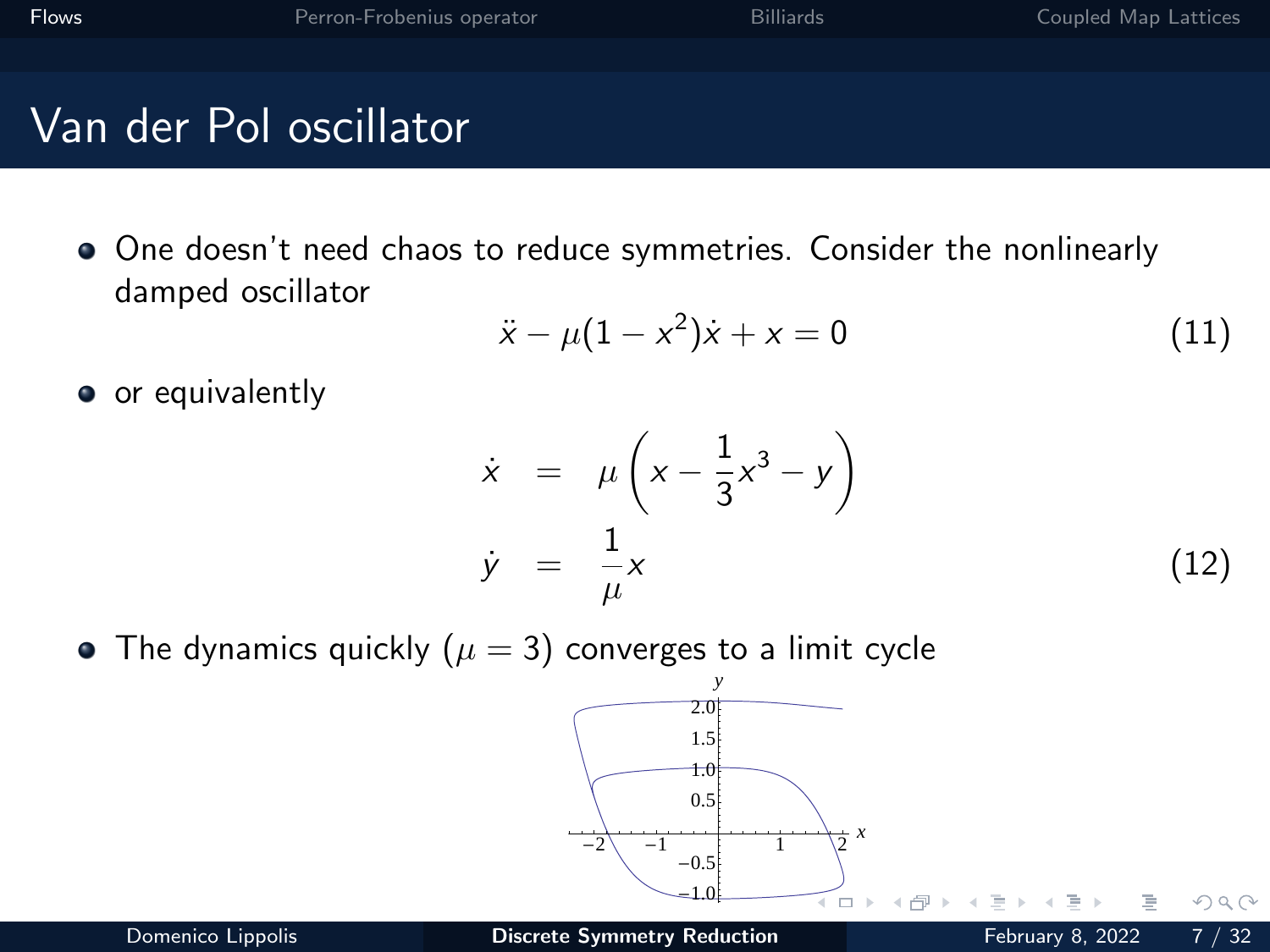## Van der Pol oscillator- symmetry reduction

 $\bullet$  the Van der Pol oscillator is  $\mathbb{Z}_2$ -symmetric (or equivariant):

$$
v[r(x, y, z)] = \begin{bmatrix} \mu(-x + \frac{1}{3}x^3 + y) \\ \frac{1}{\mu}(-x) \end{bmatrix} = -v(x, y, z) \quad (13)
$$

 $\leftarrow$ 

 $QQ$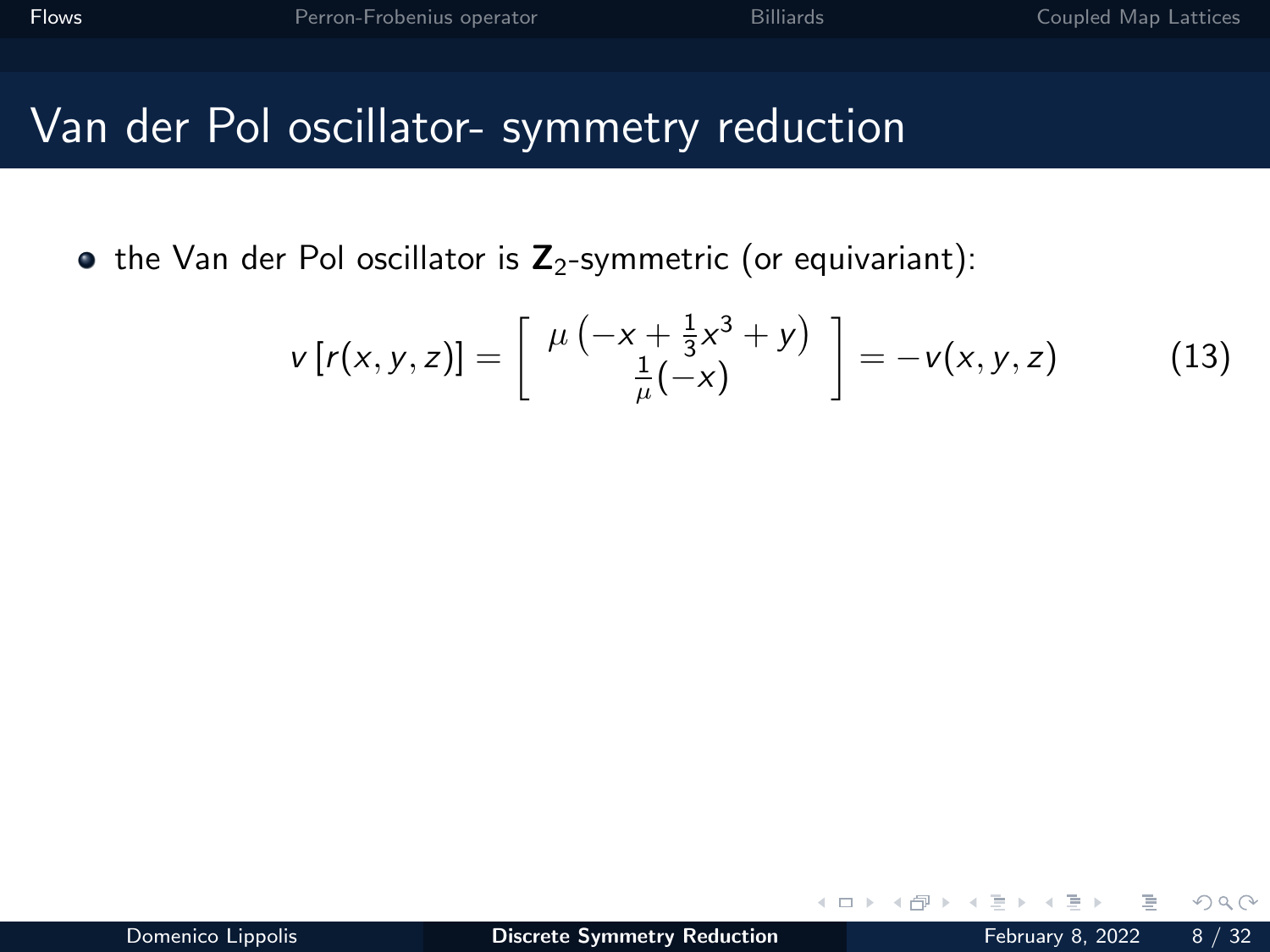## Van der Pol oscillator- symmetry reduction

 $\bullet$  the Van der Pol oscillator is  $\mathbb{Z}_2$ -symmetric (or equivariant):

$$
v[r(x, y, z)] = \begin{bmatrix} \mu(-x + \frac{1}{3}x^3 + y) \\ \frac{1}{\mu}(-x) \end{bmatrix} = -v(x, y, z) \quad (13)
$$

 $\leftarrow$ 

• in polar coordinates

$$
\dot{R} = \frac{1}{R} \left[ \mu R^2 \cos^2 \theta - \frac{\mu}{3} R^4 \cos^4 \theta + \left( \frac{1}{\mu} - \mu \right) R^2 \sin 2\theta \right]
$$
  

$$
\dot{\theta} = \frac{1}{1 + \frac{\sin^2 \theta}{\cos^2 \theta}} \left[ \frac{1}{\mu} - \frac{\mu}{\cos^2 \theta} \left( \frac{1}{2} \sin 2\theta (1 - \frac{1}{3} \cos^2 \theta) - \sin^2 \theta \right) \right]
$$
(14)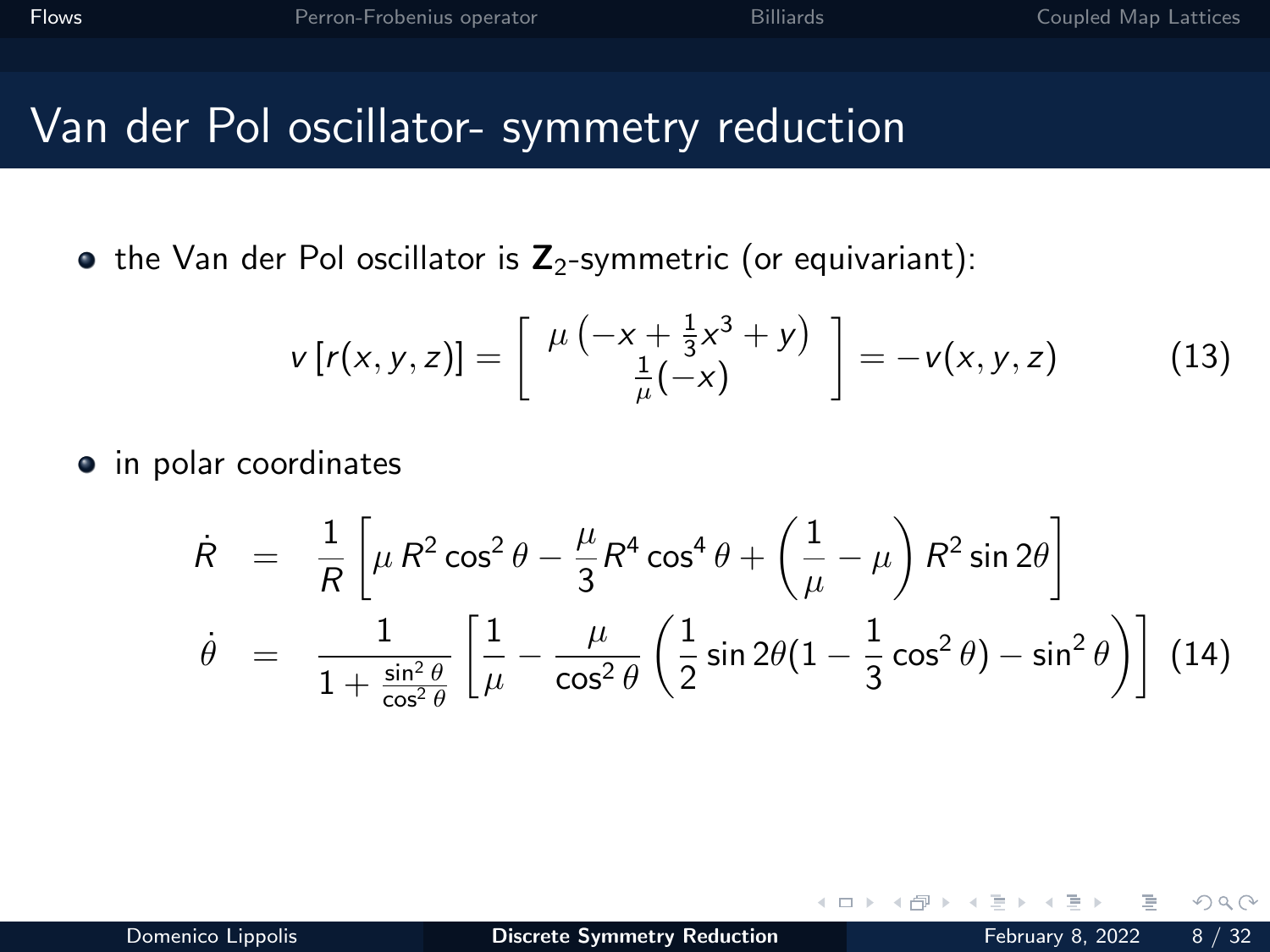### Van der Pol oscillator- symmetry reduction

 $\bullet$  the Van der Pol oscillator is  $\mathbb{Z}_2$ -symmetric (or equivariant):

$$
v[r(x, y, z)] = \begin{bmatrix} \mu(-x + \frac{1}{3}x^3 + y) \\ \frac{1}{\mu}(-x) \end{bmatrix} = -v(x, y, z) \quad (13)
$$

• in polar coordinates

$$
\dot{R} = \frac{1}{R} \left[ \mu R^2 \cos^2 \theta - \frac{\mu}{3} R^4 \cos^4 \theta + \left( \frac{1}{\mu} - \mu \right) R^2 \sin 2\theta \right]
$$
  

$$
\dot{\theta} = \frac{1}{1 + \frac{\sin^2 \theta}{\cos^2 \theta}} \left[ \frac{1}{\mu} - \frac{\mu}{\cos^2 \theta} \left( \frac{1}{2} \sin 2\theta (1 - \frac{1}{3} \cos^2 \theta) - \sin^2 \theta \right) \right]
$$
(14)

 $\bullet$  Again, that depends on 2 $\theta$  and we can make the same change of coordinates as for the Lorenz system.

Exercise: plot the symmetry-reduced Van der Pol limit cycle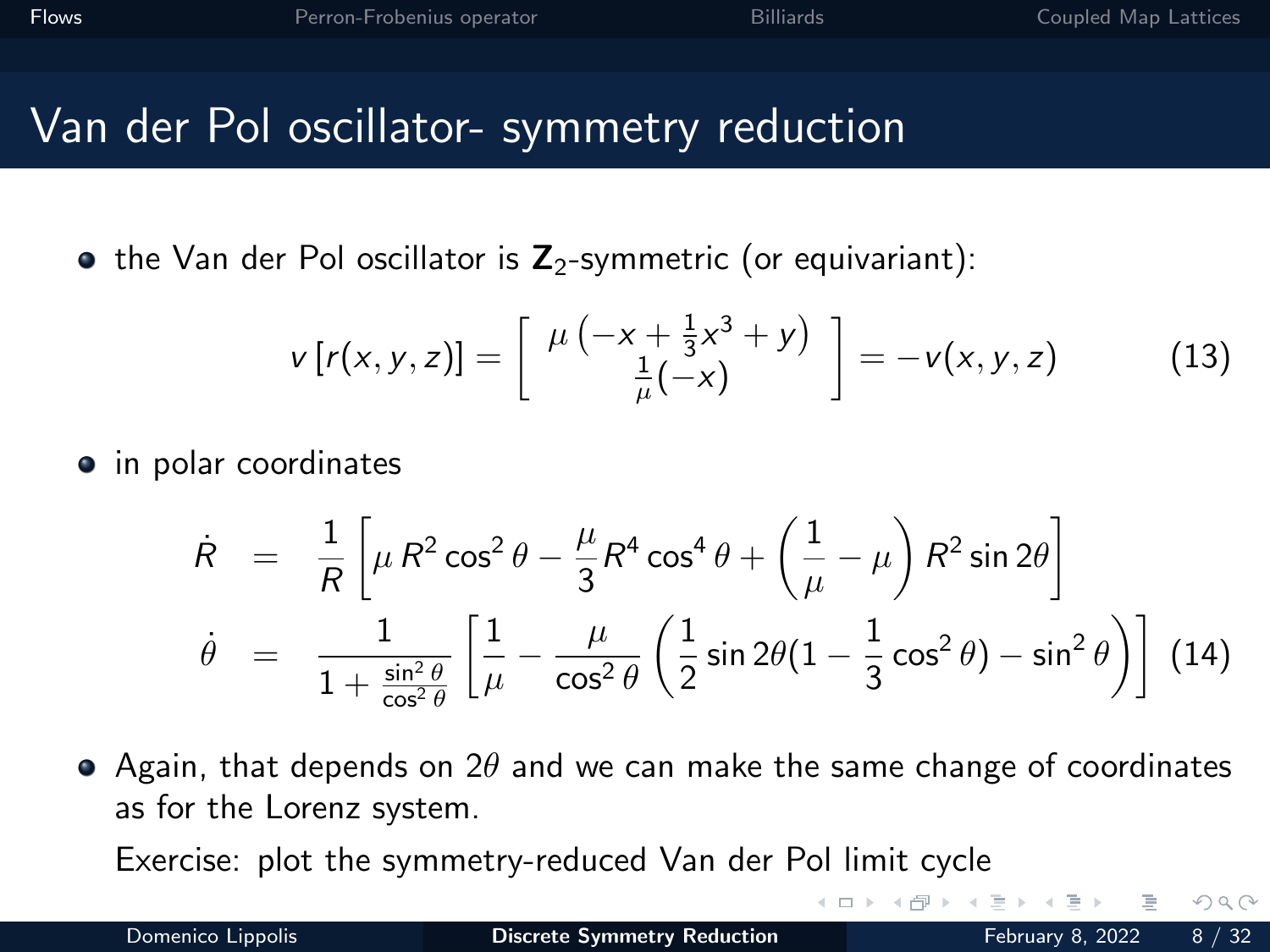<span id="page-19-0"></span>

| <b>Flows</b>      | Perron-Frobenius operator | <b>Billiards</b> | Coupled Map Lattices |
|-------------------|---------------------------|------------------|----------------------|
|                   |                           |                  |                      |
| Transfer operator |                           |                  |                      |

Alternatively to ODEs, one can follow as swarm of trajectories, obeying the Liouville equation

$$
\partial_t \rho(x, t) + \nabla \cdot [\rho(x, t) \nu(x)] = 0 \qquad (15)
$$

| ChaosBook.org     |                             | $\mathcal{A} \ \Box \ \Vdash \ \mathcal{A} \ \overline{\mathcal{B}} \ \Vdash \ \mathcal{A} \ \overline{\mathcal{B}}$ |  |
|-------------------|-----------------------------|----------------------------------------------------------------------------------------------------------------------|--|
| Domenico Linnolis | Discrete Symmetry Reduction |                                                                                                                      |  |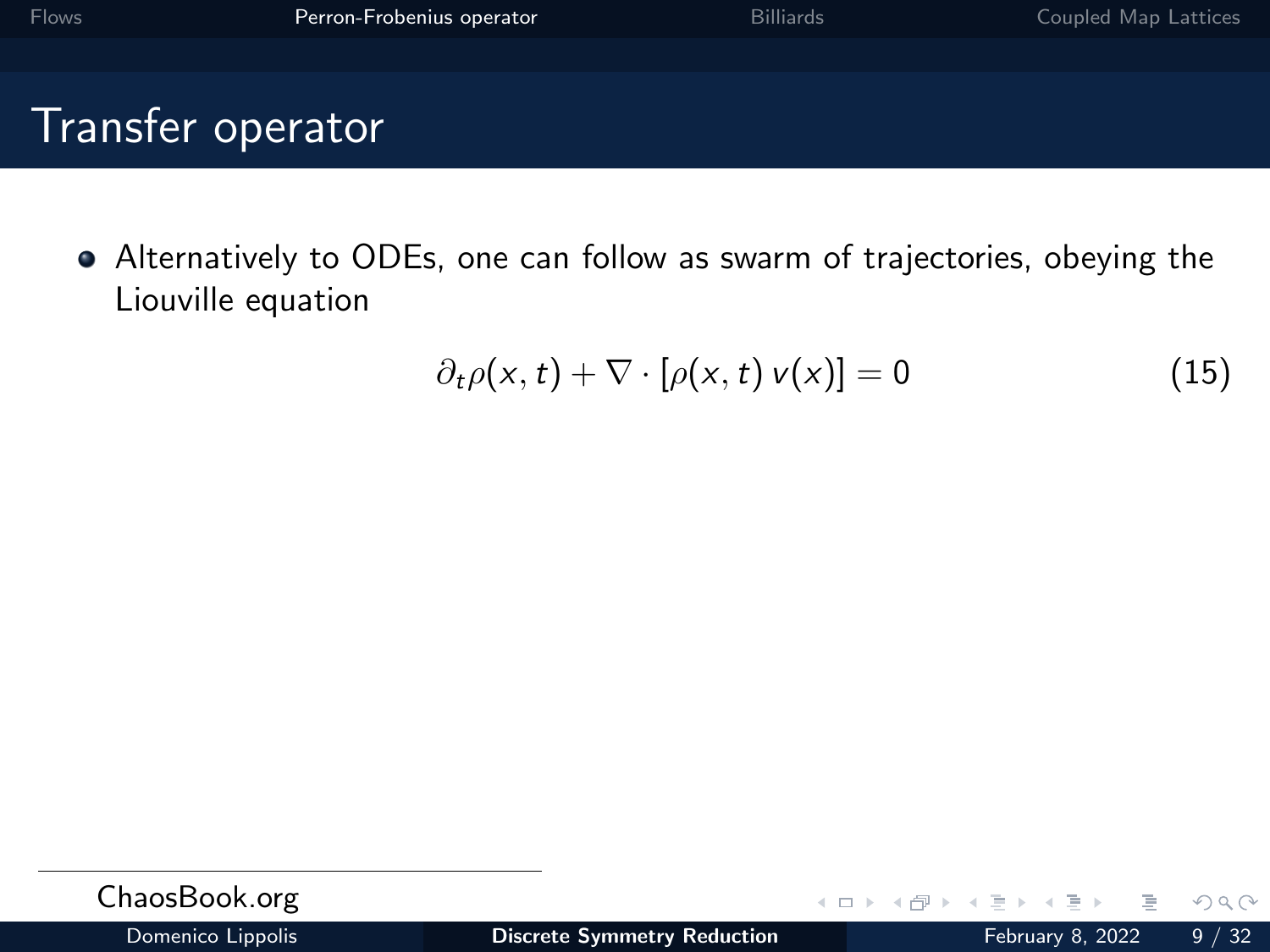Alternatively to ODEs, one can follow as swarm of trajectories, obeying the Liouville equation

$$
\partial_t \rho(x, t) + \nabla \cdot [\rho(x, t) \, v(x)] = 0 \tag{15}
$$

or, equivalently,  $\rho(\mathsf{x},t)$  is transported by the flow  $f^t(\mathsf{x})$  via the Perron-Frobenius operator

$$
\rho(x,t) = \left(\mathcal{L}^t \circ \rho\right)(x) = \int dx_0 \, \delta\left(x - f^t(x_0)\right) \rho(x_0,0) \tag{16}
$$



ChaosBook.org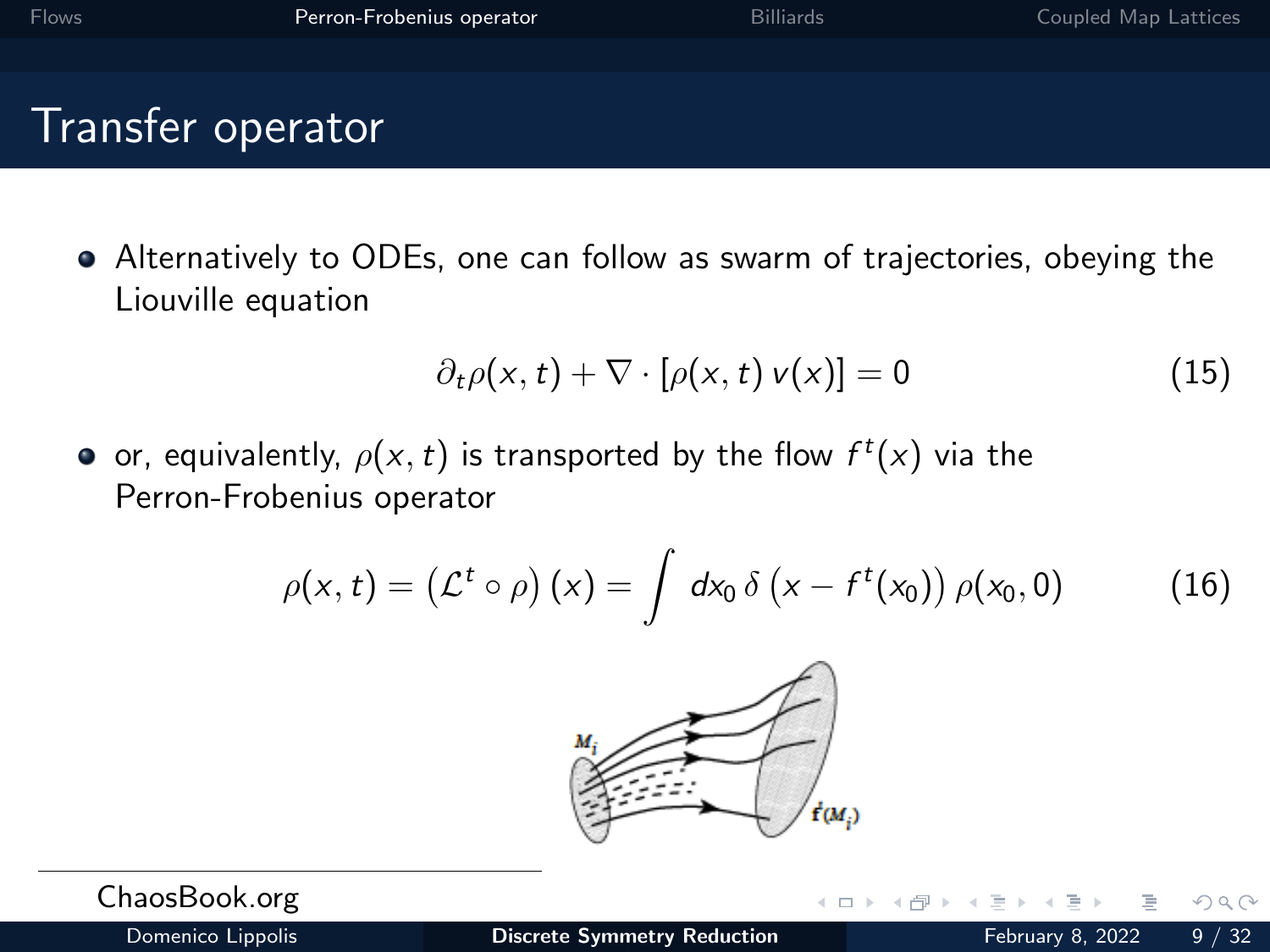**•** Symmetry (commutation) condition

$$
gf(x) = f(gx), \qquad (17)
$$

 $\leftarrow$   $\Box$   $\rightarrow$ 

∍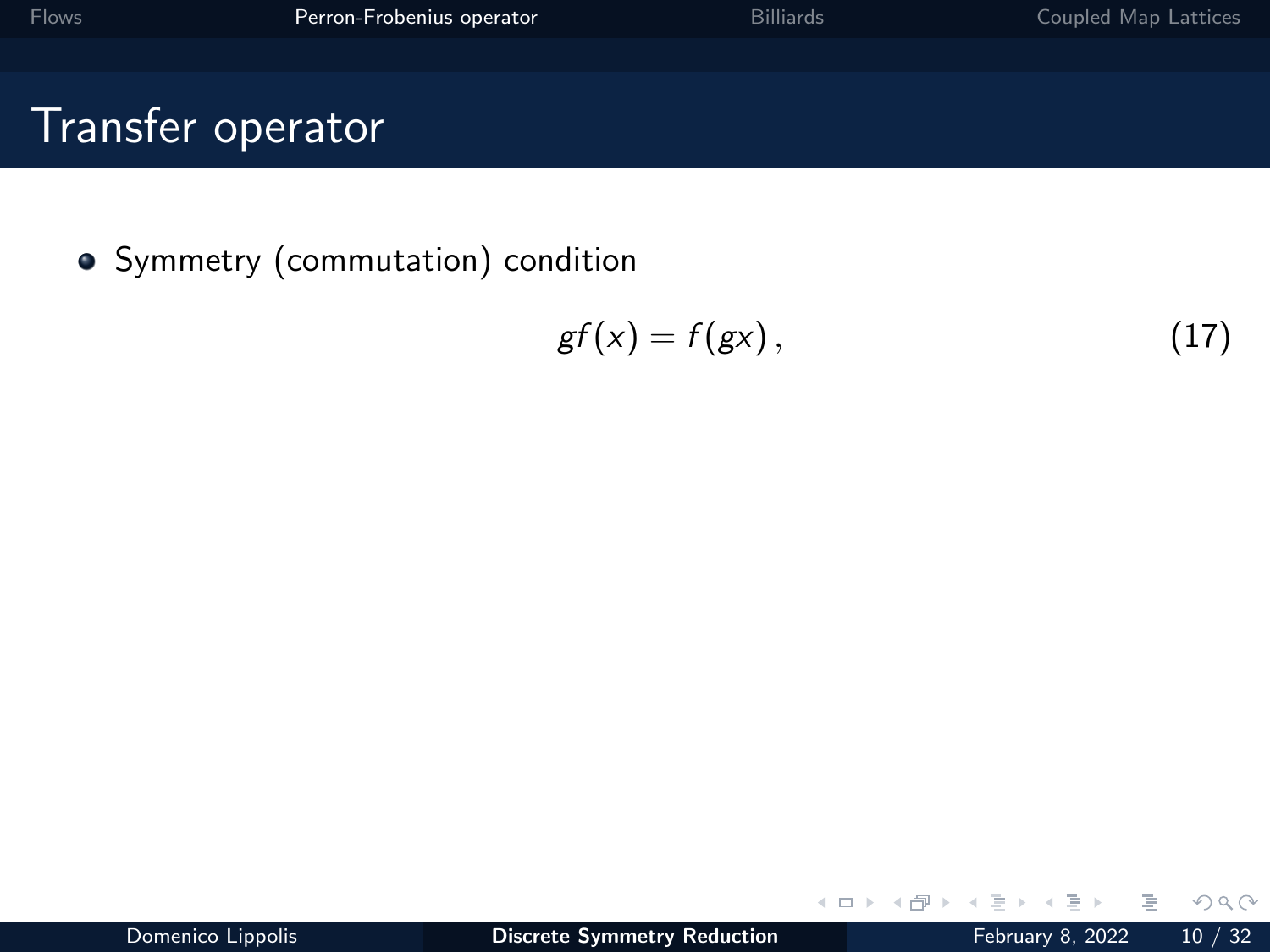• Symmetry (commutation) condition

$$
gf(x) = f(gx), \qquad (17)
$$

• applied to the transfer operator

$$
\mathcal{L}(y,x) = \int dx \, \delta(y - f(x)) \circ \tag{18}
$$

 $\leftarrow$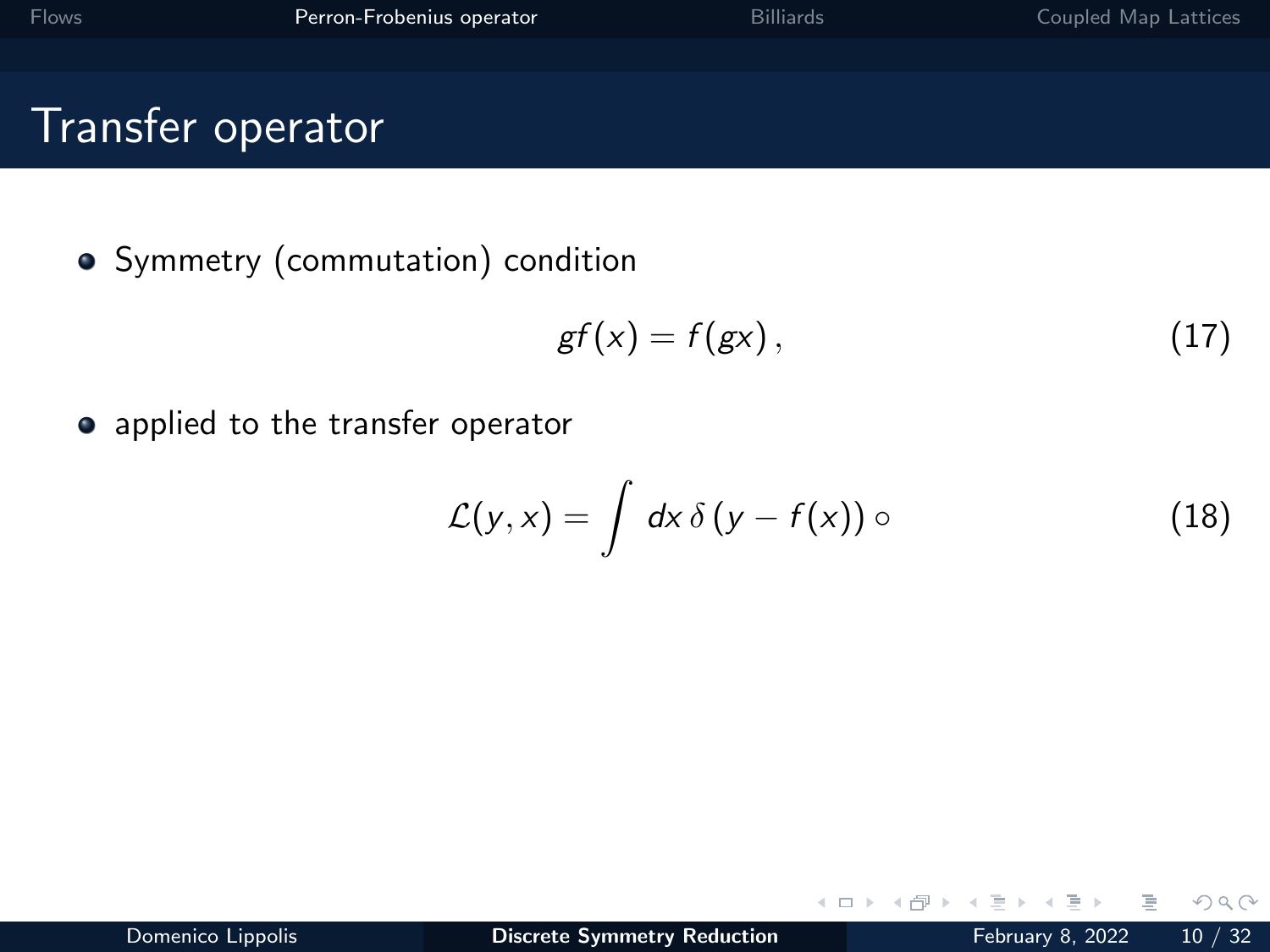Symmetry (commutation) condition

$$
gf(x) = f(gx), \qquad (17)
$$

• applied to the transfer operator

$$
\mathcal{L}(y,x) = \int dx \, \delta(y - f(x)) \circ \tag{18}
$$

• constraining densities on the orbit  $y = f(x)$  so that for a g-symmetric flow

$$
\mathcal{L}(gy, gx) = \int dgx \,\delta(gy - f(gx)) \circ = \int dgx \,\delta(g[y - f(x)]) \circ \qquad (19)
$$

still constrains the dynamics on  $y = f(x)$ .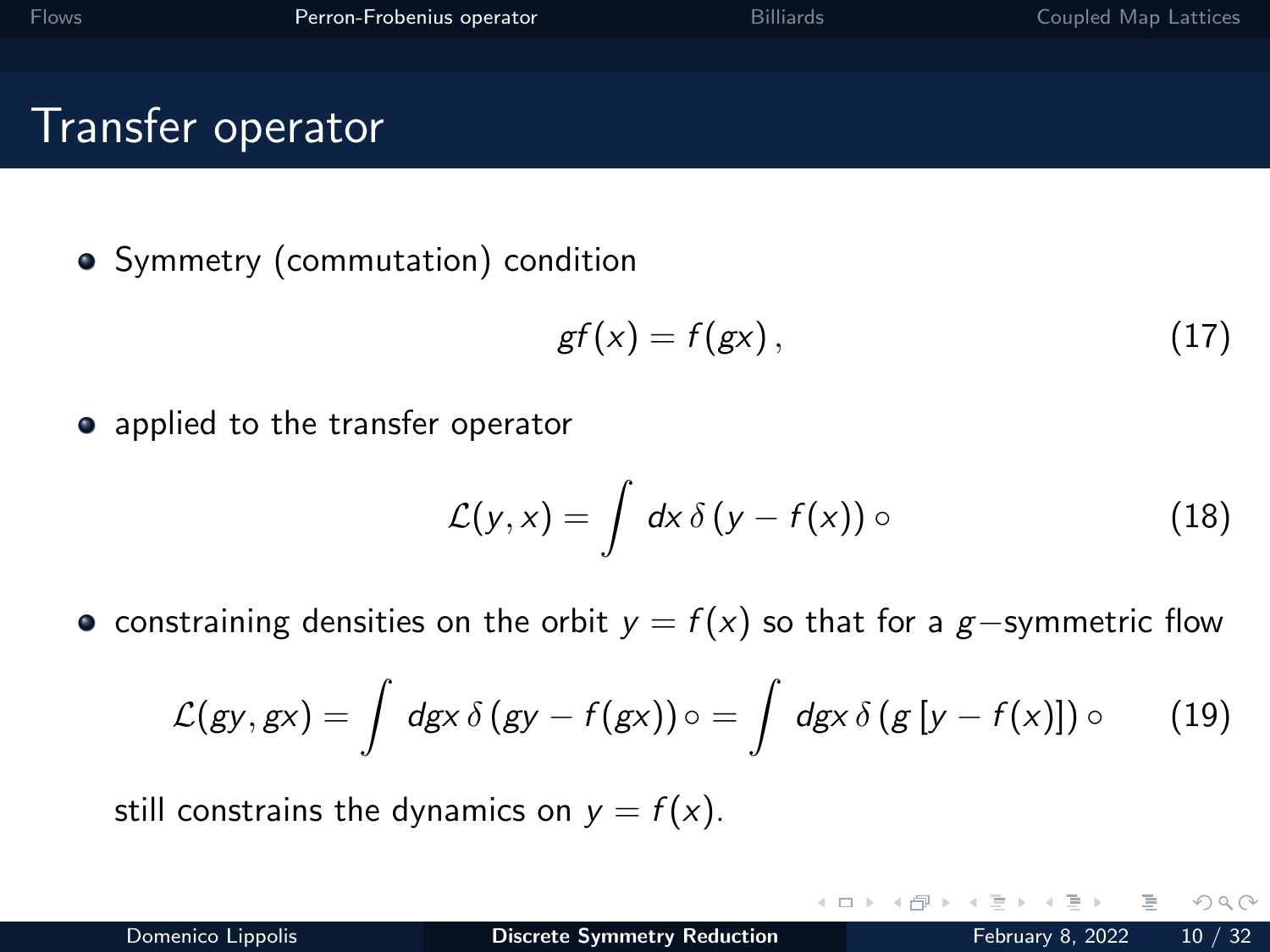**•** Moreover

$$
\mathcal{L}(gy, gx) \rho(x) = \int dgx \delta(gy - f(gx)) \rho(x)
$$
  
\n
$$
= \int_{g(\mathbb{R})} du \delta(gy - f(u)) \rho(f^{-1}(u))
$$
  
\n
$$
= \sum_{y=f^{-1}(x)} \rho(g^{-1}f^{-1}(gy)) [g^{-1}f^{-1}(gy)]'
$$
  
\n
$$
= \sum_{y=f^{-1}(x)} \frac{\rho(f^{-1}(y))}{|f'(y)|} = \mathcal{L}(y, x) \rho(x) \qquad (20)
$$

 $\leftarrow$   $\Box$   $\rightarrow$ 

- 1 円 →

E

Ξ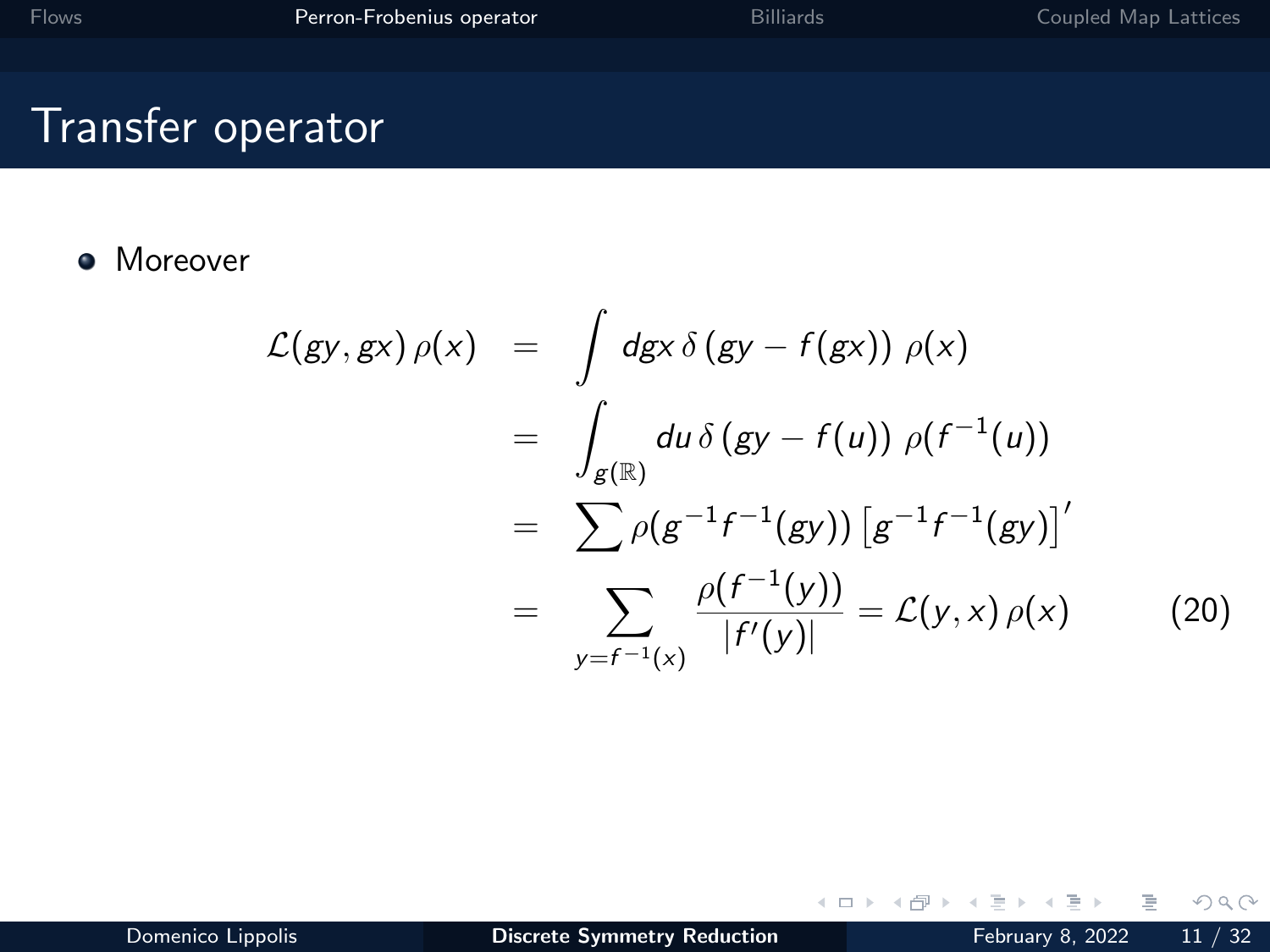**A** Moreover

$$
\mathcal{L}(gy, gx) \rho(x) = \int dgx \, \delta(gy - f(gx)) \rho(x)
$$
  
= 
$$
\int_{g(\mathbb{R})} du \, \delta(gy - f(u)) \rho(f^{-1}(u))
$$
  
= 
$$
\sum_{g(f^{-1}(x))} \rho(g^{-1}f^{-1}(gy)) [g^{-1}f^{-1}(gy)]'
$$
  
= 
$$
\sum_{g(f^{-1}(x))} \frac{\rho(f^{-1}(y))}{|f'(y)|} = \mathcal{L}(y, x) \rho(x)
$$
 (20)

 $\leftarrow$   $\Box$   $\rightarrow$ 

Thus the symmetry condition  $f(x)=g^{-1}f(g\,x)$  is equivalent to  $\mathcal{L}(gy,gx) = \mathcal{L}(y,x)$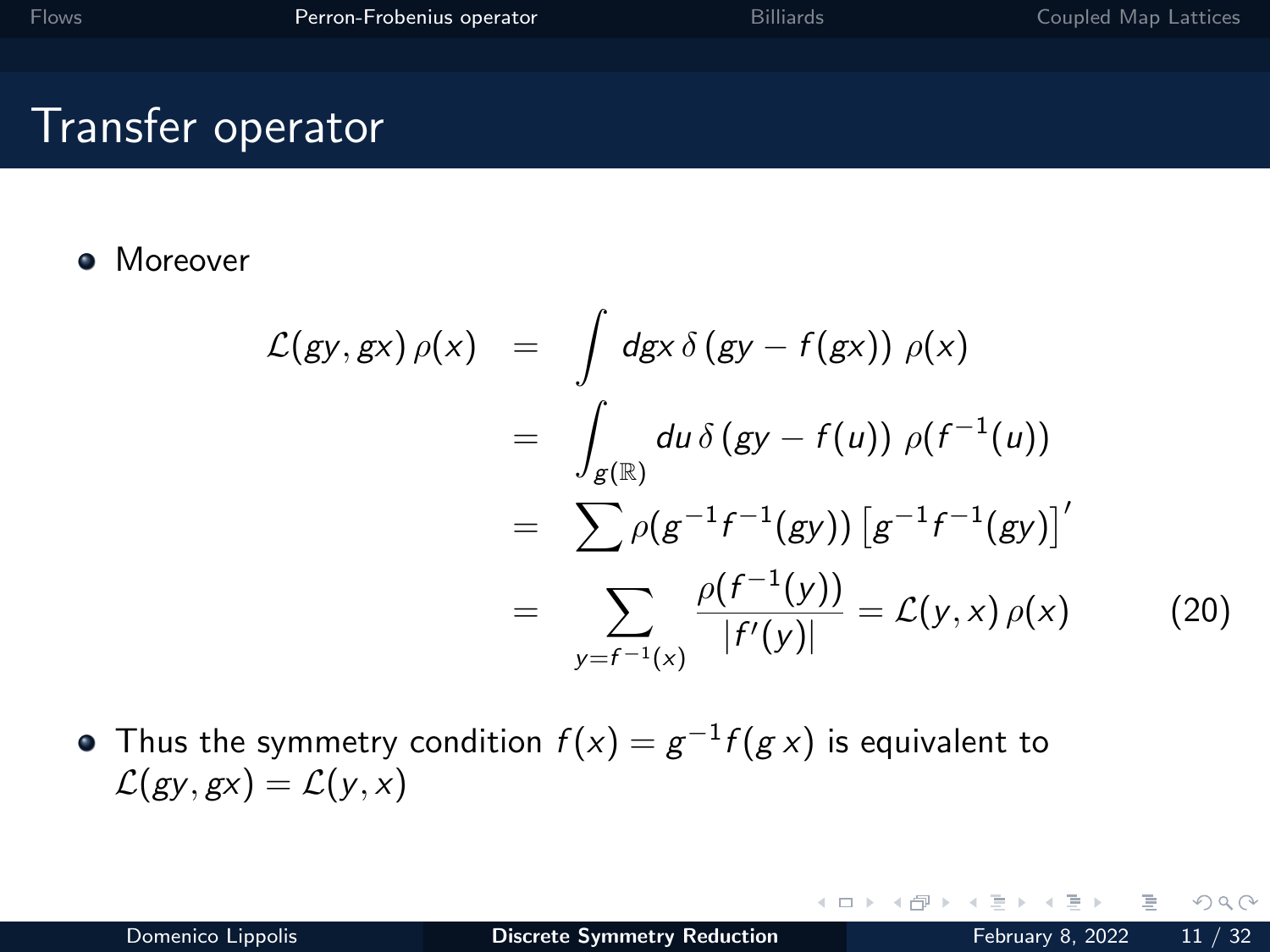| <b>Flows</b> | Perron-Frobenius operator | <b>Billiards</b> | Coupled Map Lattices |
|--------------|---------------------------|------------------|----------------------|
|              |                           |                  |                      |
| Example      |                           |                  |                      |

• Consider a  $\mathbb{Z}_2$  symmetry operation C for a 2D map  $x_{n+1} = f(x_n)$ , such that

$$
f(Cx) = Cf(x), \qquad C = \begin{pmatrix} -1 & 0 \\ 0 & -1 \end{pmatrix}
$$
 (21)

 $\leftarrow$ 

 $2Q$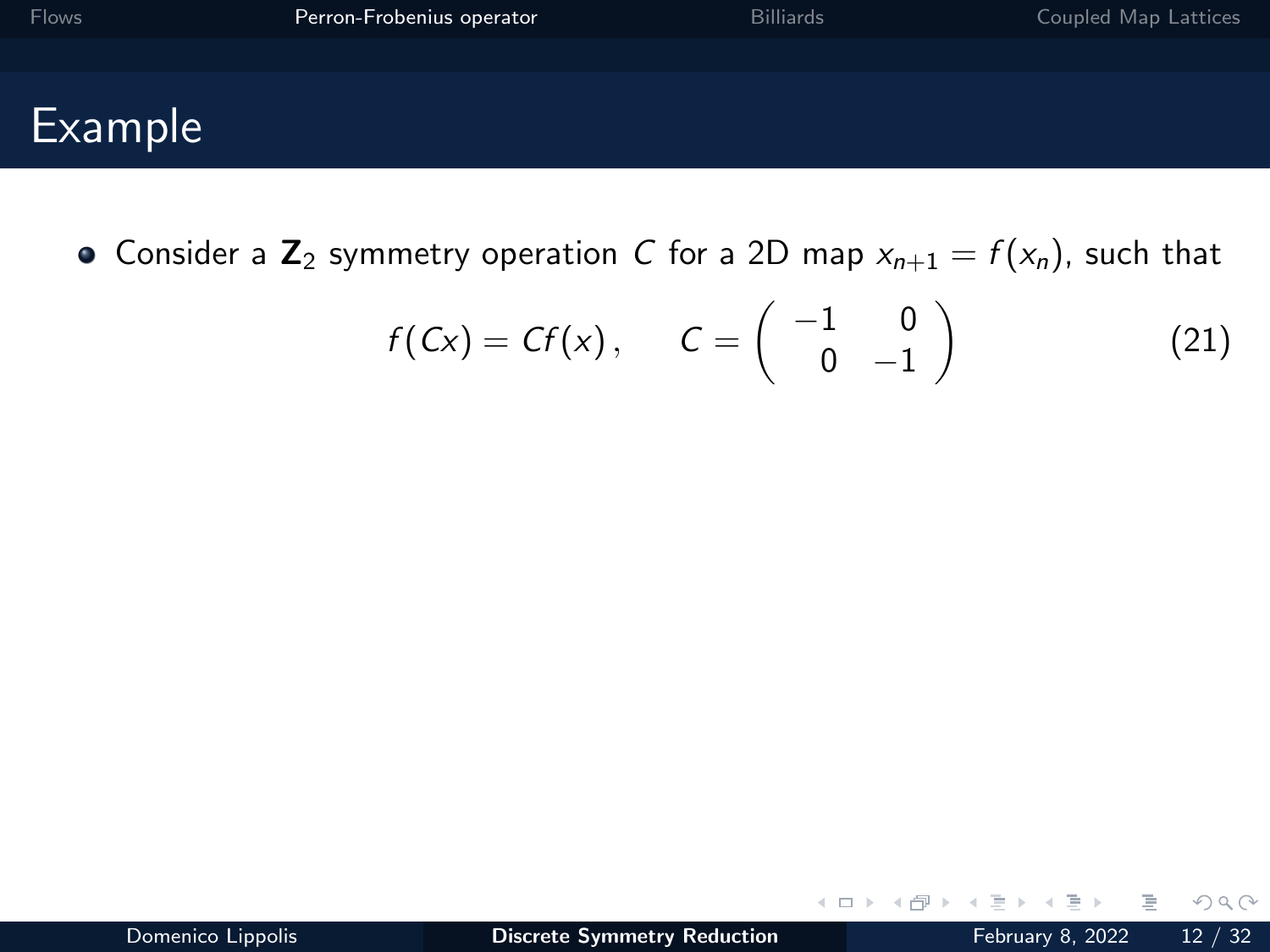| <b>Flows</b> | Perron-Frobenius operator | <b>Billiards</b> | Coupled Map Lattices |
|--------------|---------------------------|------------------|----------------------|
|              |                           |                  |                      |
| Example      |                           |                  |                      |

• Consider a  $\mathbb{Z}_2$  symmetry operation C for a 2D map  $x_{n+1} = f(x_n)$ , such that

$$
f(Cx) = Cf(x), \qquad C = \begin{pmatrix} -1 & 0 \\ 0 & -1 \end{pmatrix}
$$
 (21)

The phase space can be decomposed into symmetric and antisymmetric spaces by means of the projectors

$$
P_{A_1} = \frac{1}{2}(e+C), \qquad P_{A_2} = \frac{1}{2}(e-C) \tag{22}
$$

 $\Omega$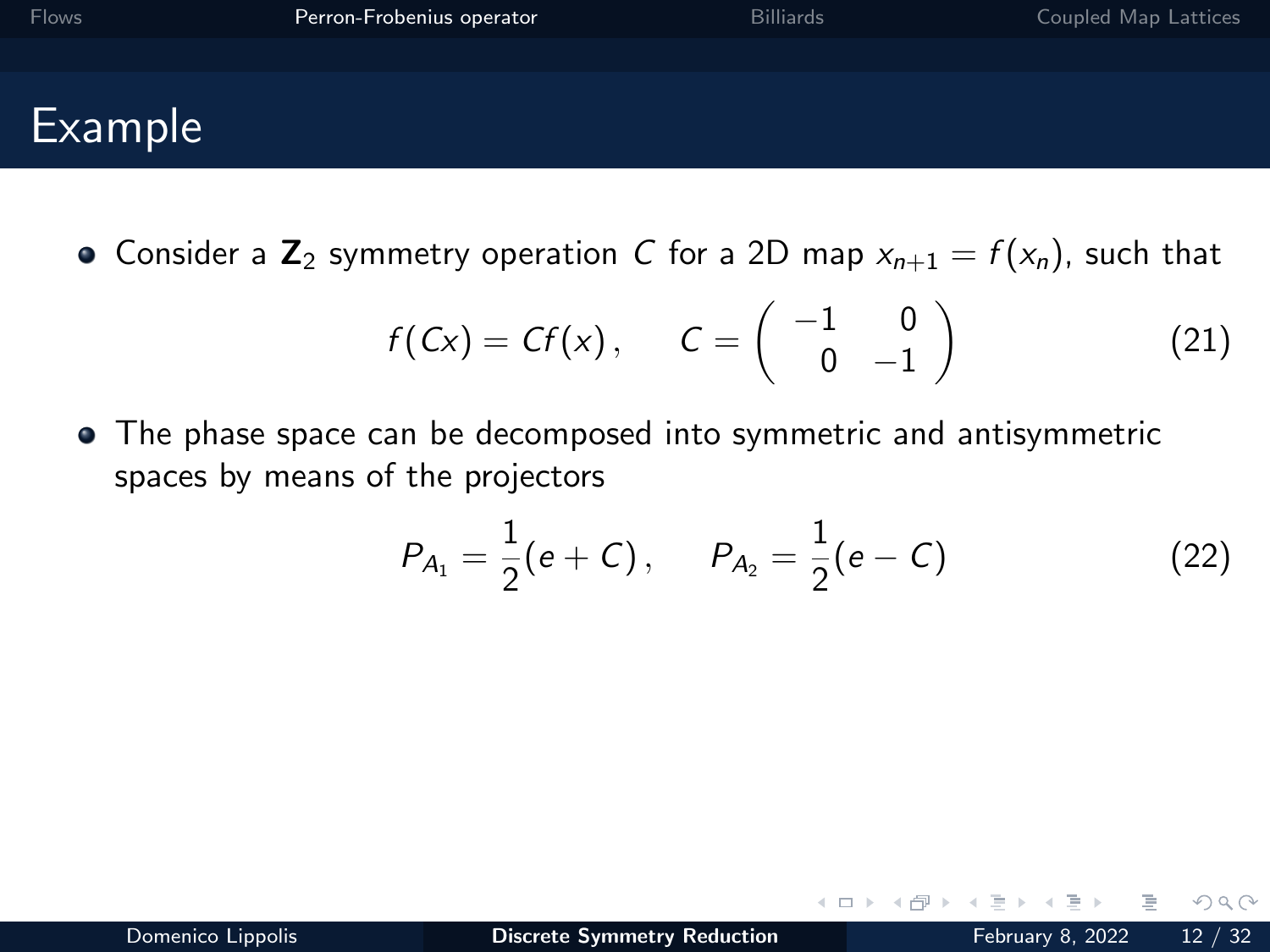<span id="page-28-0"></span>

| <b>Flows</b> | Perron-Frobenius operator | <b>Billiards</b> | Coupled Map Lattices |
|--------------|---------------------------|------------------|----------------------|
|              |                           |                  |                      |
| Example      |                           |                  |                      |

• Consider a  $\mathbb{Z}_2$  symmetry operation C for a 2D map  $x_{n+1} = f(x_n)$ , such that

$$
f(Cx) = Cf(x), \qquad C = \begin{pmatrix} -1 & 0 \\ 0 & -1 \end{pmatrix}
$$
 (21)

The phase space can be decomposed into symmetric and antisymmetric spaces by means of the projectors

$$
P_{A_1} = \frac{1}{2}(e+C), \qquad P_{A_2} = \frac{1}{2}(e-C) \tag{22}
$$

• Applied to the transfer operator to obtain

$$
\mathcal{L}_{A_1} = P_{A_1} \mathcal{L}(y, x) = \frac{1}{2} \left[ \mathcal{L}(y, x) + \mathcal{L}(-y, x) \right]
$$
 (23)

$$
\mathcal{L}_{A_2} = P_{A_2}\mathcal{L}(y,x) = \frac{1}{2}\left[\mathcal{L}(y,x) - \mathcal{L}(-y,x)\right]
$$
 (24)

つへへ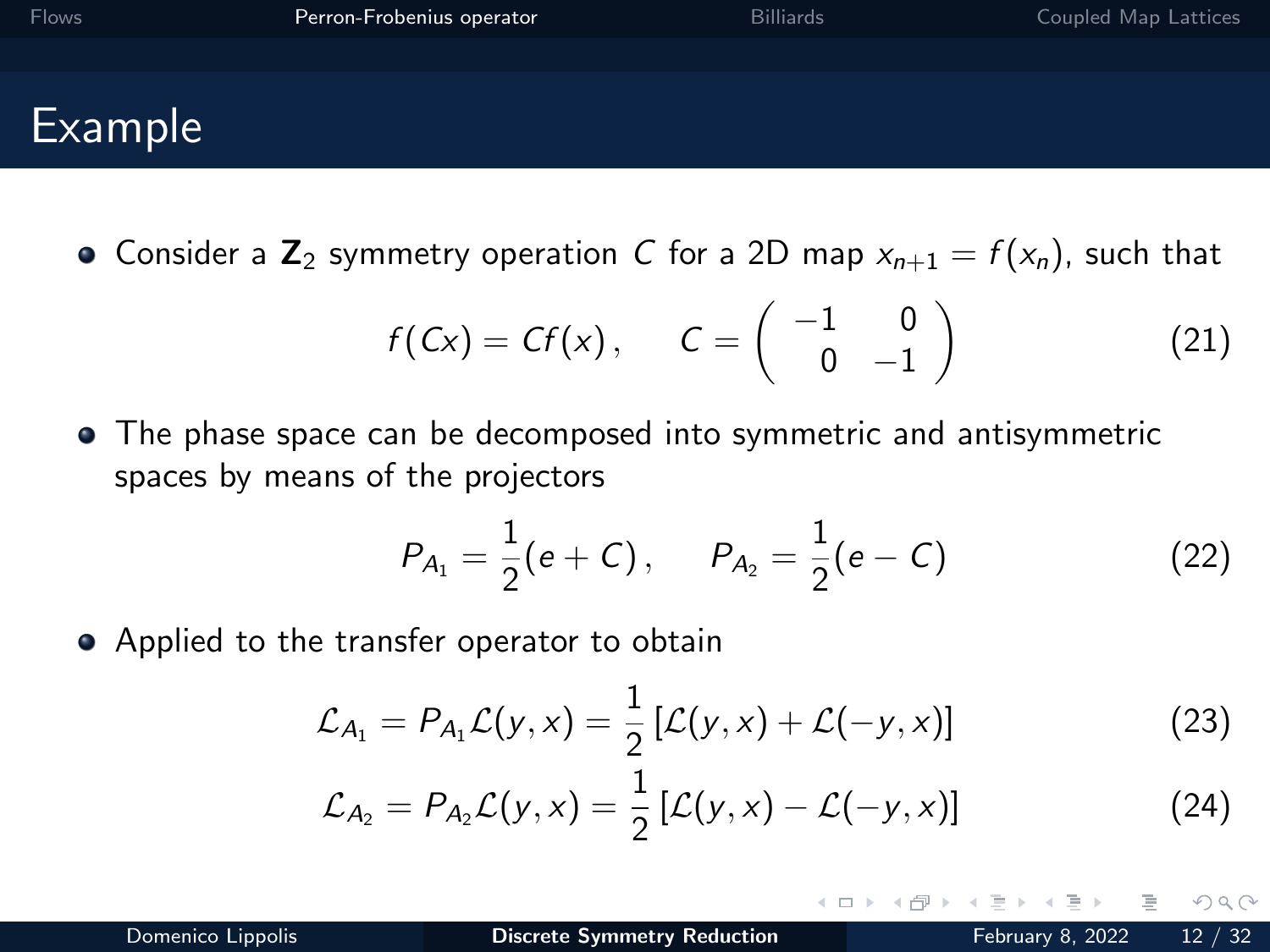<span id="page-29-0"></span>• In general, consider the projector

$$
P_{\alpha} = \frac{d_{\alpha}}{|G|} \sum_{h} \chi_{\alpha}(h) h^{-1}
$$
 (25)

P Cvitanović and B Eckhardt, Nonlinearity 6, 277 (1[99](#page-28-0)3[\)](#page-30-0)

 $QQ$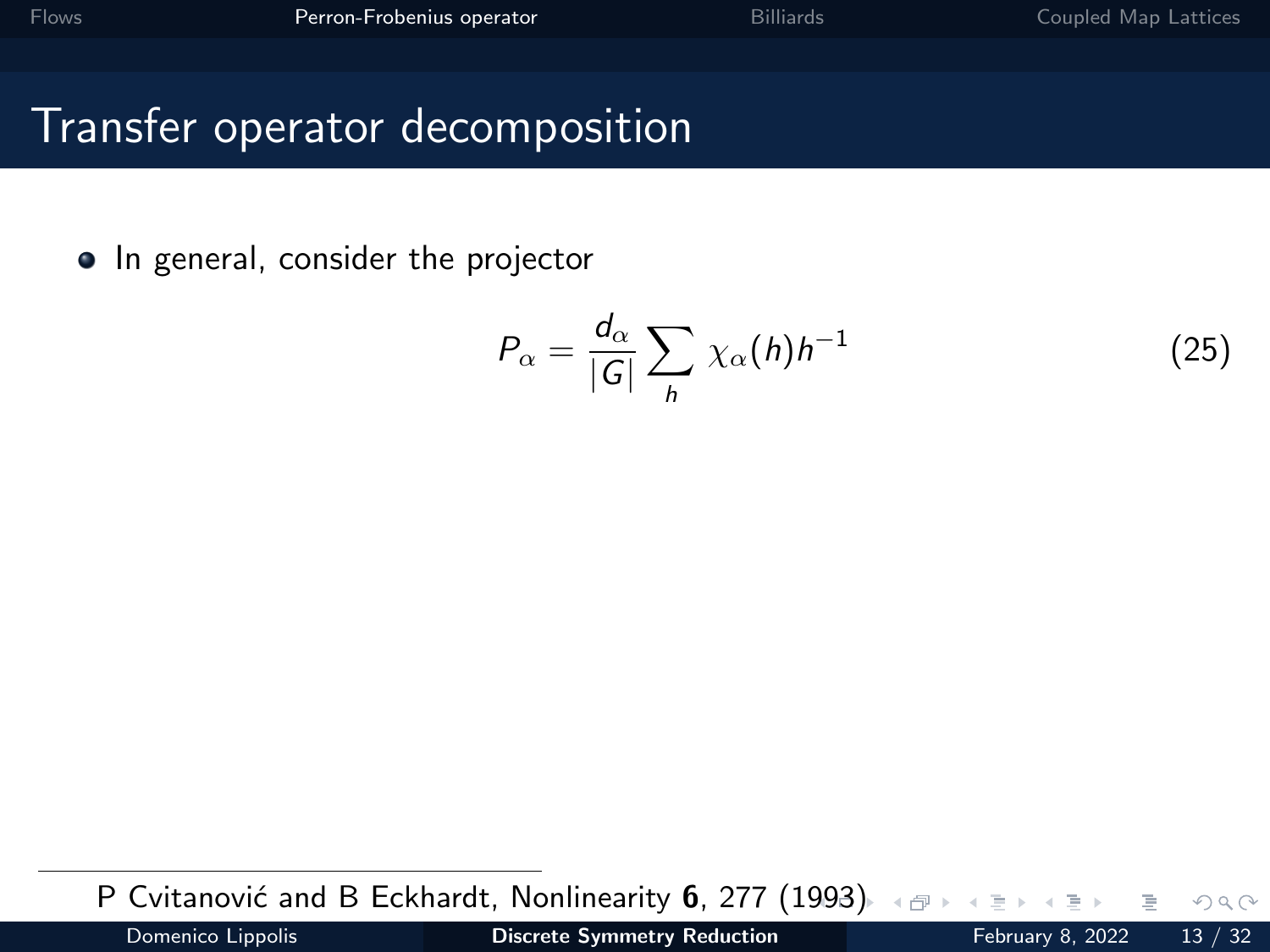<span id="page-30-0"></span>• In general, consider the projector

$$
P_{\alpha} = \frac{d_{\alpha}}{|G|} \sum_{h} \chi_{\alpha}(h) h^{-1}
$$
 (25)

• with group characters

$$
\chi_{\alpha}(h) = \text{tr } D_{\alpha}(h) \tag{26}
$$

P Cvitanović and B Eckhardt, Nonlinearity 6, 277 (1[99](#page-29-0)3[\)](#page-31-0)

Domenico Lippolis **[Discrete Symmetry Reduction](#page-0-0)** February 8, 2022 13 / 32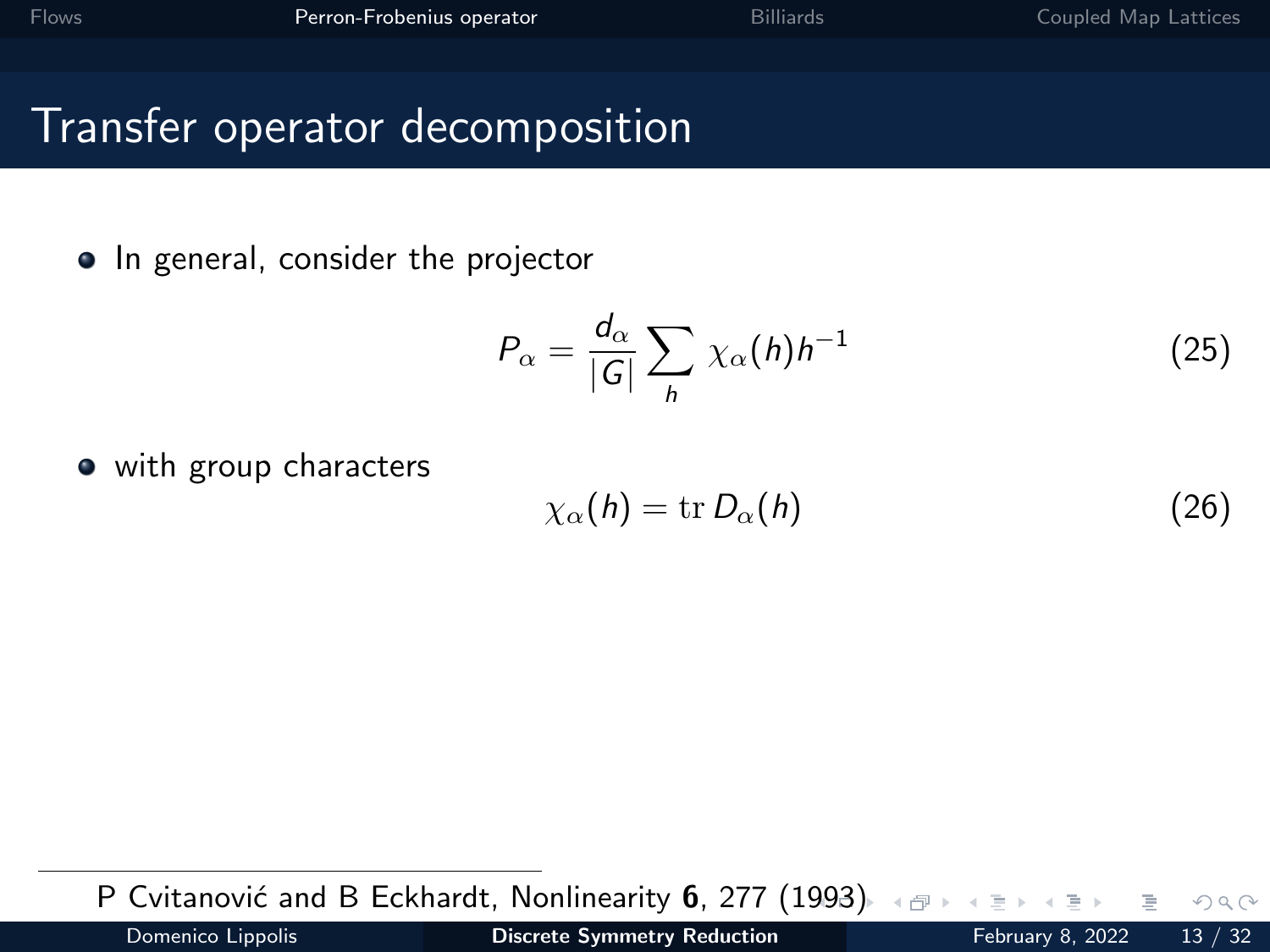<span id="page-31-0"></span>• In general, consider the projector

$$
P_{\alpha} = \frac{d_{\alpha}}{|G|} \sum_{h} \chi_{\alpha}(h) h^{-1}
$$
 (25)

• with group characters

$$
\chi_{\alpha}(h) = \text{tr } D_{\alpha}(h) \tag{26}
$$

 $\bullet$  The  $P_{\alpha}$ 's split the transfer operator into a sum of irreducible space contributions, each

$$
\mathcal{L}_{A_{\alpha}}(y,x) = \frac{d_{\alpha}}{|G|} \sum_{h \in G} \chi_{\alpha}(h) \mathcal{L}(h^{-1}y,x)
$$
 (27)

P Cvitanović and B Eckhardt, Nonlinearity 6, 277 (1[99](#page-30-0)3[\)](#page-32-0).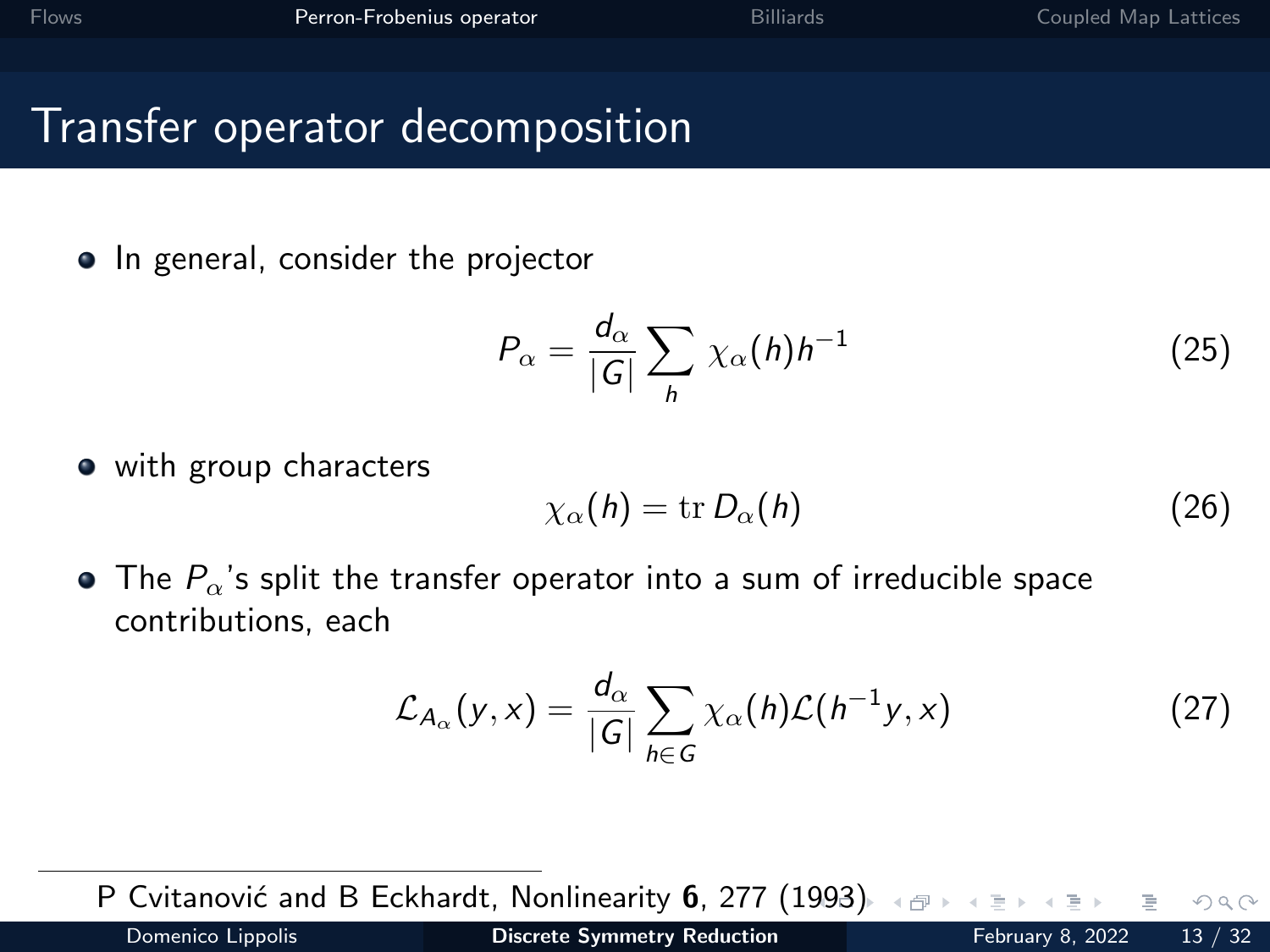<span id="page-32-0"></span> $\bullet$  In the example, the  $\mathbb{Z}_2$  group has two irreps, such that

$$
\chi_1(e) = 1, \ \chi_1(C) = 1
$$
  
\n $\chi_2(e) = 1, \ \chi_2(C) = -1$ 

which yields

$$
P_{A_1} = \frac{1}{2}(e+C), \qquad P_{A_2} = \frac{1}{2}(e-C) \tag{28}
$$

 $\leftarrow$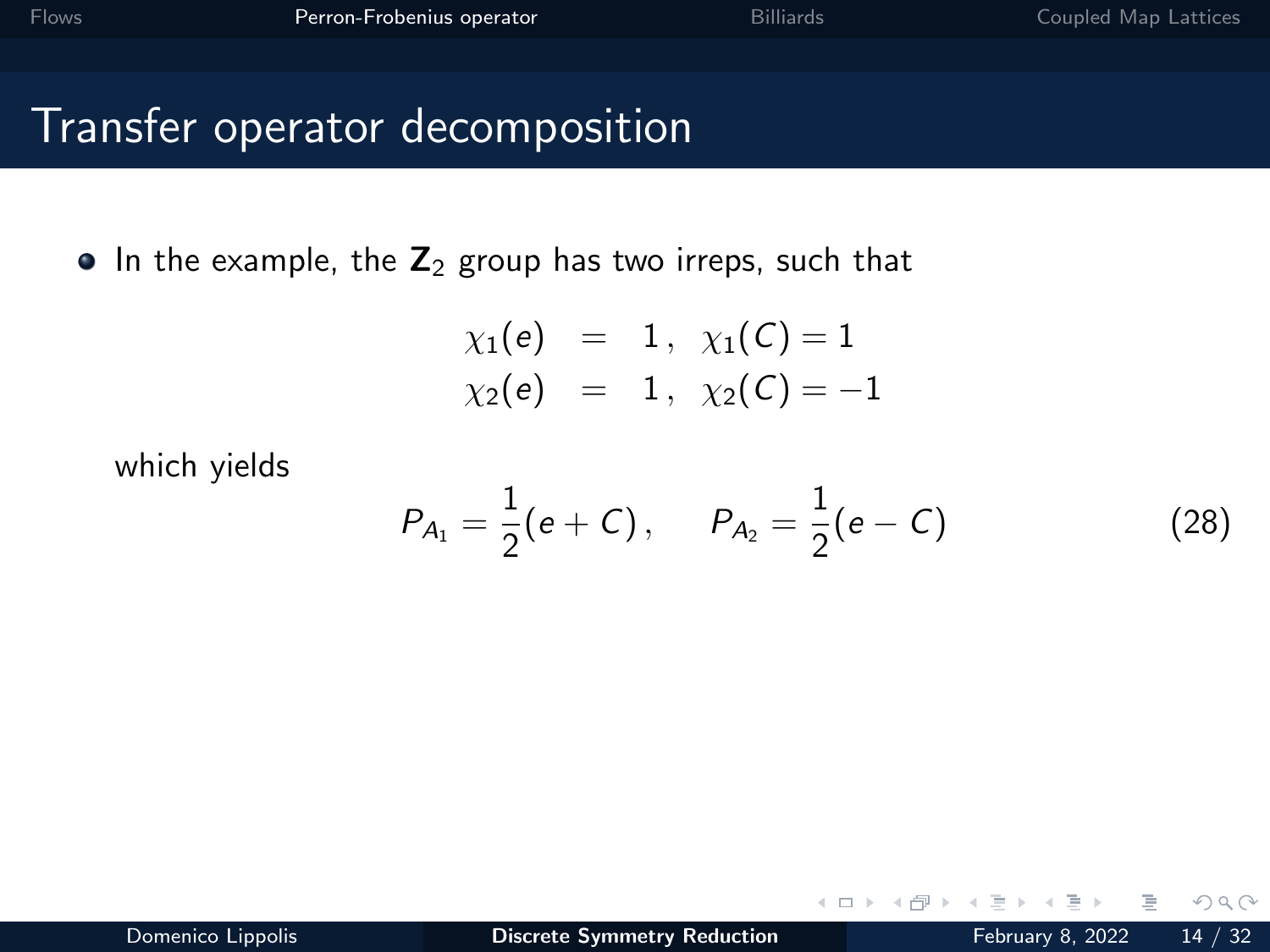$\bullet$  In the example, the  $\mathbb{Z}_2$  group has two irreps, such that

$$
\chi_1(e) = 1, \ \chi_1(C) = 1
$$
  
\n $\chi_2(e) = 1, \ \chi_2(C) = -1$ 

which yields

$$
P_{A_1} = \frac{1}{2}(e+C), \qquad P_{A_2} = \frac{1}{2}(e-C)
$$
 (28)

Eigenvalues of the transfer operator are evaluated by means of traces, also in the fundamental domain as

$$
\operatorname{tr}\mathcal{L}=\int_M dx \,\mathcal{L}(x,x)=\int_{\tilde{M}}d\tilde{x}\sum_h \operatorname{tr}D(h)\,\mathcal{L}(h^{-1}\tilde{x},\tilde{x})\qquad \qquad (29)
$$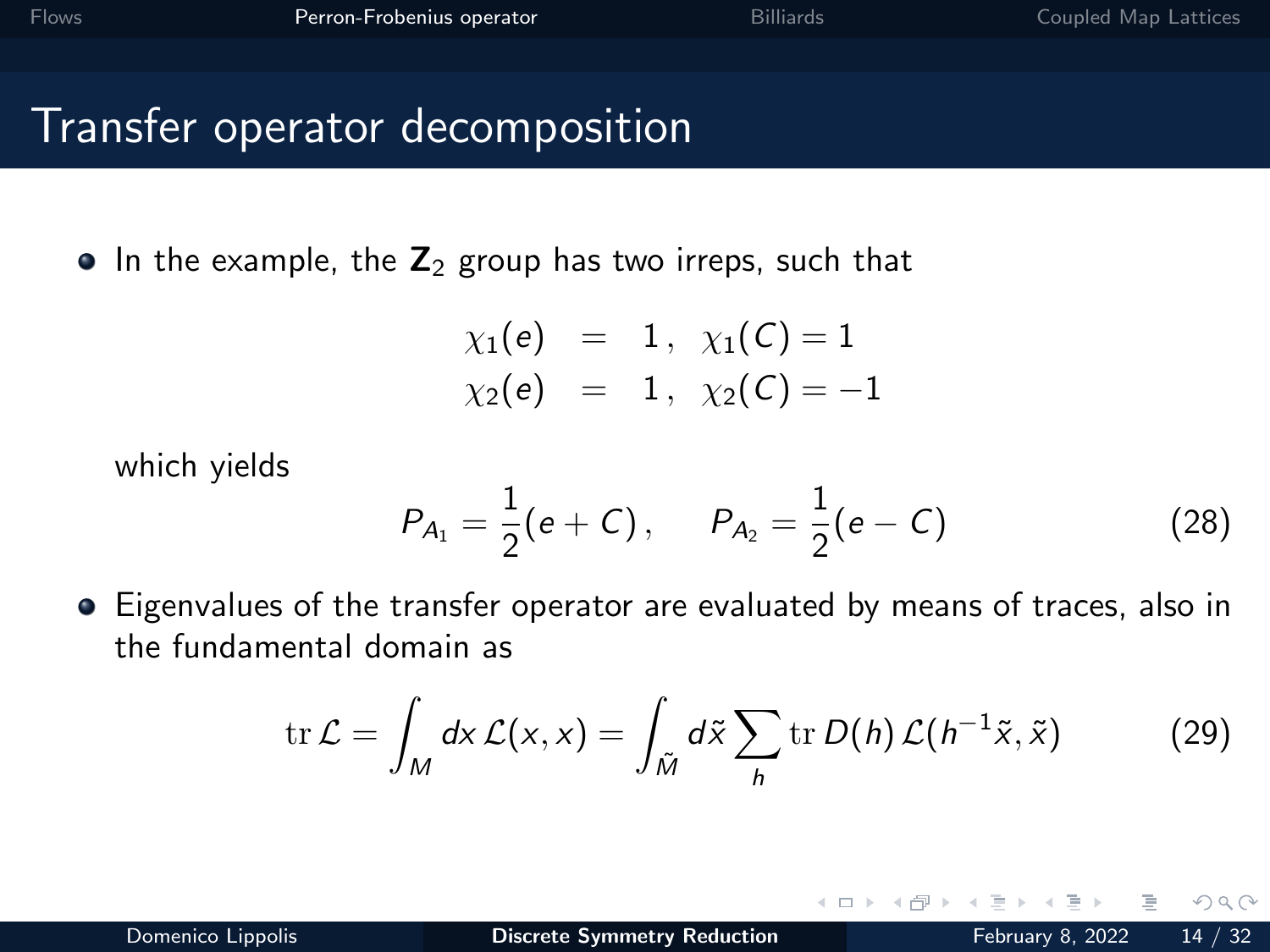$\bullet$  In the example, the  $\mathbb{Z}_2$  group has two irreps, such that

$$
\chi_1(e) = 1, \ \chi_1(C) = 1
$$
  
\n $\chi_2(e) = 1, \ \chi_2(C) = -1$ 

which yields

$$
P_{A_1} = \frac{1}{2}(e+C), \qquad P_{A_2} = \frac{1}{2}(e-C)
$$
 (28)

Eigenvalues of the transfer operator are evaluated by means of traces, also in the fundamental domain as

$$
\operatorname{tr}\mathcal{L}=\int_M dx\,\mathcal{L}(x,x)=\int_{\tilde{M}}d\tilde{x}\sum_h\operatorname{tr}D(h)\,\mathcal{L}(h^{-1}\tilde{x},\tilde{x})\qquad \qquad (29)
$$

Contributions to the trace come from periodic orbits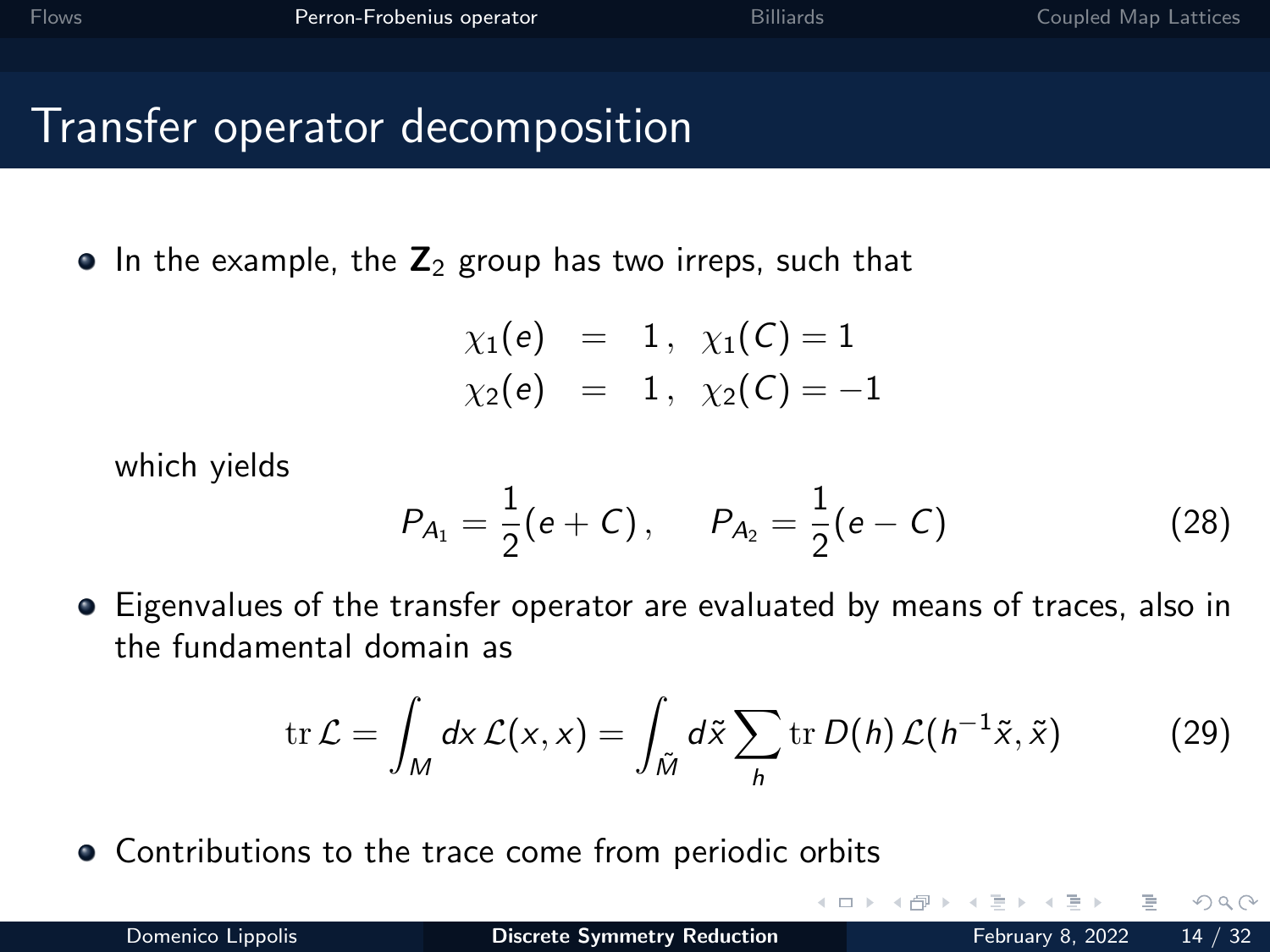## <span id="page-35-0"></span>Three-disk scatterer



 $\bullet$  Symmetry group is  $D_3$ , dihedral

$$
D_3 = \{e, r, r_2, s, s_1, s_2\} \tag{30}
$$

 $\leftarrow$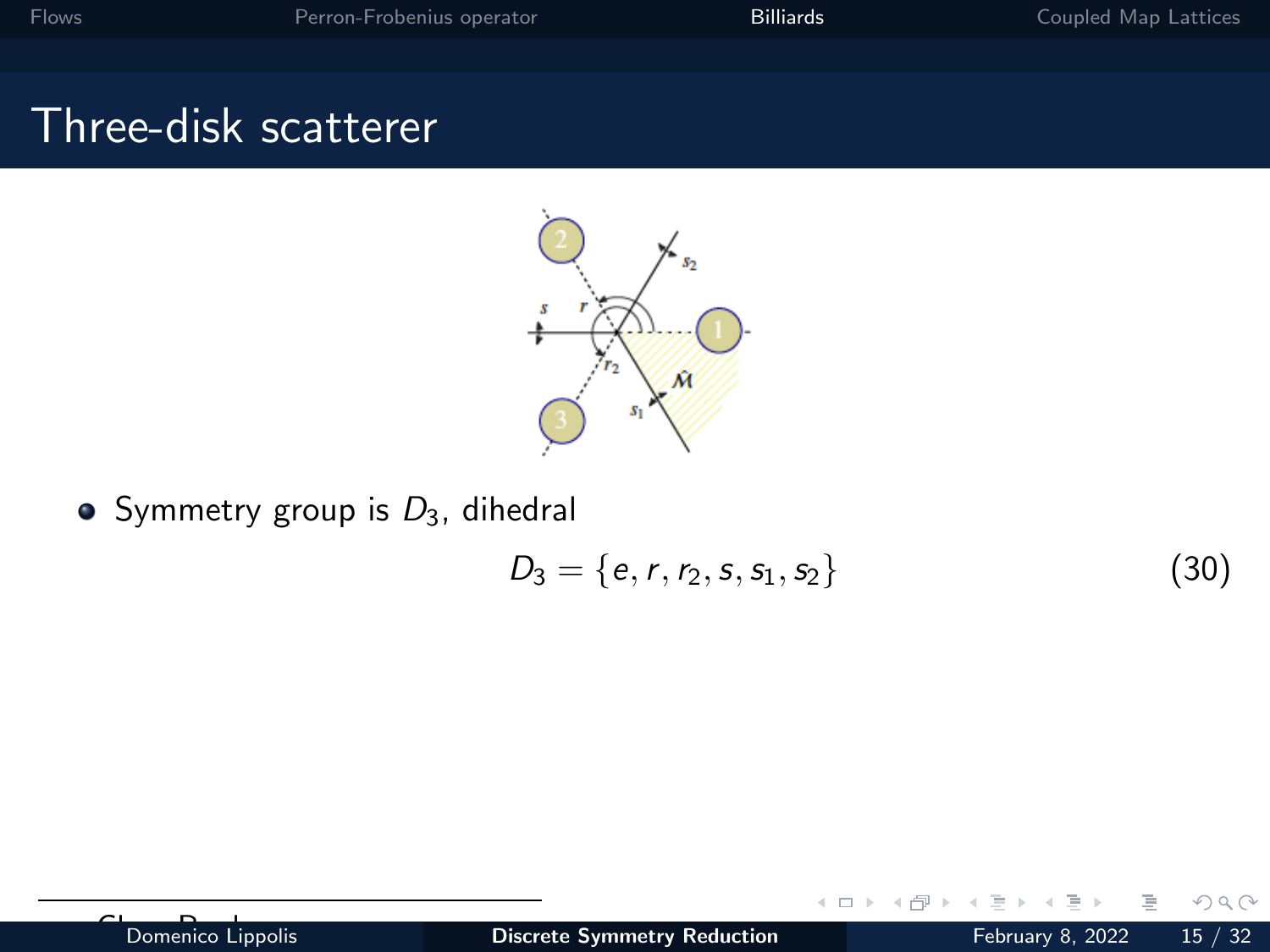# Three-disk scatterer



 $\bullet$  Symmetry group is  $D_3$ , dihedral

$$
D_3 = \{e, r, r_2, s, s_1, s_2\} \tag{30}
$$

 $\leftarrow$ 

 $\bullet$  in matrix representation

$$
e = \begin{pmatrix} 1 & 0 \\ 0 & 1 \end{pmatrix}, r = \begin{pmatrix} -1/2 & \sqrt{3}/2 \\ -\sqrt{3}/2 & -1/2 \end{pmatrix}, r_2 = \begin{pmatrix} -1/2 & -\sqrt{3}/2 \\ \sqrt{3}/2 & -1/2 \end{pmatrix}
$$
  

$$
s = \begin{pmatrix} 1 & 0 \\ 0 & -1 \end{pmatrix}, s_1 = \begin{pmatrix} -1/2 & \sqrt{3}/2 \\ \sqrt{3}/2 & 1/2 \end{pmatrix}, s_2 = \begin{pmatrix} -1/2 & -\sqrt{3}/2 \\ -\sqrt{3}/2 & 1/2 \end{pmatrix}
$$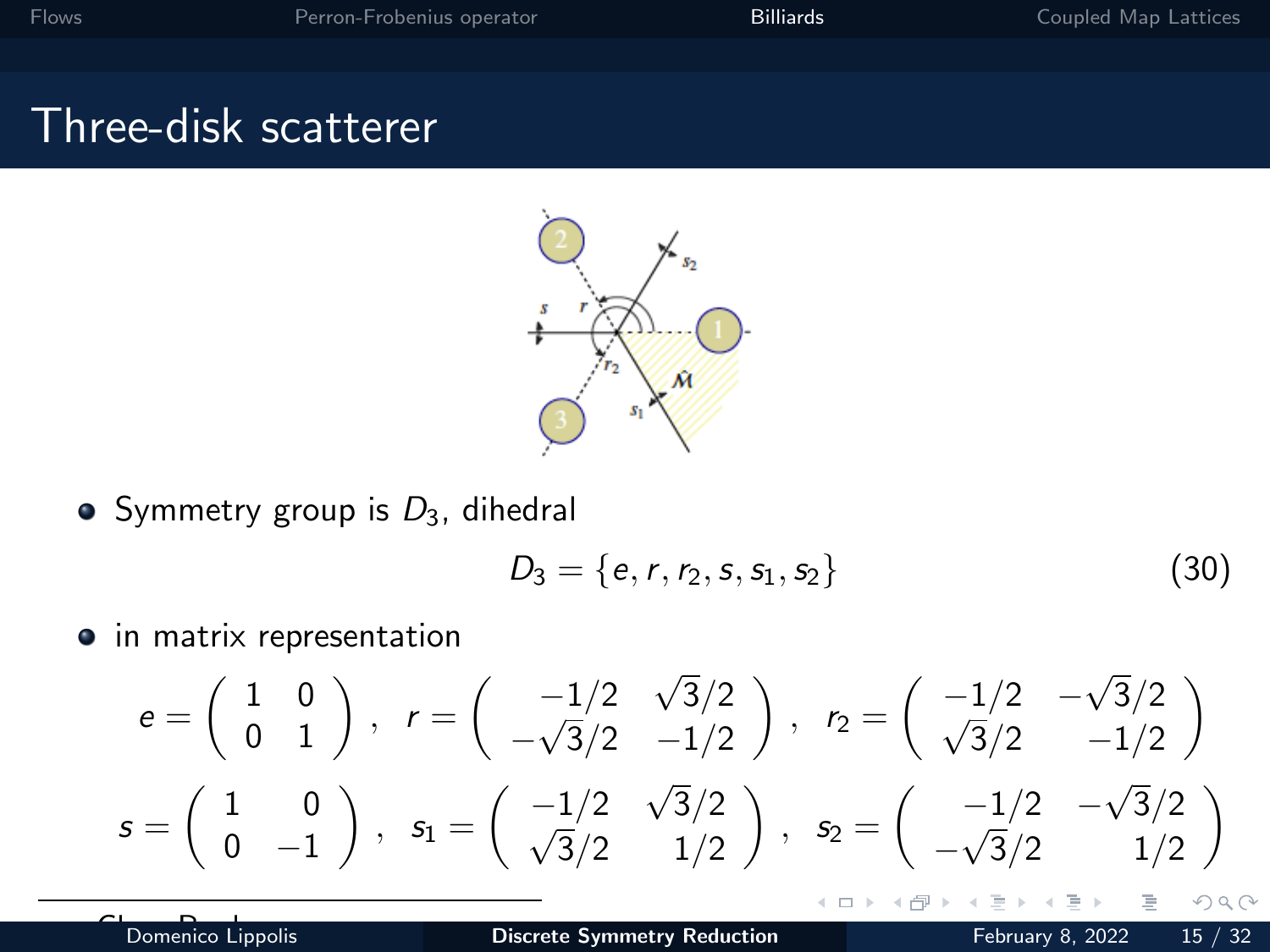$\bullet$   $D_3$  is not Abelian, for example

$$
s \circ s_1 = r \neq s_1 \circ s = r_2 \tag{31}
$$

| ChaosBook.org     |                                    |  |                  | - イロト イ母 ト イヨ ト イヨ トー ヨー ・ の 9,0〜 |
|-------------------|------------------------------------|--|------------------|-----------------------------------|
| Domenico Lippolis | <b>Discrete Symmetry Reduction</b> |  | February 8, 2022 | 16/32                             |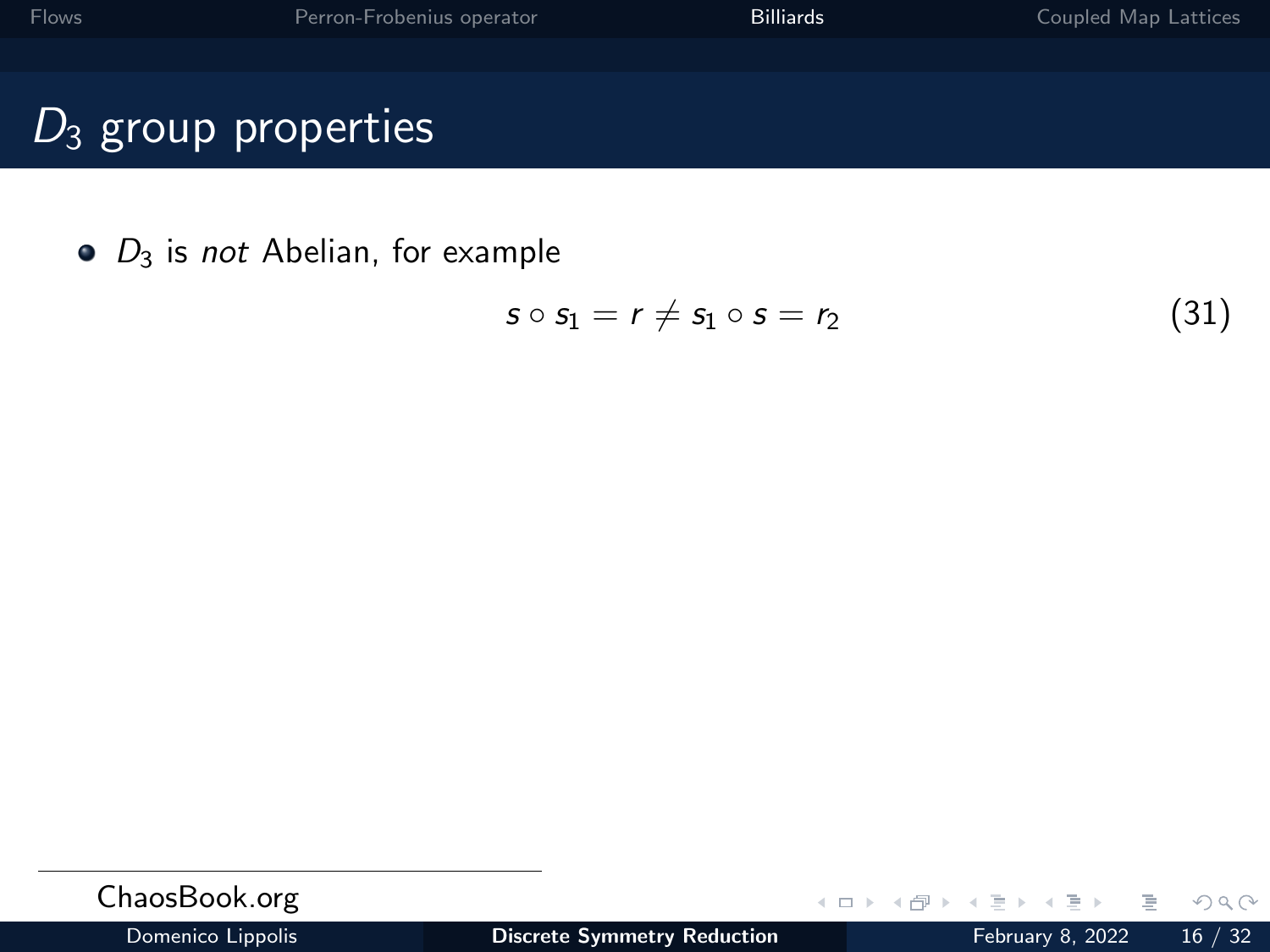# $D_3$  group properties

 $\bullet$   $D_3$  is *not* Abelian, for example

$$
s \circ s_1 = r \neq s_1 \circ s = r_2 \tag{31}
$$

 $\leftarrow$   $\Box$   $\rightarrow$ 

mulitiplication table

| S |  |  |  |
|---|--|--|--|
|   |  |  |  |

| ChaosBook.org    |  |
|------------------|--|
| Damaster Haralle |  |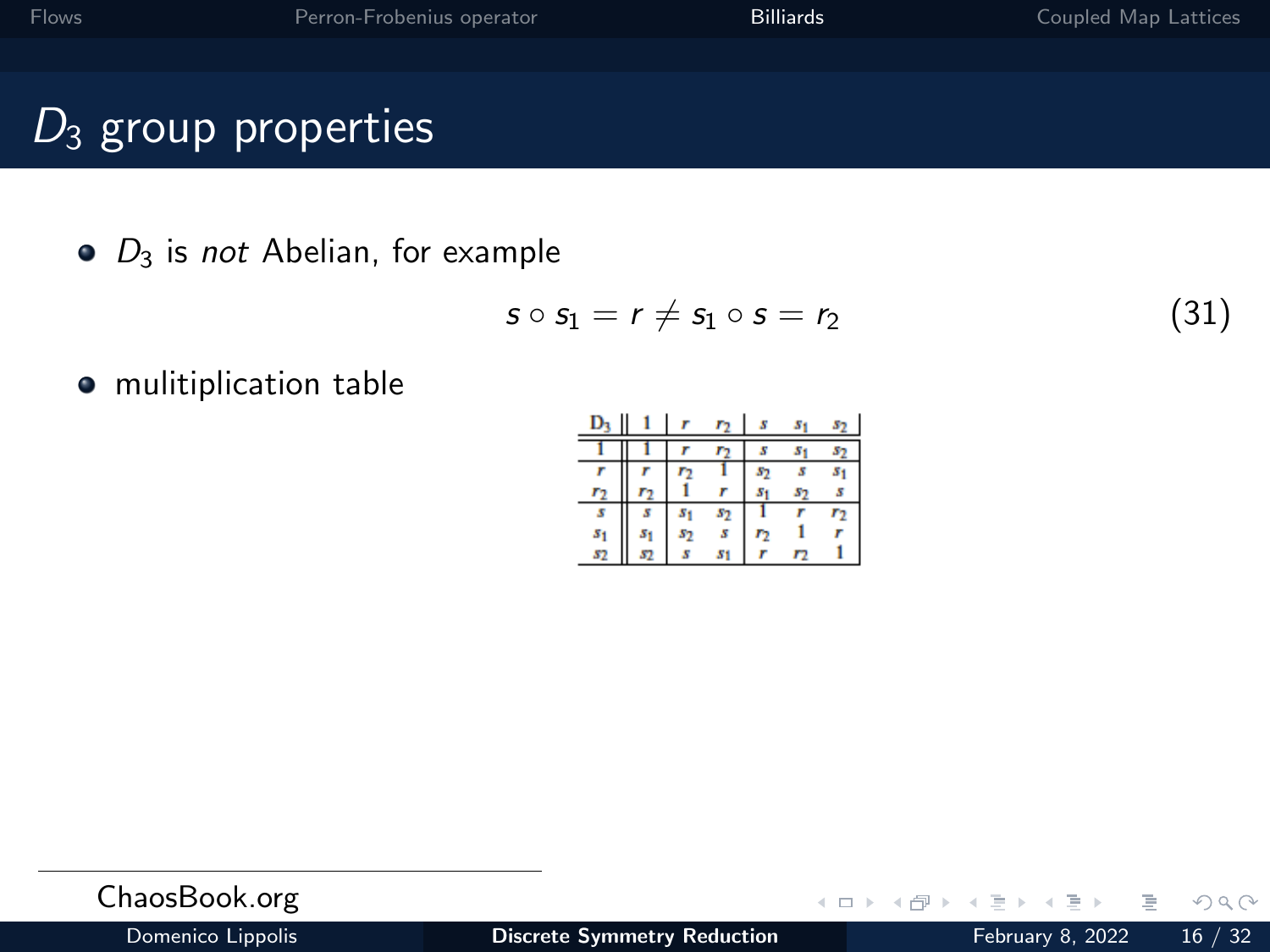# $D_3$  group properties

 $\bullet$   $D_3$  is *not* Abelian, for example

$$
s \circ s_1 = r \neq s_1 \circ s = r_2 \tag{31}
$$

mulitiplication table

$$
\begin{array}{c|cccccccccccccc} D_3 & 1 & r & r_2 & s & s_1 & s_2 \\ \hline 1 & 1 & 1 & r & r_2 & s & s_1 & s_2 \\ \hline r & r & r_2 & r_3 & 1 & s_2 & s & s_1 \\ r_2 & r_2 & 1 & r & s_1 & s_2 & s & s_1 \\ s_1 & s_1 & s_2 & s & r_2 & 1 & r & r_2 \\ s_1 & s_1 & s_2 & s & s_1 & r & r_2 & 1 \\ s_2 & s & s & s_1 & r & r_2 & 1 & 1 \\ \end{array}
$$

 $\bullet$   $D_3$  has six subgroups...

$$
\{e\},\ \{e,s\},\ \{e,s_1\},\ \{e,s_2\},\ \{e,r,r_2\} \qquad (32)
$$

 $\leftarrow$ 

ChaosBook.org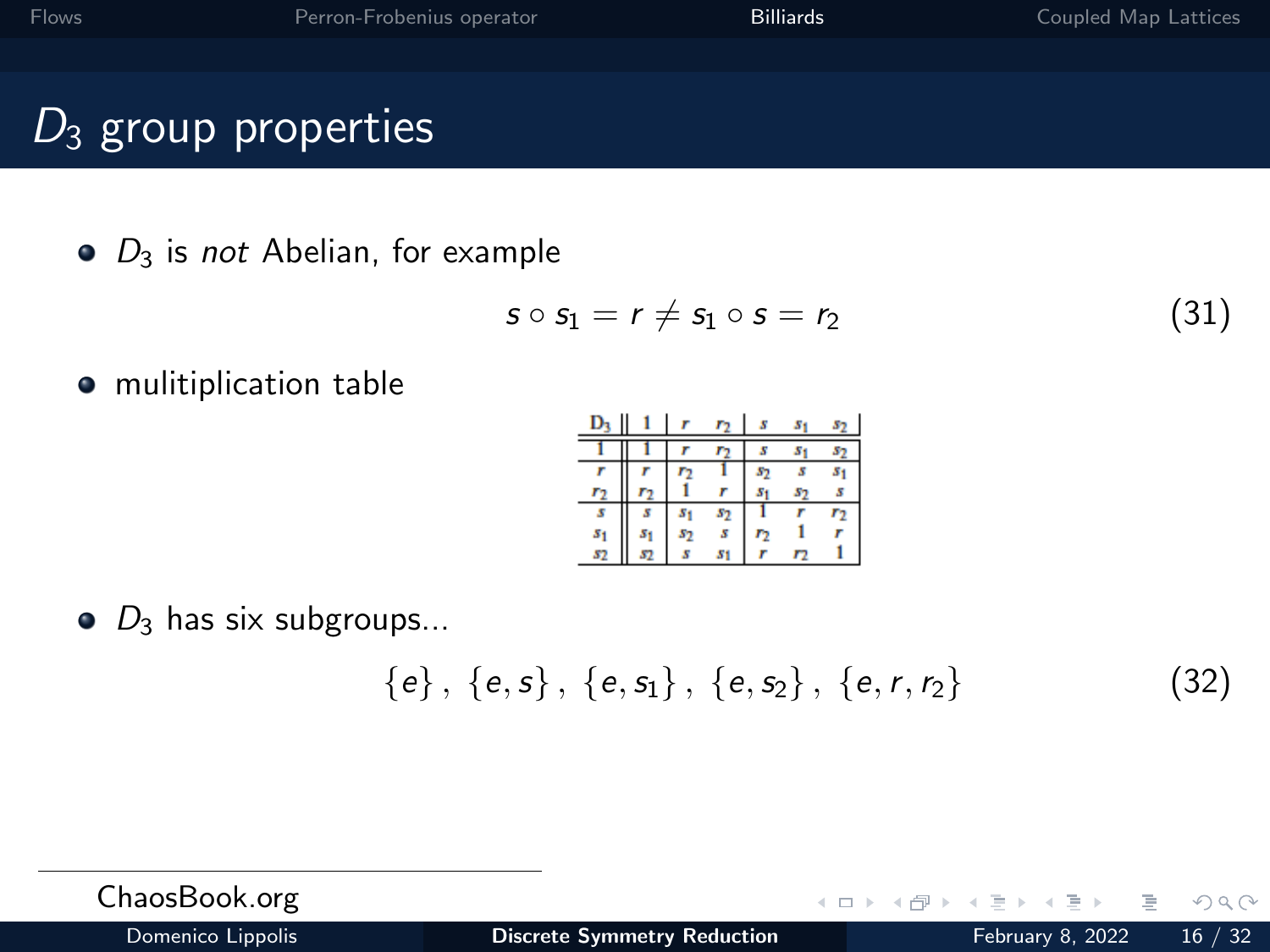# $D_3$  group properties

 $\bullet$   $D_3$  is *not* Abelian, for example

$$
s \circ s_1 = r \neq s_1 \circ s = r_2 \tag{31}
$$

mulitiplication table

$$
\begin{array}{c|cccccc} D_3 & 1 & r & r_2 & s & s_1 & s_2 \\ \hline 1 & 1 & 1 & r & r_2 & s & s_1 & s_2 \\ \hline r & r & r & r_2 & s & s & s_1 \\ r_2 & r_2 & 1 & r & s_1 & s_2 & s \\ \hline s & s_1 & s_1 & s_2 & 1 & r & r_2 \\ s_1 & s_2 & s_2 & s & r_2 & 1 & r \\ s_2 & s_3 & s_3 & s_1 & r & r_2 & 1 \\ \end{array}
$$

 $\bullet$   $D_3$  has six subgroups...

$$
\{e\},\ \{e,s\},\ \{e,s_1\},\ \{e,s_2\},\ \{e,r,r_2\} \qquad (32)
$$

• ...And three classes

$$
\{e\}, \{s, s_1, s_2\}, \{r, r_2\} \tag{33}
$$

 $\leftarrow$ 

ChaosBook.org

 $QQ$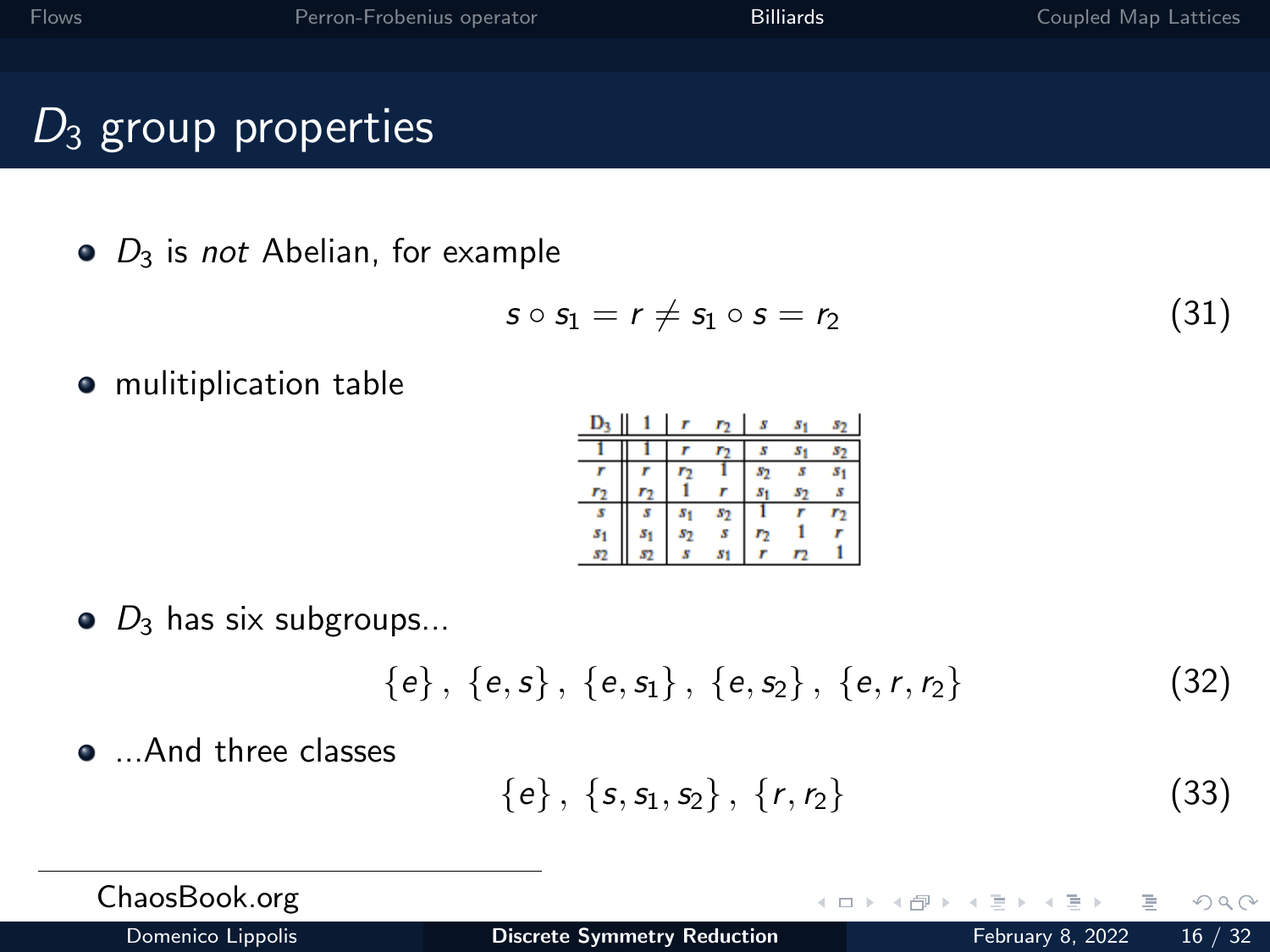• The pinball is an open system, so everything escapes eventually. The transient chaotic dynamics is nailed by the trapped orbits.

| ChaosBook.org     |                             | $-1$ $-1$ $-1$ |  |
|-------------------|-----------------------------|----------------|--|
| Domenico Linnolis | Discrete Symmetry Reduction |                |  |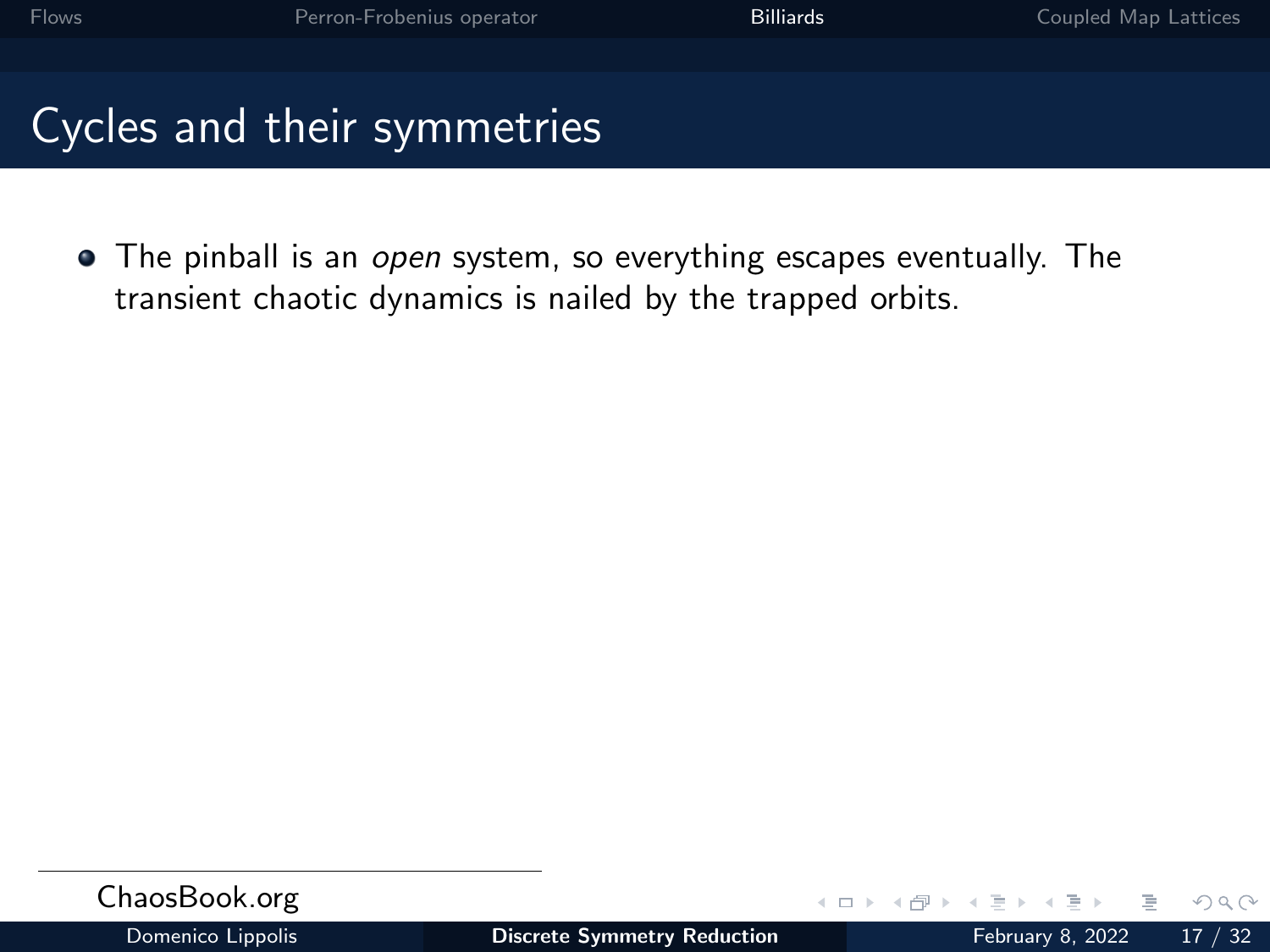- The pinball is an open system, so everything escapes eventually. The transient chaotic dynamics is nailed by the trapped orbits.
- It is convenient to describe orbits by symbolic sequences







| ChaosBook.org     |                                    | - イロト イ母 ト イヨ ト イヨ ト ニヨー めんの |  |
|-------------------|------------------------------------|------------------------------|--|
| Domenico Lippolis | <b>Discrete Symmetry Reduction</b> | February 8, 2022 17 / 32     |  |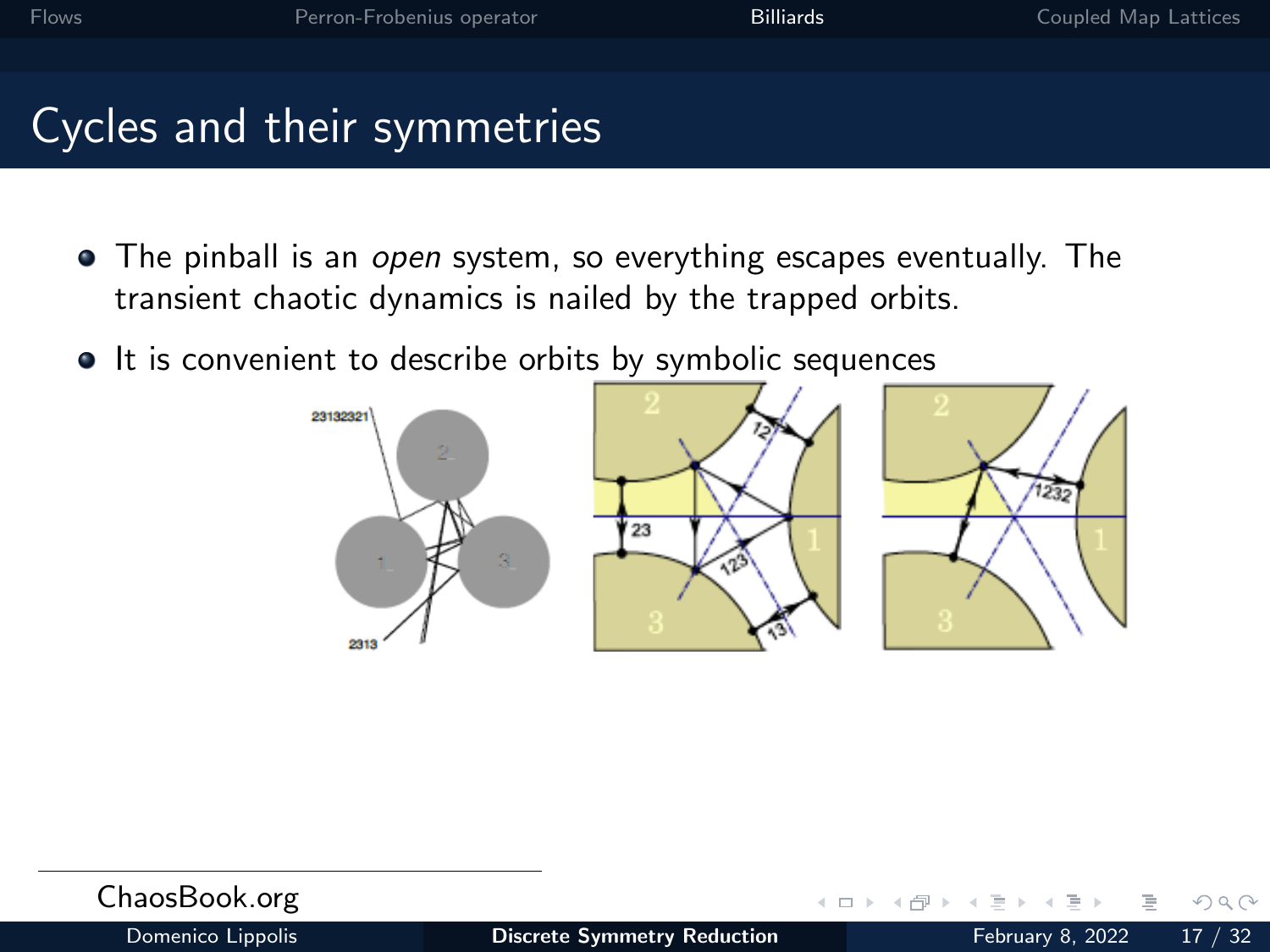- <span id="page-43-0"></span>• The pinball is an *open* system, so everything escapes eventually. The transient chaotic dynamics is nailed by the trapped orbits.
- It is convenient to describe orbits by symbolic sequences



Then symmetry operations can be applied directly to symbols, e.g.

$$
r(\overline{12}) = \overline{23}, r(\overline{23}) = \overline{31}, r(\overline{31}) = \overline{12}
$$
 (34)

ChaosBook.org  $OQ$ Domenico Lippolis **[Discrete Symmetry Reduction](#page-0-0)** February 8, 2022 17 / 32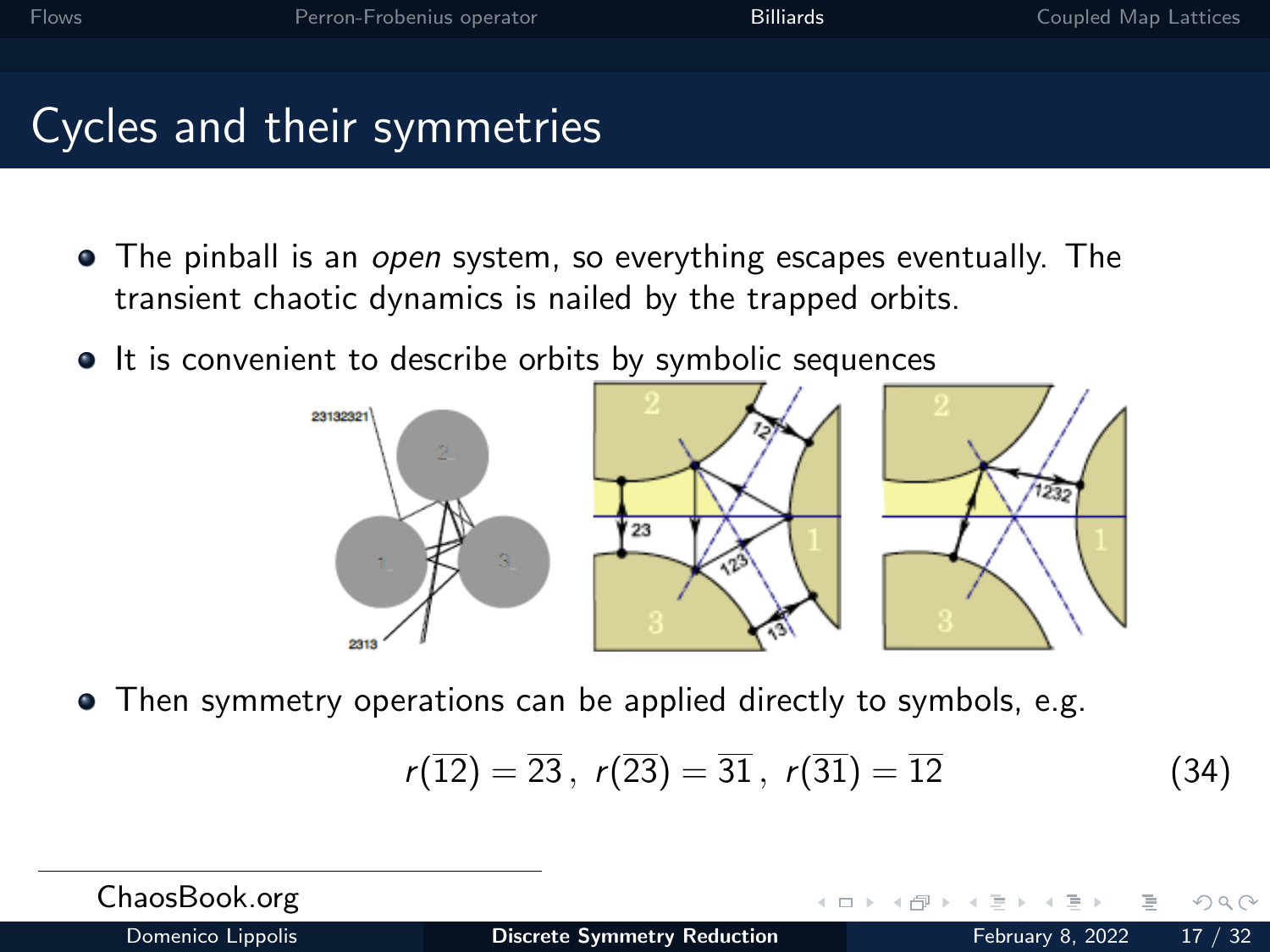#### <span id="page-44-0"></span>• More examples:



 $\leftarrow$ 

but also:  $\overline{123}$  and  $\overline{132}$  form a group of invariant cycles under  $C_3$  (rotations)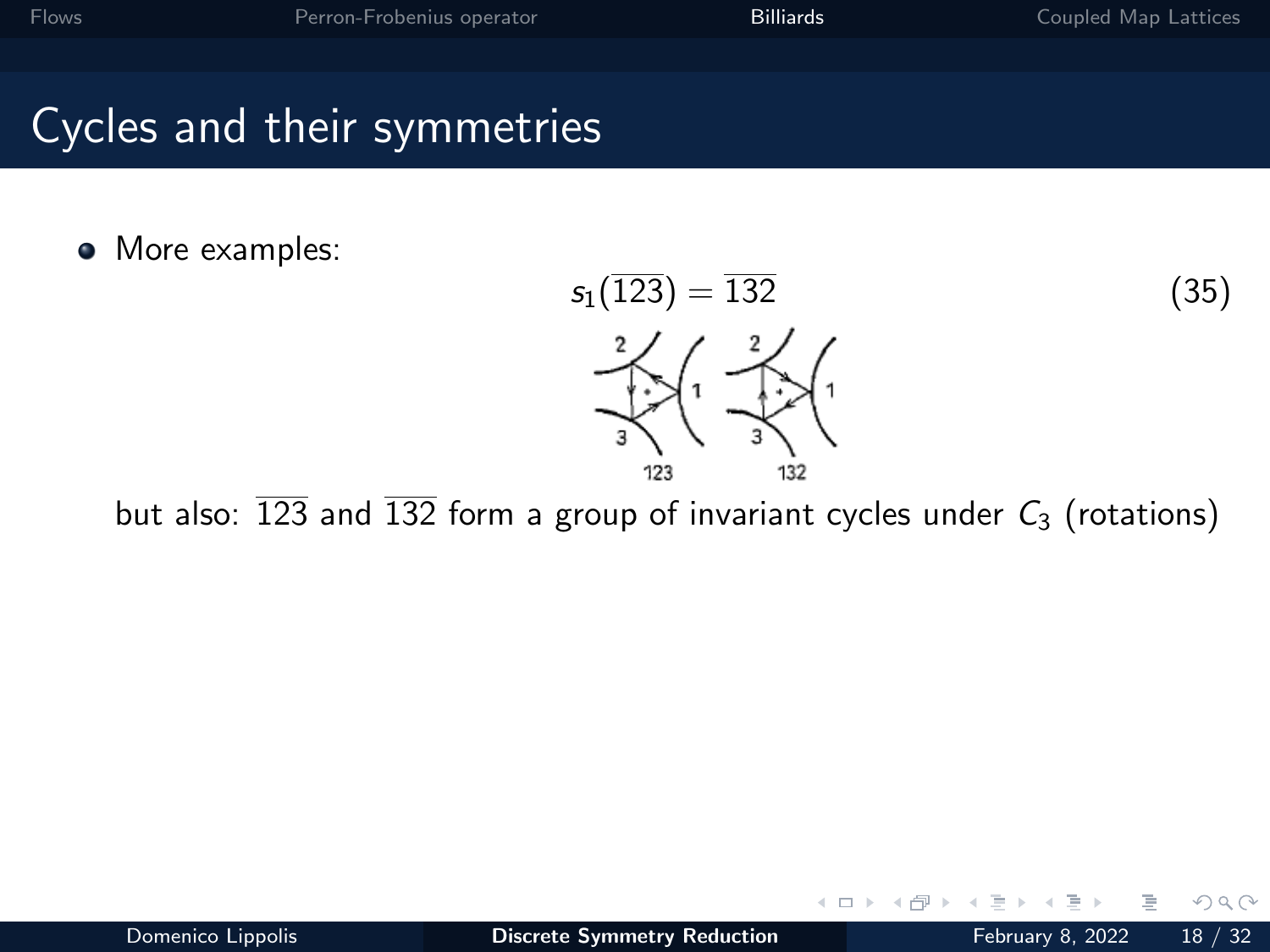#### <span id="page-45-0"></span>• More examples:

$$
s_1(\overline{123}) = \overline{132}
$$
\n
$$
\begin{array}{c}\n2 \\
2 \\
3\n\end{array}\n\qquad (35)
$$
\n
$$
s_1(\overline{123}) = \overline{132}
$$

but also:  $\overline{123}$  and  $\overline{132}$  form a group of invariant cycles under  $C_3$  (rotations) • cycles  $\overline{1213}$ ,  $\overline{1232}$  and  $\overline{1323}$  are invariant under  $D_1$  (flips), e.g.

$$
s_1(\overline{1213}) = \overline{1312} = \overline{1213}
$$
(36)  

$$
\frac{2}{3} \left(1 - \frac{2}{3}\right) \left(1 - \frac{2}{3}\right)
$$

$$
s_1(\overline{1213}) = \frac{2}{3} \left(1 - \frac{2}{3}\right)
$$

but also

$$
r_2(\overline{1213}) = \overline{1232}, \ \ r_2(\overline{1232}) = \overline{1323} \tag{37}
$$

Domenico Lippolis **[Discrete Symmetry Reduction](#page-0-0)** February 8, 2022 18 / 32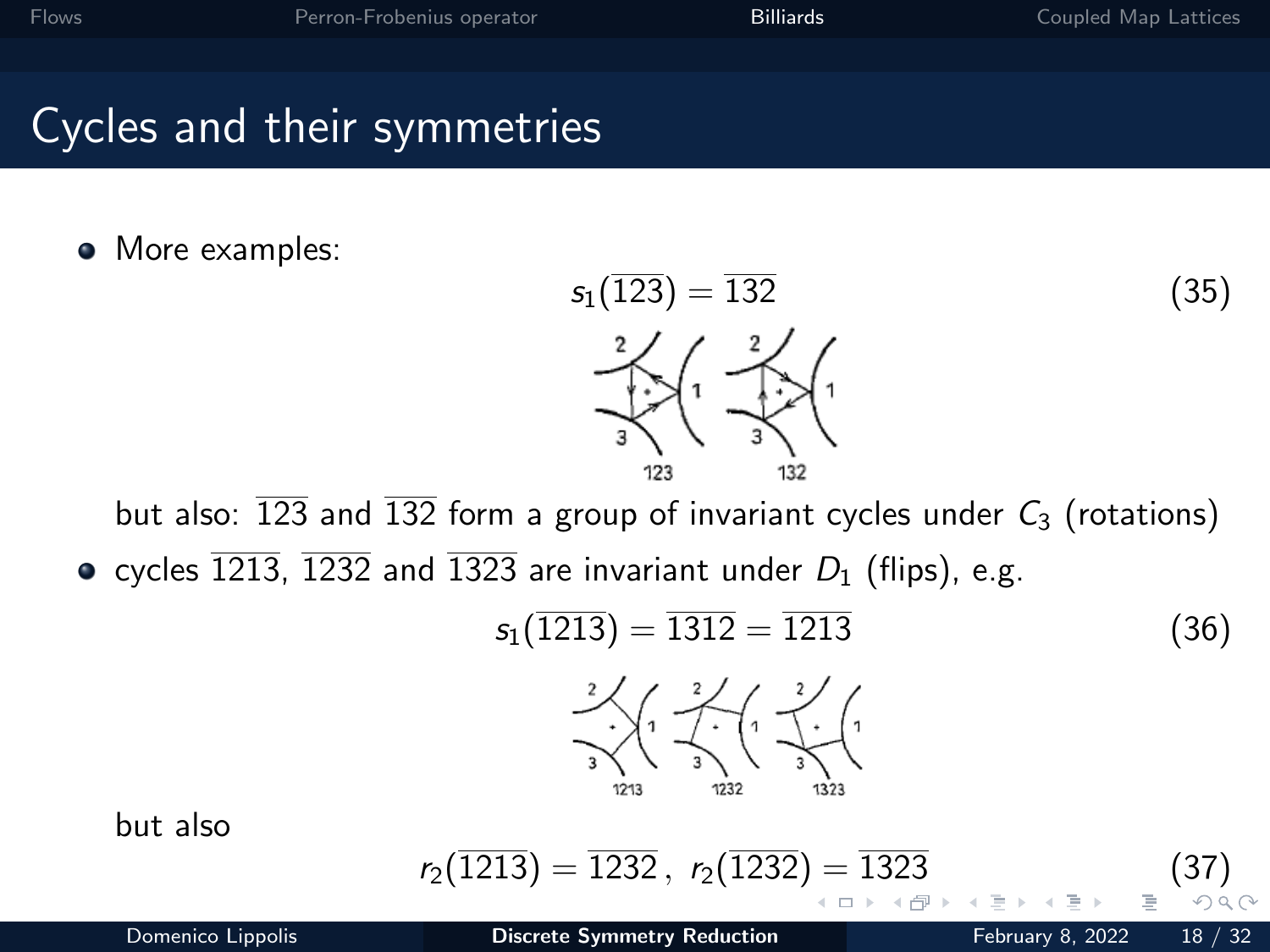<span id="page-46-0"></span> $\bullet$  six-degenerate five-cycle  $12123$ :



$$
s(\overline{12123}) = \overline{13132} \tag{38}
$$

 $\leftarrow$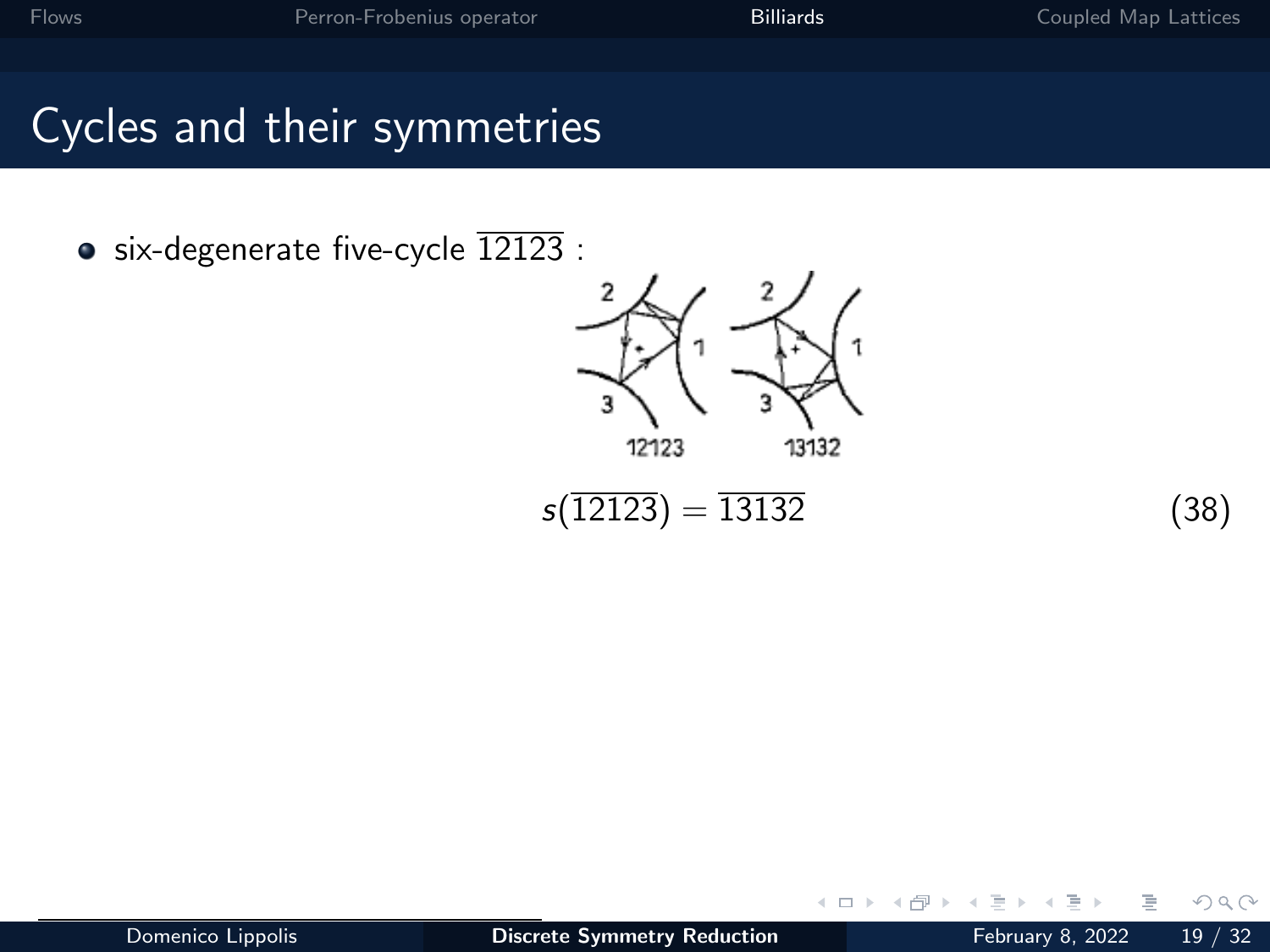• six-degenerate five-cycle  $\overline{12123}$  :



$$
s(\overline{12123}) = \overline{13132} \tag{38}
$$

 $\Box$ 

 $\bullet$  Besides  $D_3$ -symmetries, pinball has time-reversal- :

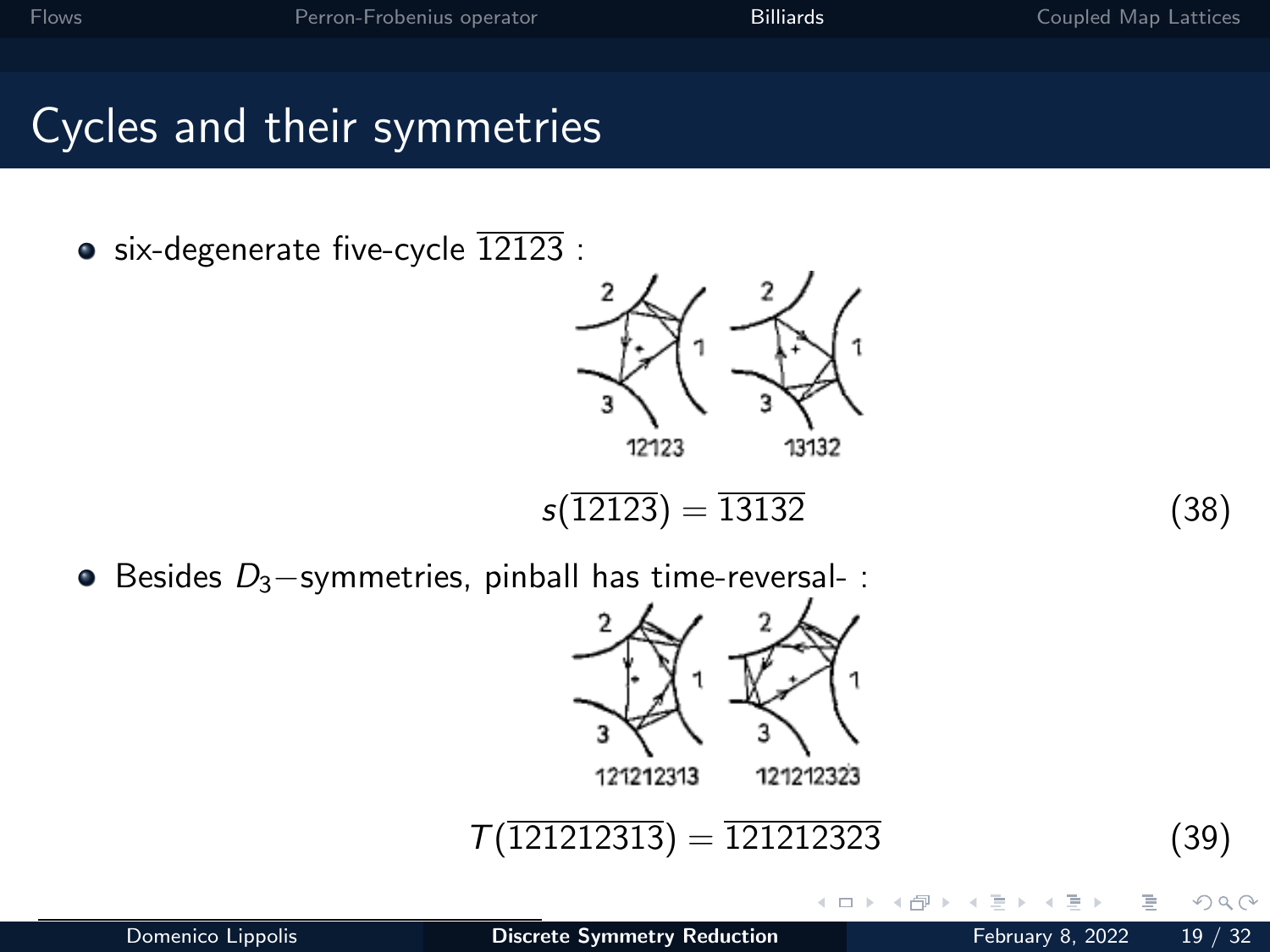# Fundamental domain

• Reduce three symbols 123 to two: 0 (backward) and 1 (forward)



| ChansBook org     |  |
|-------------------|--|
| Domenico Lippolis |  |

 $\leftarrow$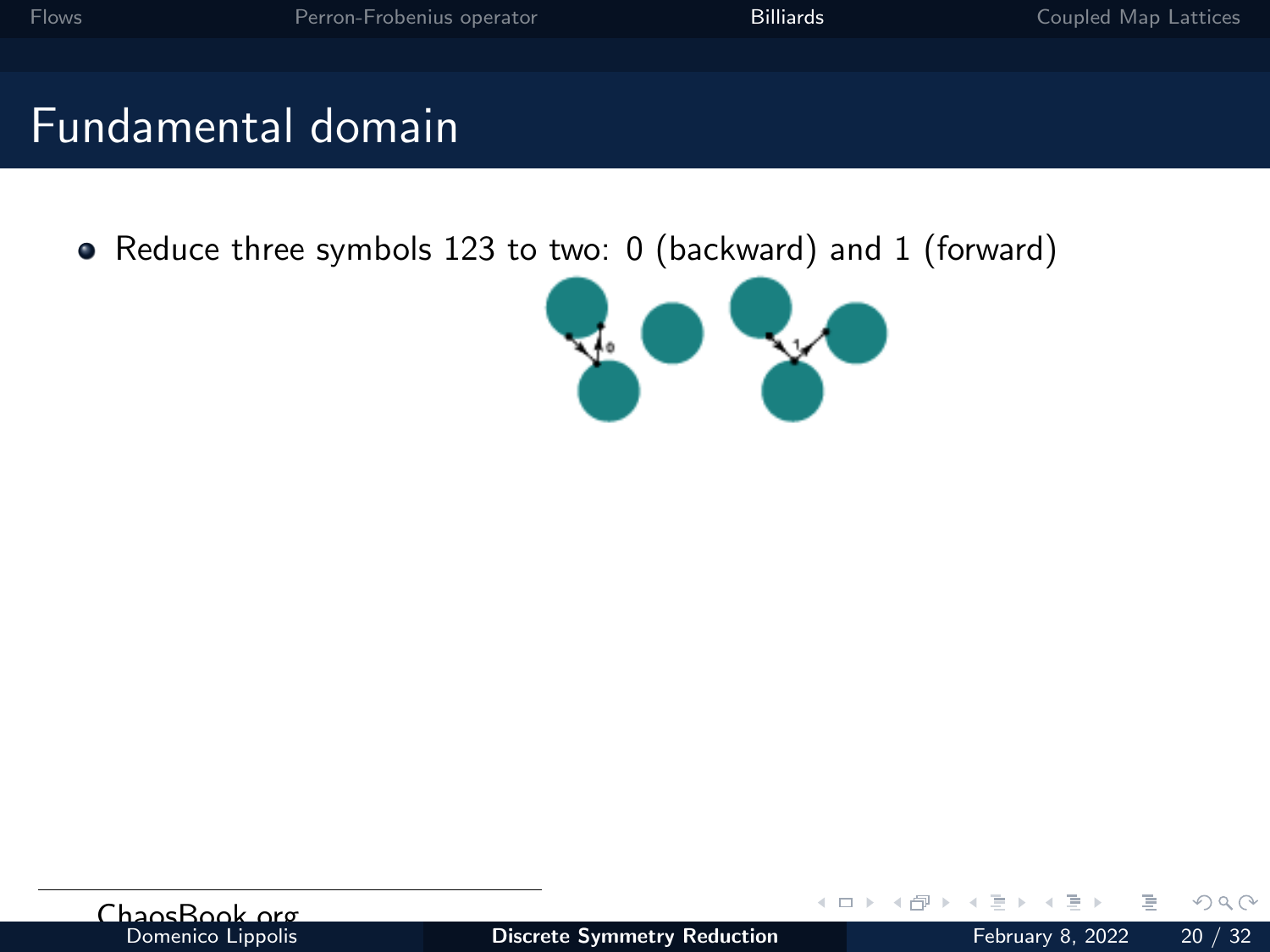# Fundamental domain

• Reduce three symbols 123 to two: 0 (backward) and 1 (forward)



• Restrict the dynamics to one disk  $+$  reflection off the symmetry axes:



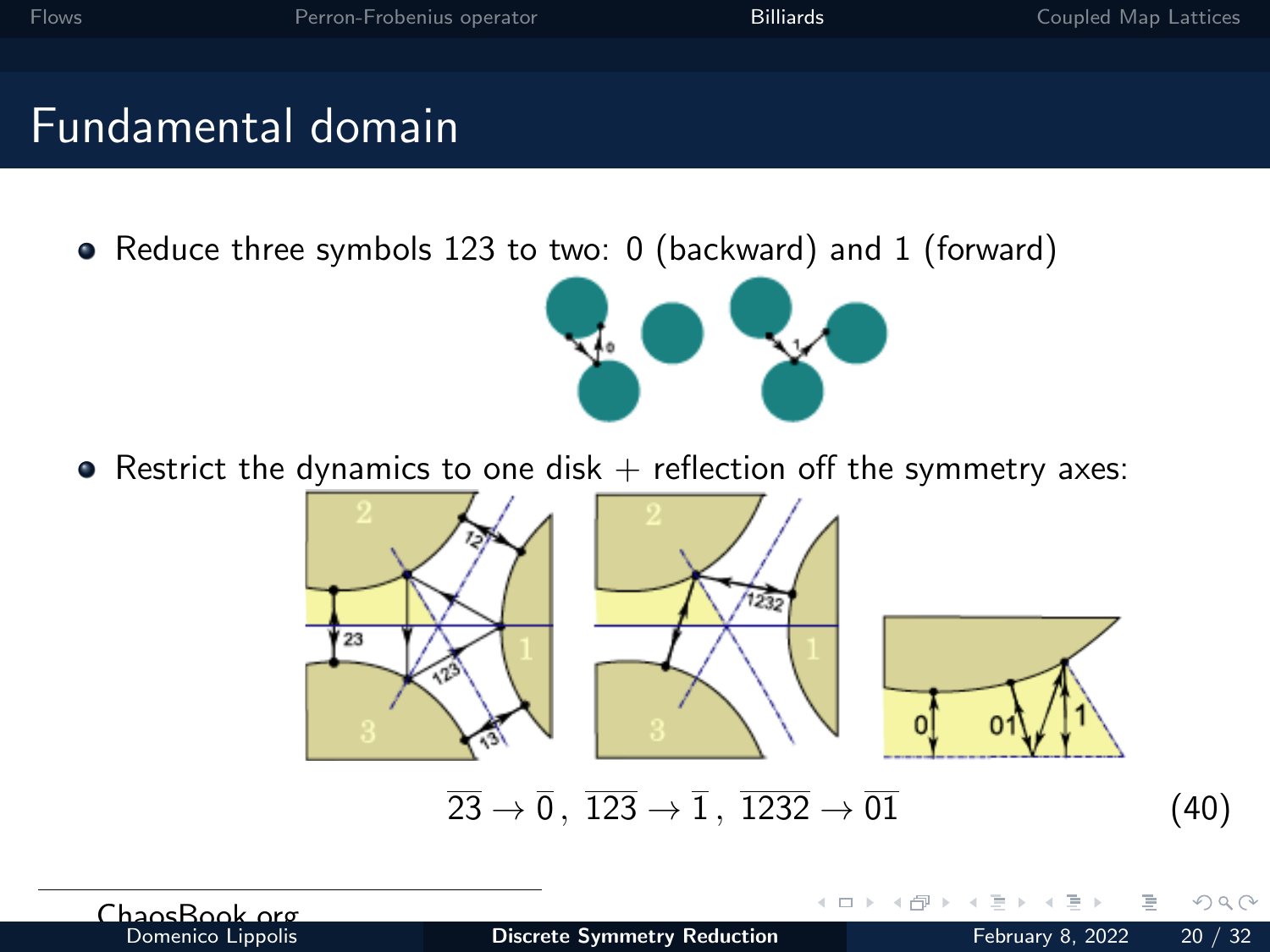# <span id="page-50-0"></span>Fundamental domain

**•** Time-reversal nine-cycle

#### $\overline{121212323} \equiv \overline{121212313} \rightarrow \overline{001}$  (41)



| ChaosBook.org     |                                    | - イロト イ母 ト イヨ ト イヨ ト ニヨー つなの |  |
|-------------------|------------------------------------|------------------------------|--|
| Domenico Lippolis | <b>Discrete Symmetry Reduction</b> | February 8, 2022 21 / 32     |  |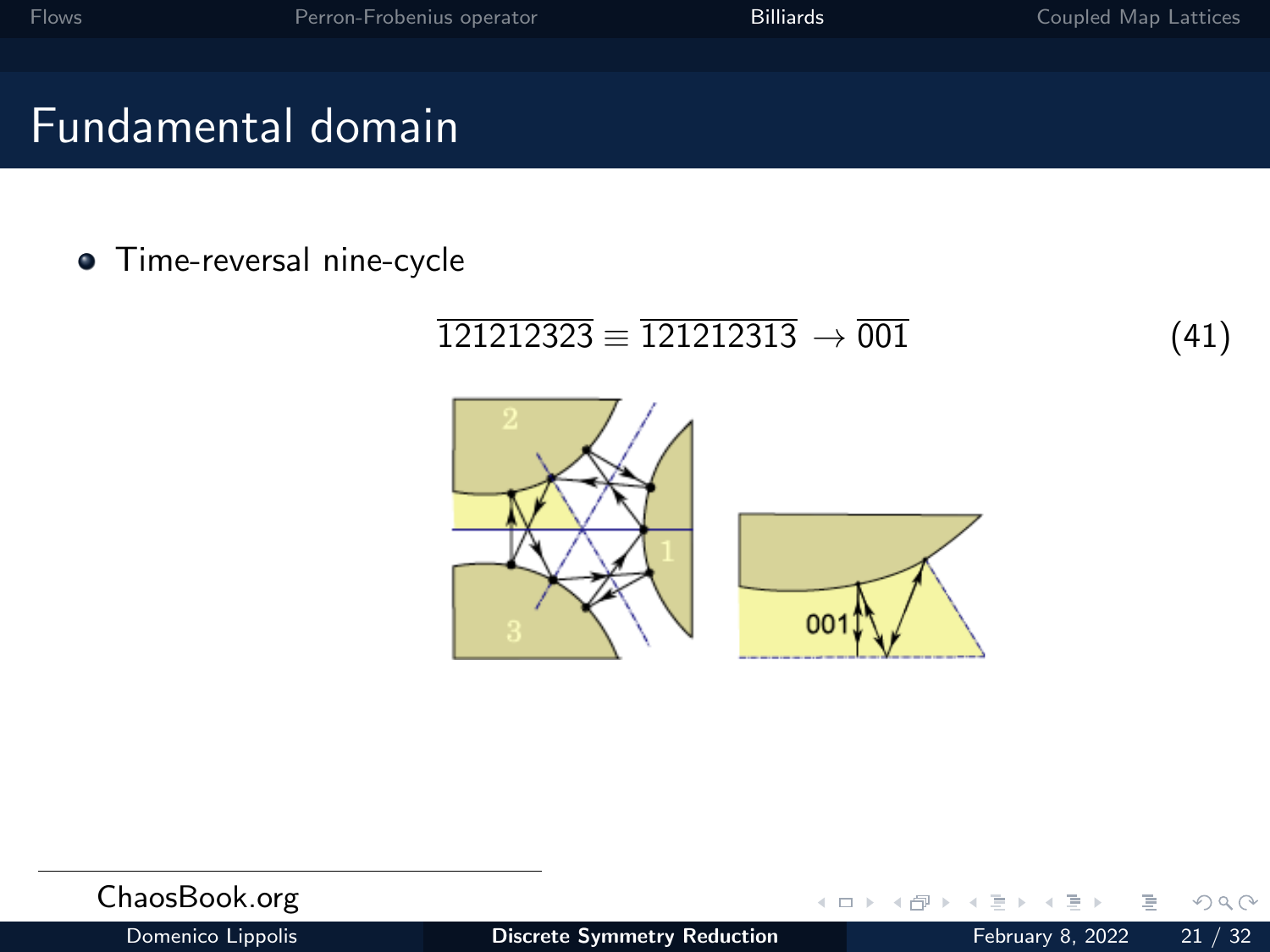# <span id="page-51-0"></span>Bunimovich stadium



 $\bullet$   $C_{2v}$  symmetry group

$$
\mathcal{C}_{2v}=\{e,s_x,s_y,C_2\}
$$

E G Vergini and G G Carlo, J. Phys. A: Math. Gen. [33](#page-50-0), [4](#page-52-0)[7](#page-50-0)[1](#page-51-0)[7](#page-53-0) [\(](#page-54-0)[20](#page-34-0)[0](#page-35-0)[0](#page-58-0)[\)](#page-59-0)  $OQ$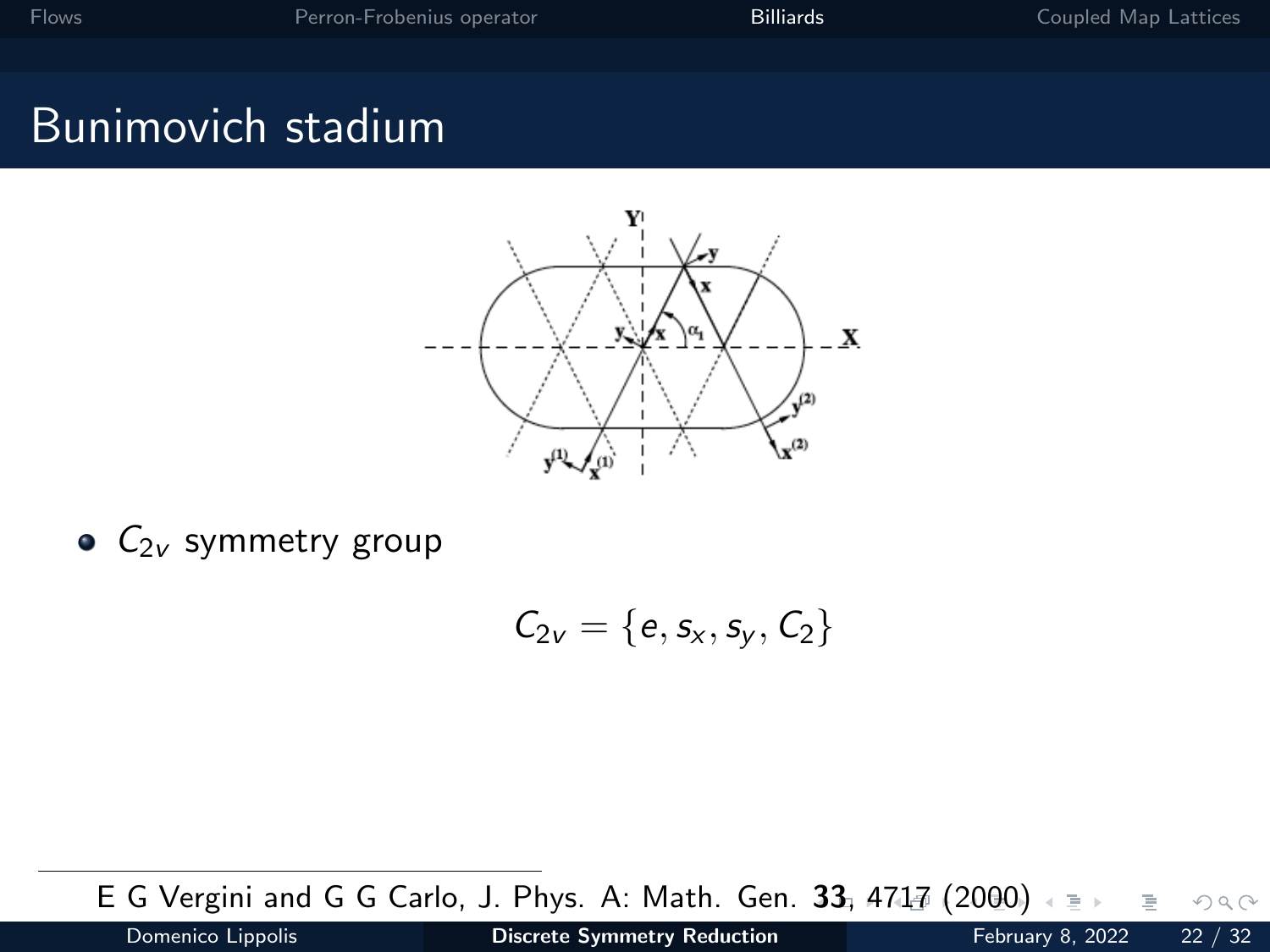# <span id="page-52-0"></span>Bunimovich stadium



 $\bullet$   $C_{2v}$  symmetry group

$$
\mathcal{C}_{2v}=\{e,s_x,s_y,C_2\}
$$

•  $s_x$ ,  $s_y$  flips around  $x-$ , y−axes

E G Vergini and G G Carlo, J. Phys. A: Math. Gen. [33](#page-51-0), [4](#page-53-0)[7](#page-50-0)[1](#page-51-0)[7](#page-53-0) [\(](#page-54-0)[20](#page-34-0)[0](#page-35-0)[0](#page-58-0)[\)](#page-59-0)  $OQ$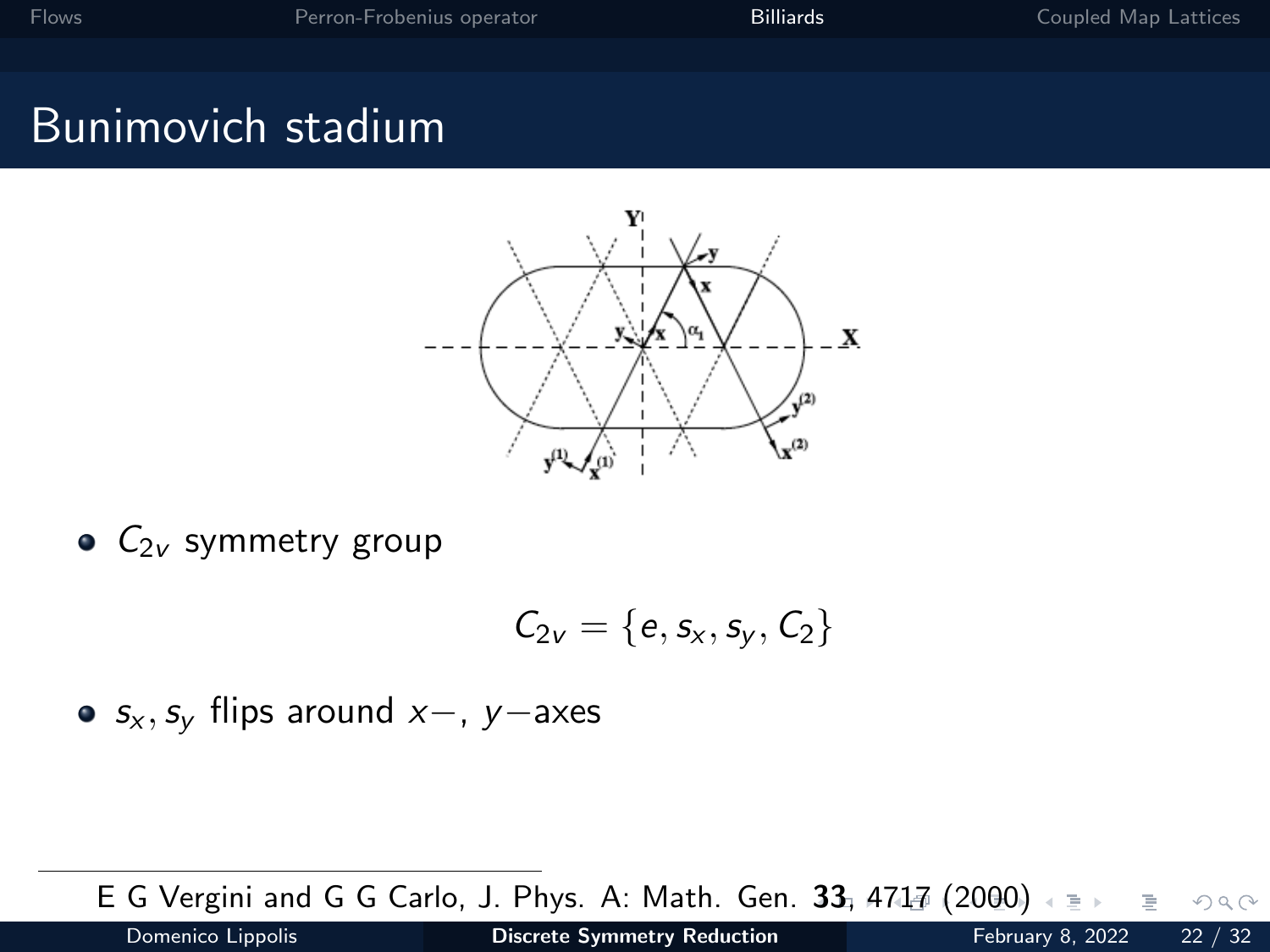# <span id="page-53-0"></span>Bunimovich stadium



 $\bullet$   $C_{2v}$  symmetry group

$$
\mathcal{C}_{2v}=\{e,s_x,s_y,C_2\}
$$

- $s_x$ ,  $s_y$  flips around  $x-$ , y−axes
- $C_2$  rotation by  $\pi$

E G Vergini and G G Carlo, J. Phys. A: Math. Gen. [33](#page-52-0), [4](#page-54-0)[7](#page-50-0)[1](#page-51-0)[7](#page-53-0) [\(](#page-54-0)[20](#page-34-0)[0](#page-35-0)[0](#page-58-0)[\)](#page-59-0)  $OQ$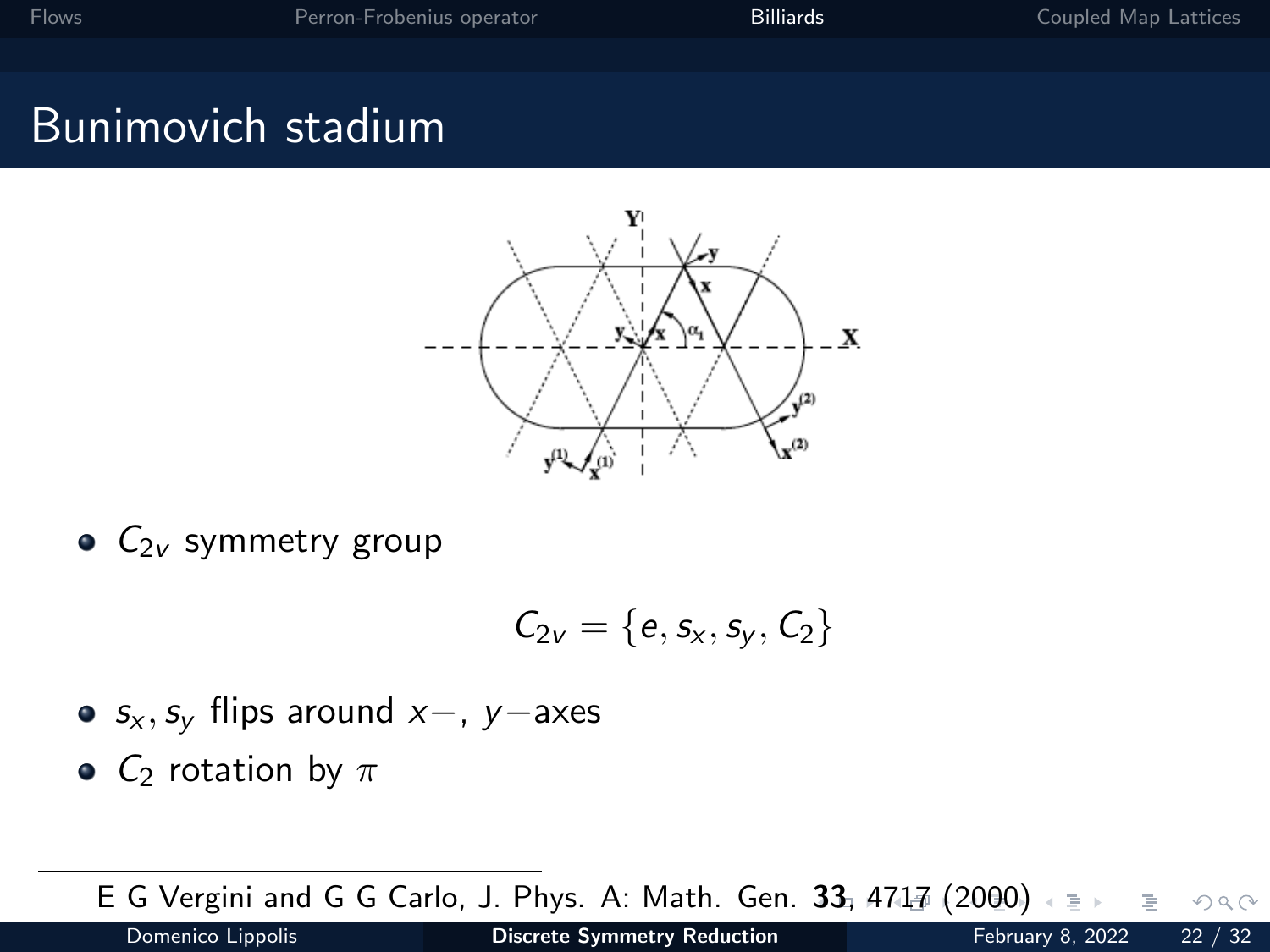# <span id="page-54-0"></span>**Desymmetrization**



E G Vergini and G G Carlo, J. Phys. A: Math. Gen. [33](#page-53-0), [4](#page-55-0)[7](#page-53-0)[17](#page-54-0) [\(](#page-55-0)[20](#page-34-0)[0](#page-35-0)[0](#page-58-0)[\)](#page-59-0)  $\equiv$  $OQ$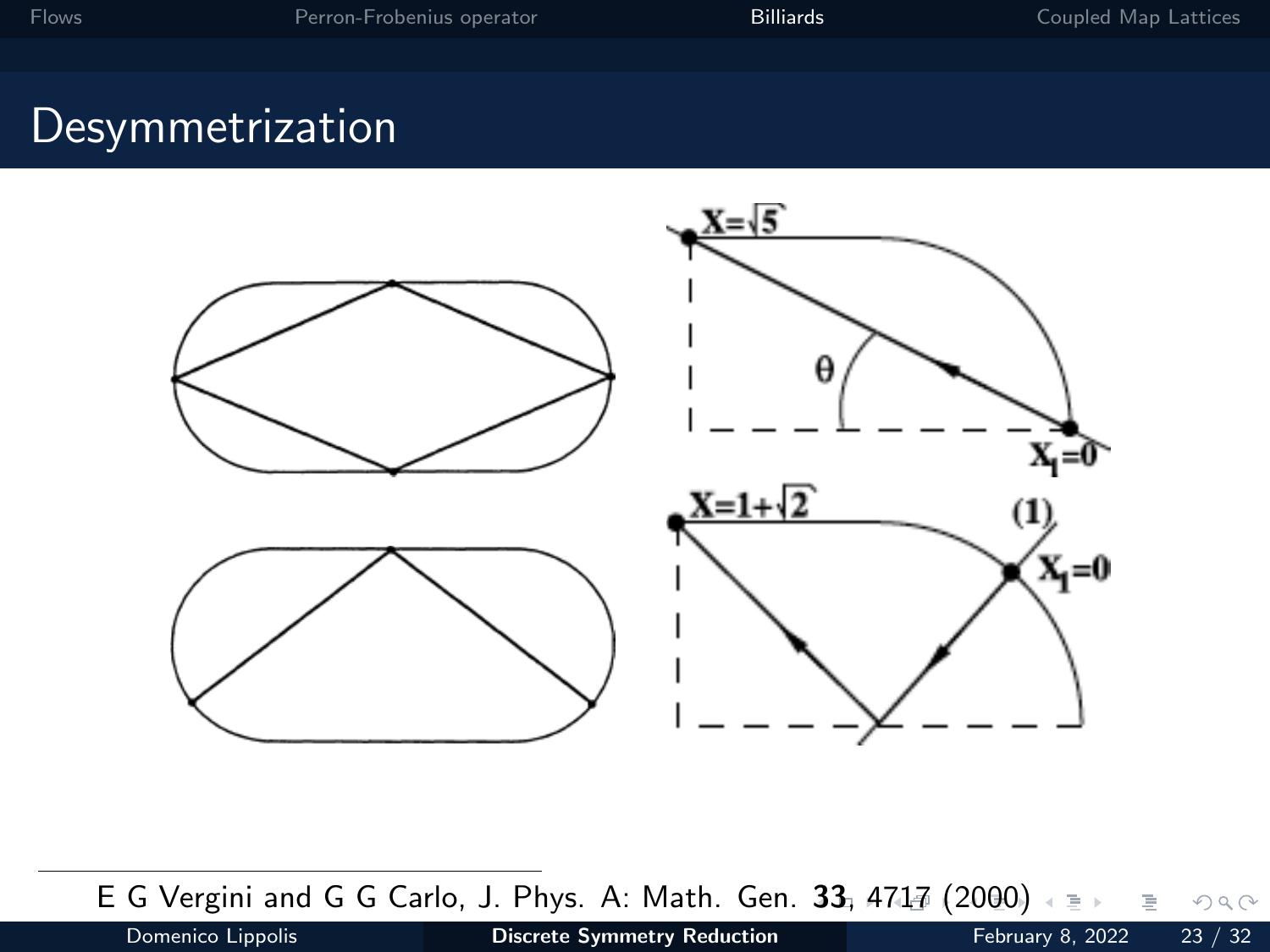# <span id="page-55-0"></span>Desymmetrization



E G Vergini and G G Carlo, J. Phys. A: Math. Gen. [33](#page-54-0), [4](#page-56-0)[7](#page-54-0)[17](#page-55-0) [\(](#page-56-0)[20](#page-34-0)[0](#page-35-0)[0](#page-58-0)[\)](#page-59-0) E  $OQ$  $\equiv$ 

Domenico Lippolis **[Discrete Symmetry Reduction](#page-0-0)** February 8, 2022 24 / 32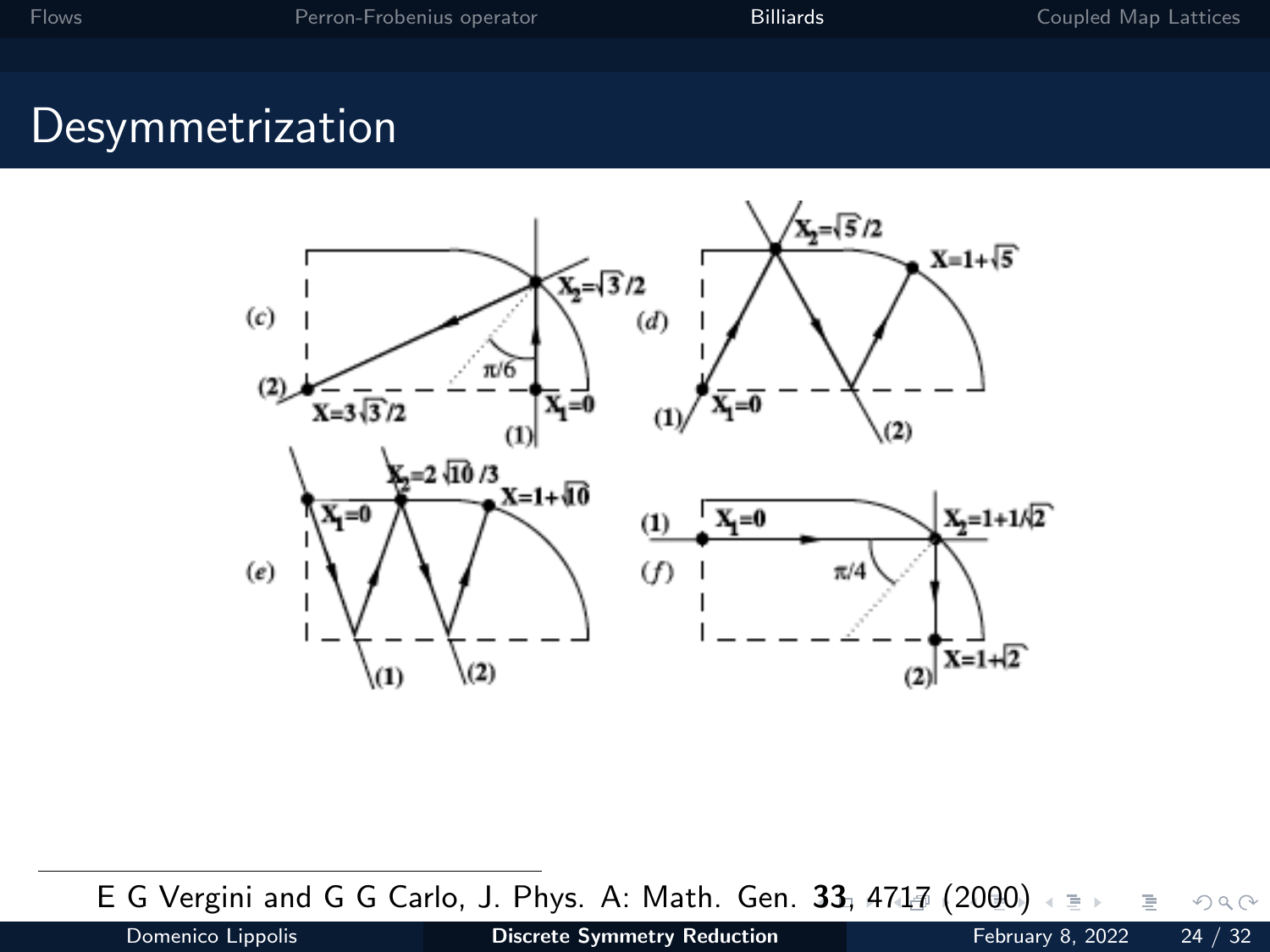# <span id="page-56-0"></span>Symbolic dynamics



• six symbols to avoid directional ambiguity



K T Hansen and P Cvitanović, chao-dyn/9502005 (1995); O. Biham and M Kvale, Phys. Rev. A 46, 6334 (1992)  $\mathcal{O}\subseteq\mathcal{O}$ Domenico Lippolis **[Discrete Symmetry Reduction](#page-0-0)** February 8, 2022 25 / 32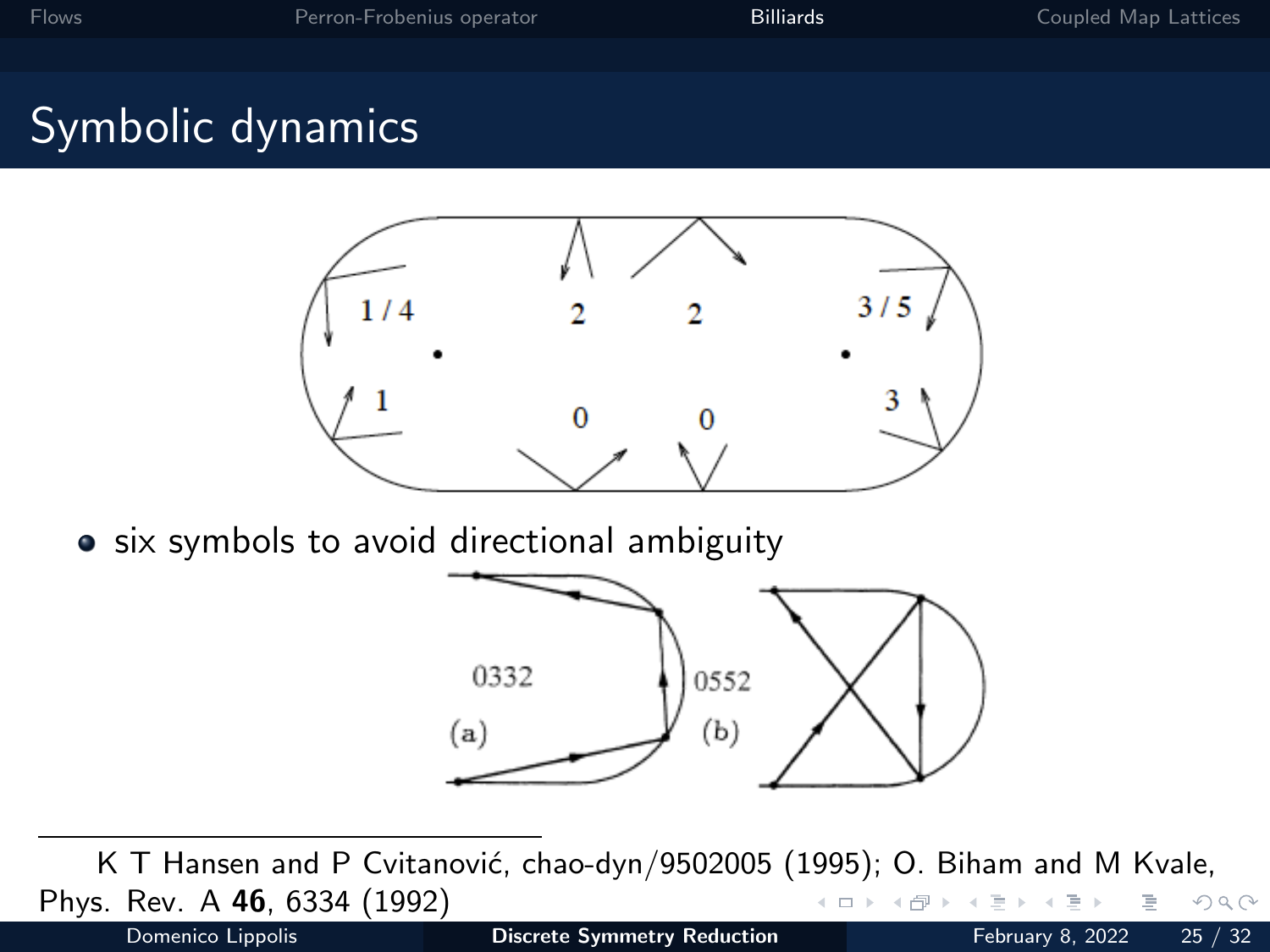# Five-symbol dynamics



K T Hansen and P Cvitanović, chao-dyn/9502005 ([199](#page-56-0)[5\)](#page-58-0)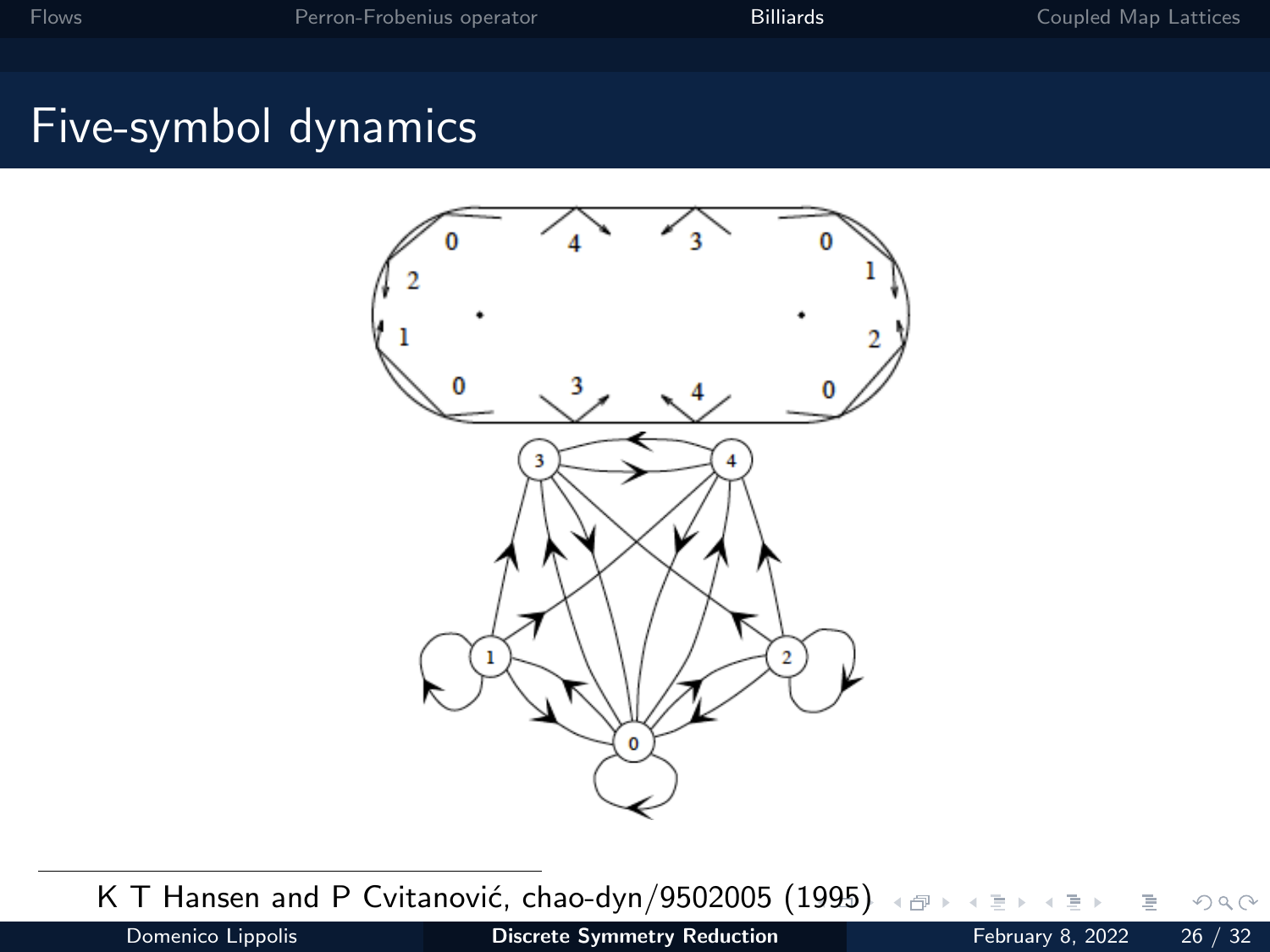#### <span id="page-58-0"></span>Symmetry-reduced symbolic dynamics





 $\leftarrow$   $\Box$   $\rightarrow$ 

4  $\vert \cdot \vert$  Þ

Ξ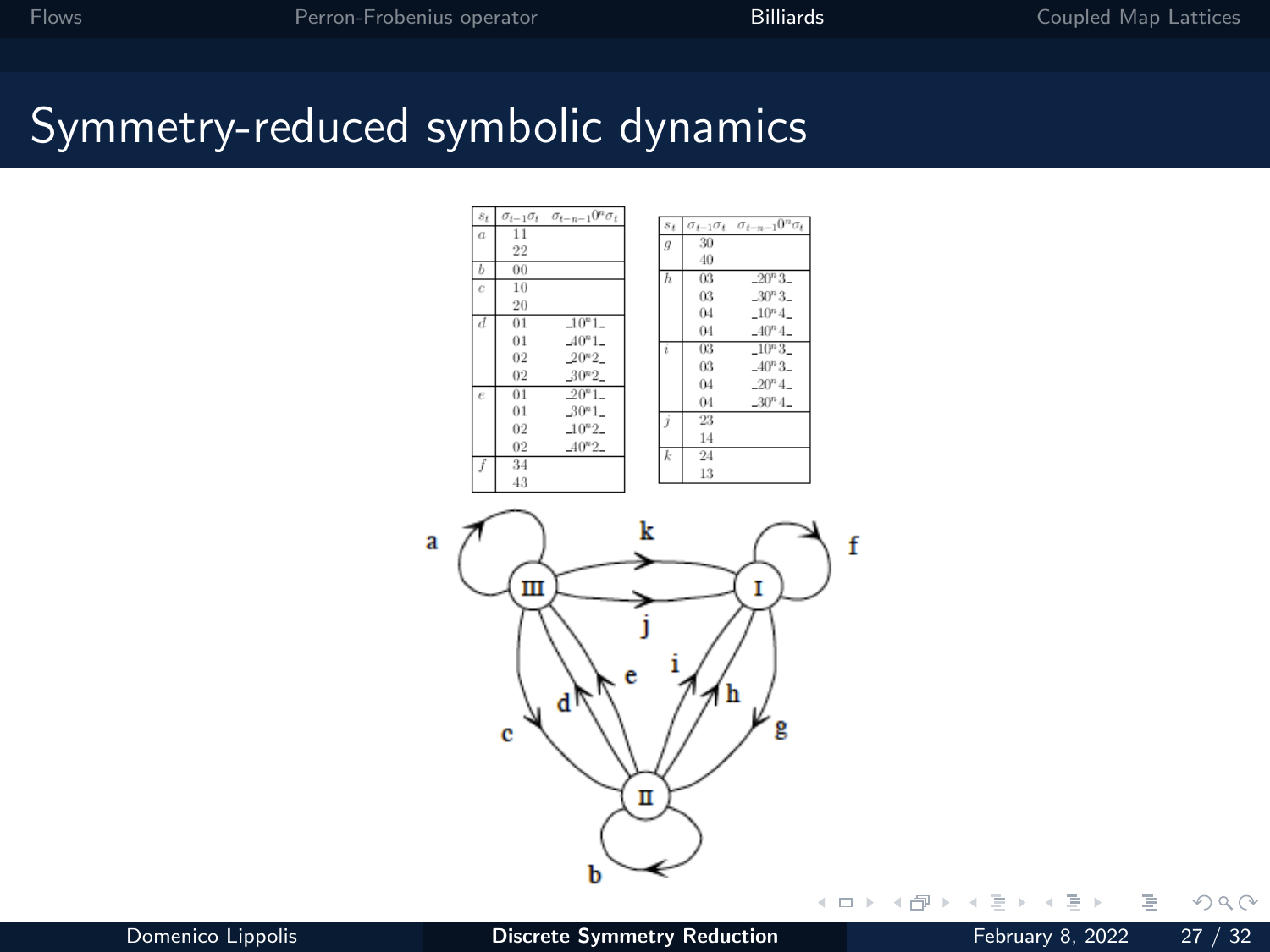<span id="page-59-0"></span>Dynamical systems with discrete space and time and continuous state variables

$$
\Phi_{n+1}^{(i)} = (1-a)f\left(\Phi_n^{(i)}\right) + \frac{a}{2}\left[g\left(\Phi_n^{(i+1)}\right) + g\left(\Phi_n^{(i-1)}\right)\right]
$$
(42)

 $\leftarrow$ 

 $QQQ$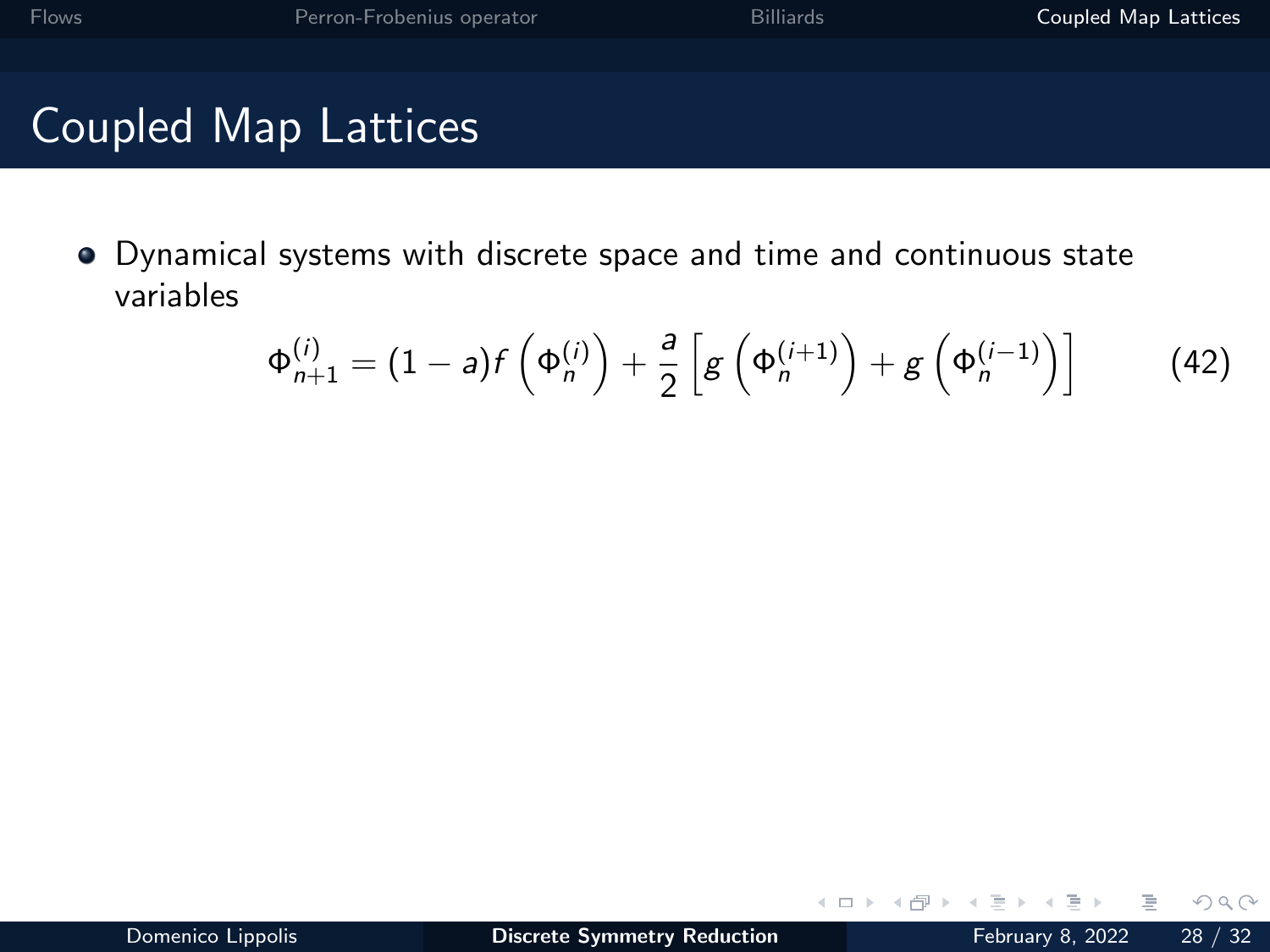Dynamical systems with discrete space and time and continuous state variables

$$
\Phi_{n+1}^{(i)} = (1-a)f\left(\Phi_n^{(i)}\right) + \frac{a}{2}\left[g\left(\Phi_n^{(i+1)}\right) + g\left(\Phi_n^{(i-1)}\right)\right]
$$
(42)

• It becomes a system of N coupled maps, e.g.  $(N = 2, \text{ set } f = g)$ 

$$
x_{n+1} = (1-a)f(x_n) + af(y_n)
$$
 (43)

$$
y_{n+1} = (1-a)f(y_n) + af(x_n)
$$
 (44)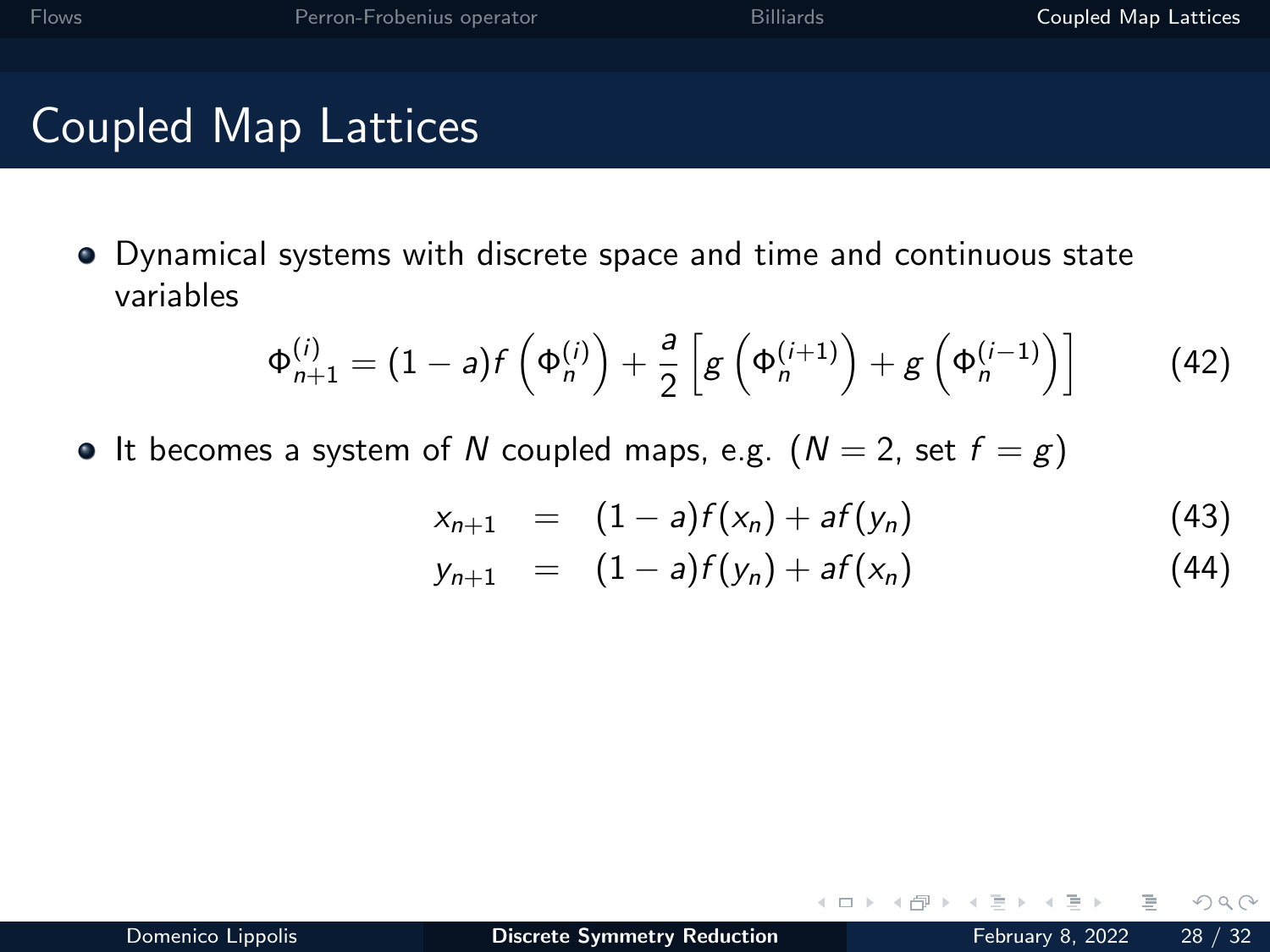Dynamical systems with discrete space and time and continuous state variables

$$
\Phi_{n+1}^{(i)} = (1-a)f\left(\Phi_n^{(i)}\right) + \frac{a}{2}\left[g\left(\Phi_n^{(i+1)}\right) + g\left(\Phi_n^{(i-1)}\right)\right]
$$
(42)

• It becomes a system of N coupled maps, e.g.  $(N = 2, \text{ set } f = g)$ 

$$
x_{n+1} = (1-a)f(x_n) + af(y_n)
$$
 (43)

$$
y_{n+1} = (1-a)f(y_n) + af(x_n)
$$
 (44)

 $\bullet$   $a = 0$  yields uncoupled dynamics, that is every lattice site follows its own independent dynamics given by f

$$
x_{n+1} = f(x_n) \tag{45}
$$

$$
y_{n+1} = f(y_n) \tag{46}
$$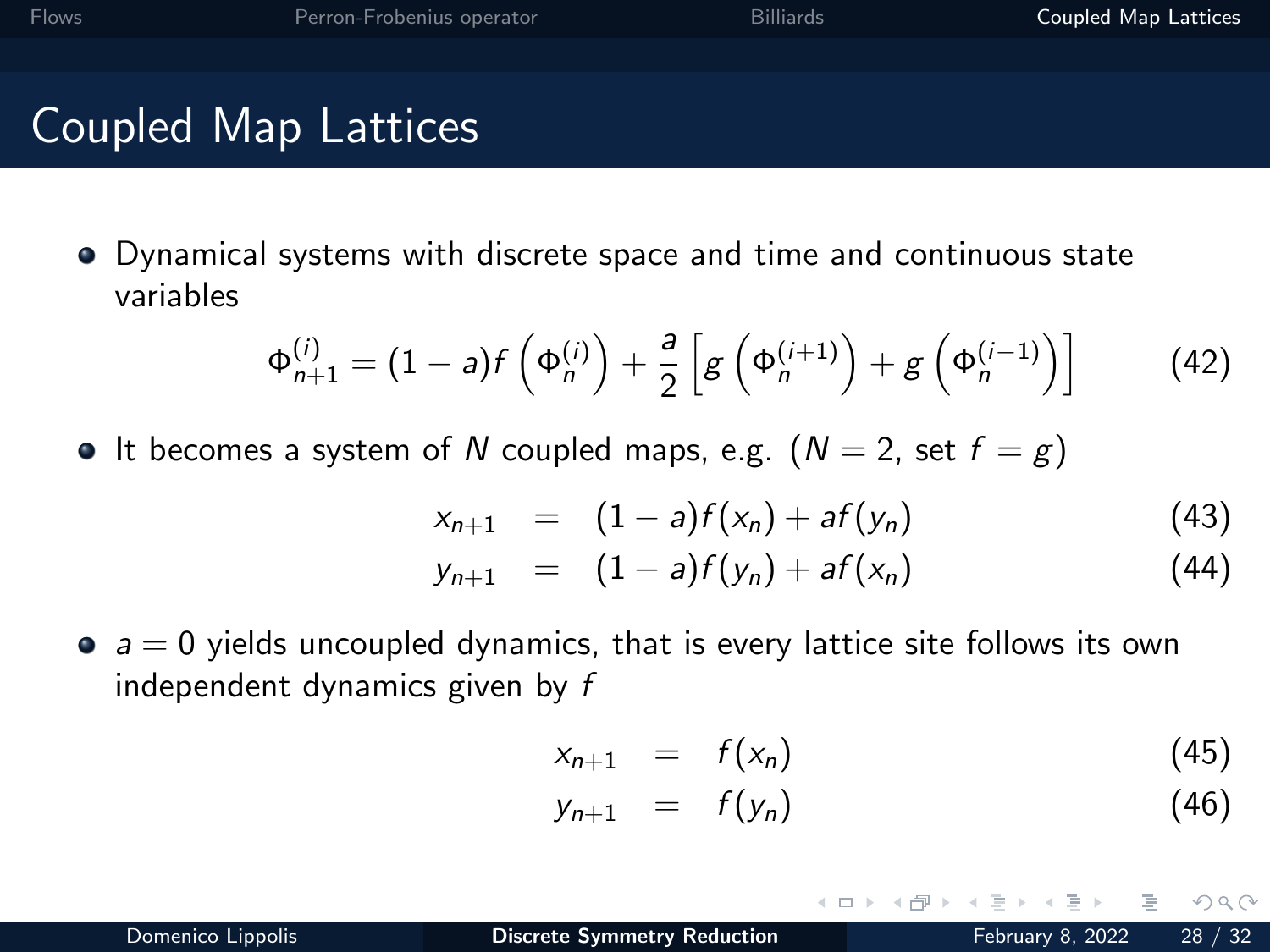• Suppose f is chaotic, e.g. Bernoulli shifts  $(x_{n+1} = 2x_n \mod 1)$  or conjugated



| ChaosBook.org     |                                    |  | - イロト イ母 ト イヨ ト イヨ ト ニヨー りんぺ |  |
|-------------------|------------------------------------|--|------------------------------|--|
| Domenico Lippolis | <b>Discrete Symmetry Reduction</b> |  | February 8, 2022 29 / 32     |  |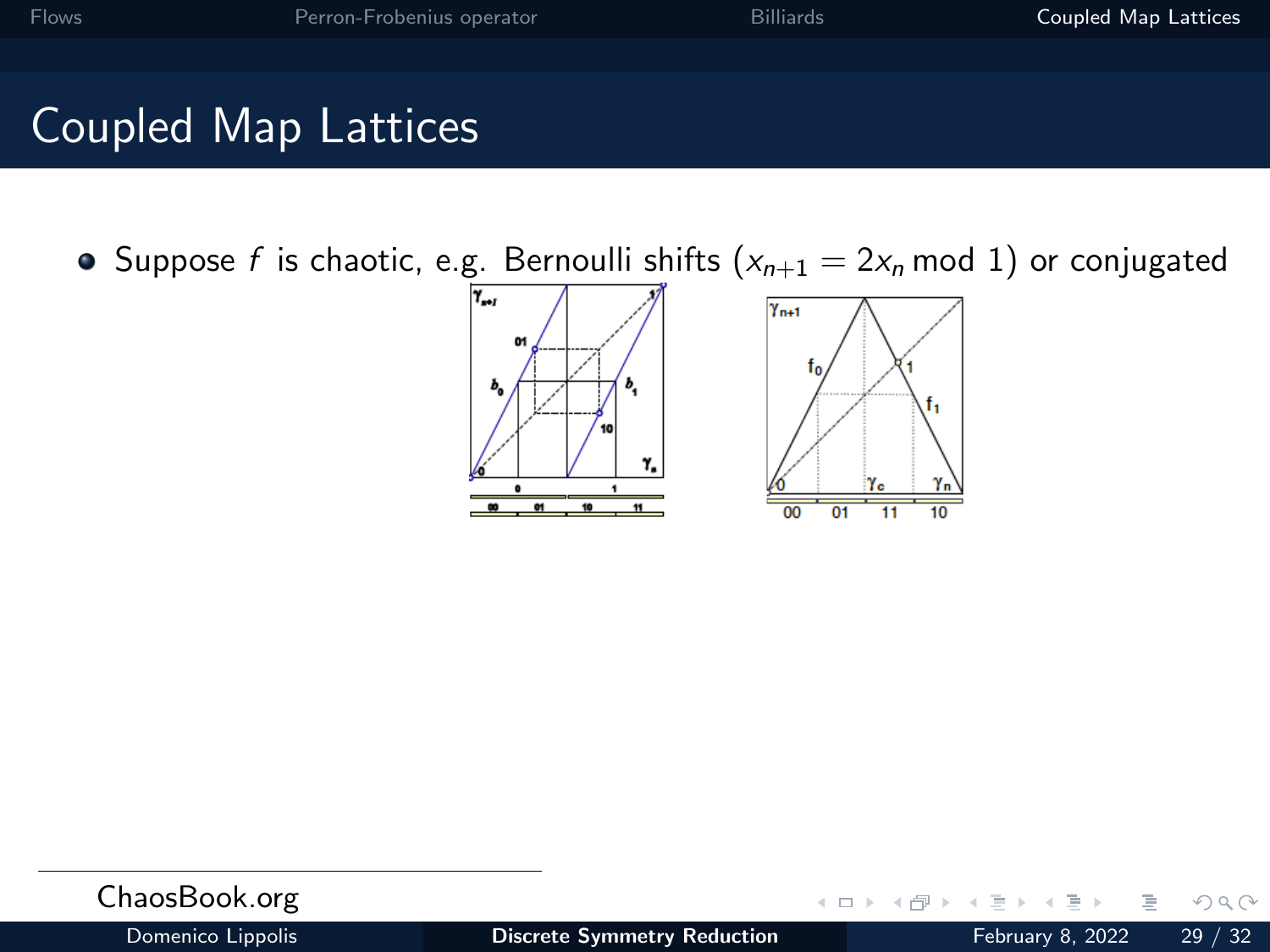• Suppose f is chaotic, e.g. Bernoulli shifts ( $x_{n+1} = 2x_n \mod 1$ ) or conjugated



• Take for example the periodic points of period  $n_p = 2$ : the single map has

$$
\begin{array}{ccccccccc}\n0 & 0 & 1 & 1 \\
0 & 1 & 0 & 1\n\end{array}
$$
\n(47)

| ChaosBook.org     |                                    | イロト イ母 トイヨト イヨト ニヨー つなべ |       |
|-------------------|------------------------------------|-------------------------|-------|
| Domenico Lippolis | <b>Discrete Symmetry Reduction</b> | February 8, 2022        | 29/32 |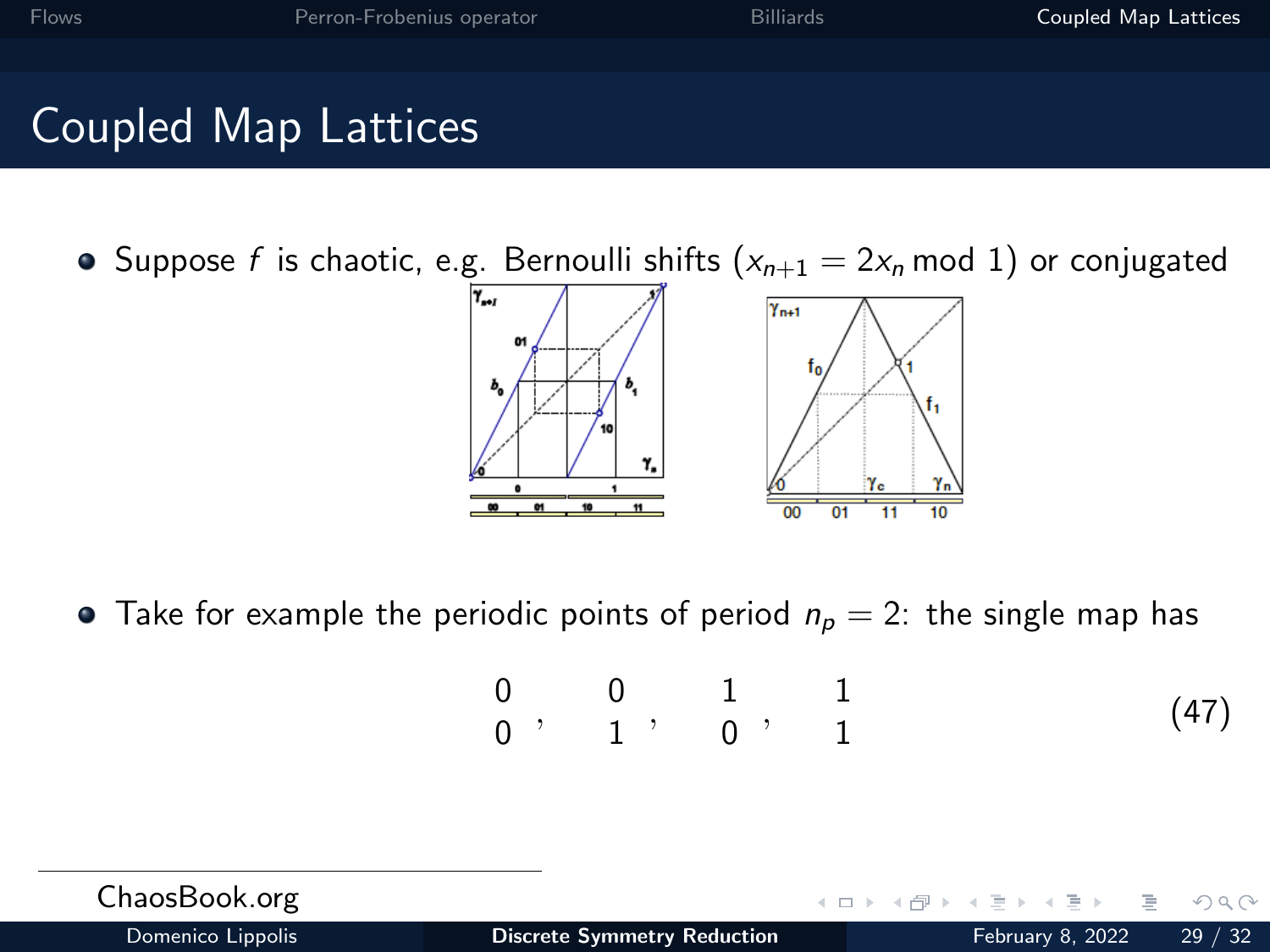Then the two-dimensional map has  $4^2 = 16$  periodic points classified as

• six prime orbits

|  | 00 00 10 01 00 01                       |  |      |
|--|-----------------------------------------|--|------|
|  | $01$ , $11$ , $11$ , $10$ , $10$ , $11$ |  | (48) |

 $\leftarrow$ 

 $QQQ$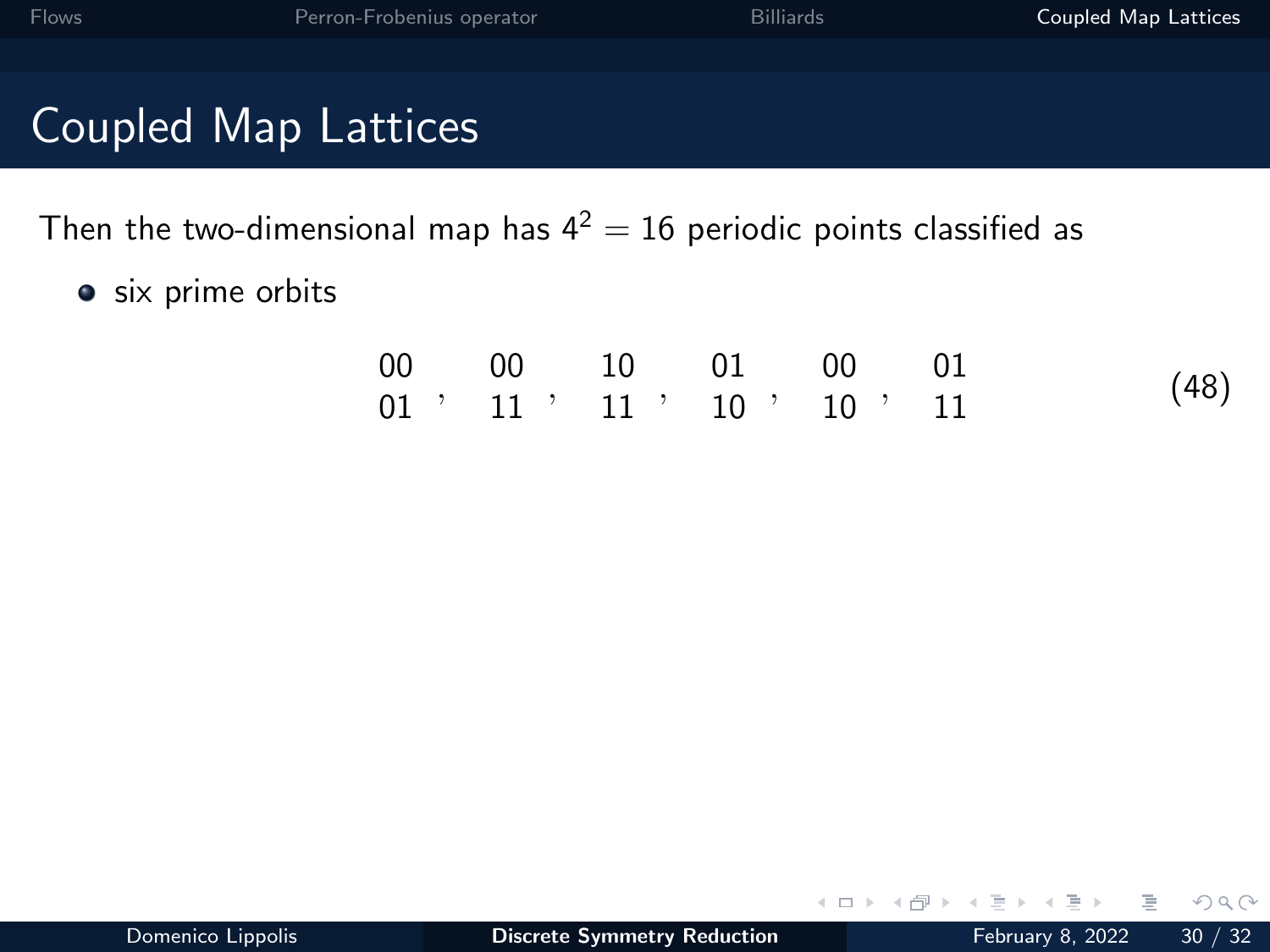| <b>Flows</b>         | Perron-Frobenius operator                                                 | <b>Billiards</b> | Coupled Map Lattices |
|----------------------|---------------------------------------------------------------------------|------------------|----------------------|
|                      |                                                                           |                  |                      |
| Coupled Map Lattices |                                                                           |                  |                      |
|                      | Then the two-dimensional map has $4^2 = 16$ periodic points classified as |                  |                      |

• six prime orbits

|  |  | 00 00 10 01 00 01                       |      |
|--|--|-----------------------------------------|------|
|  |  | $01$ , $11$ , $11$ , $10$ , $10$ , $11$ | (48) |

• their cyclic permutations

|  | 01 11 11 10 10 11                       |  |      |
|--|-----------------------------------------|--|------|
|  | $00$ , $00$ , $10$ , $01$ , $00$ , $01$ |  | (49) |

 $\leftarrow$ 

Þ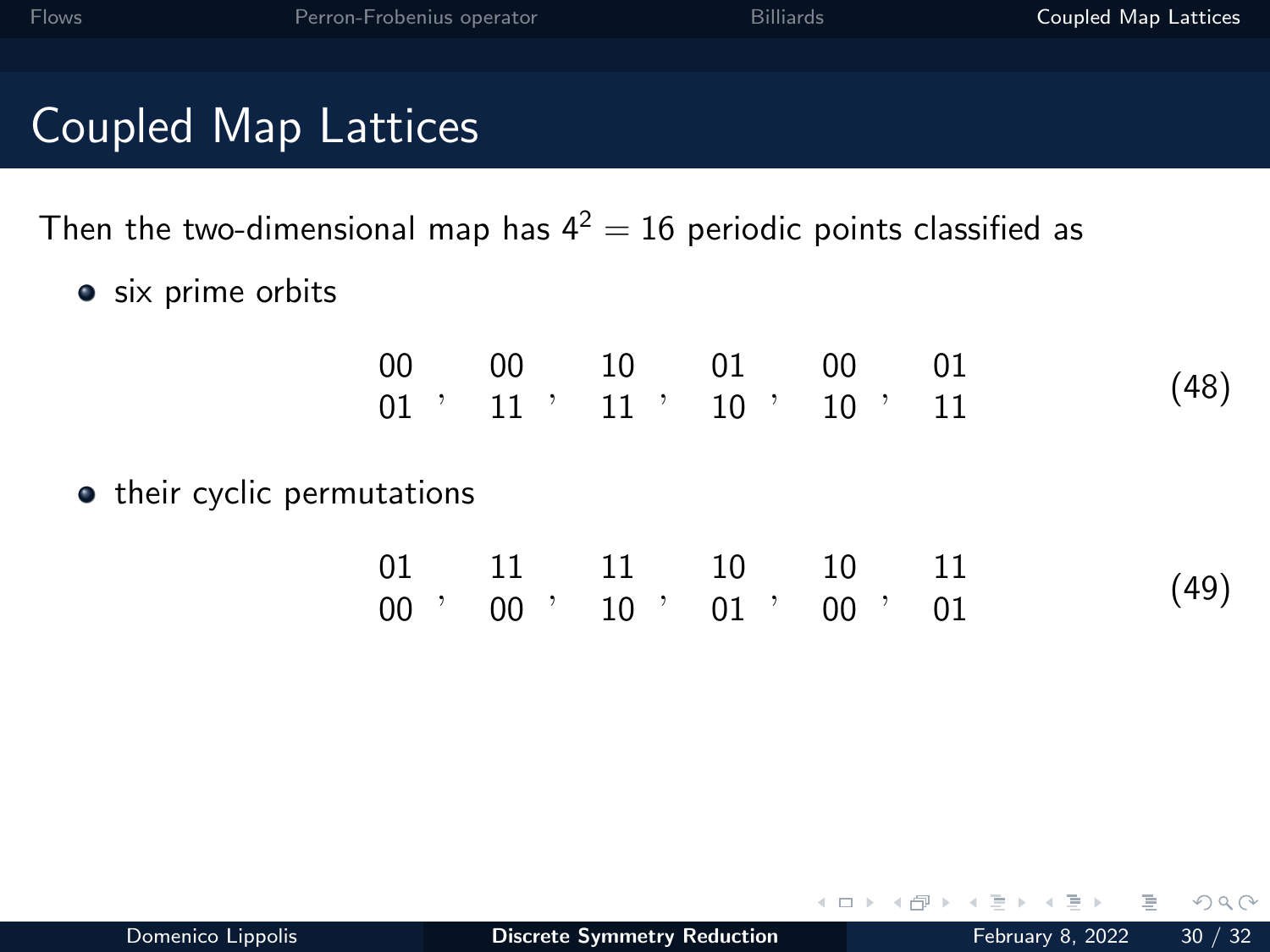| <b>Flows</b>                                                              | Perron-Frobenius operator             |        |                                                                                                     | Billiards     |    | Coupled Map Lattices |
|---------------------------------------------------------------------------|---------------------------------------|--------|-----------------------------------------------------------------------------------------------------|---------------|----|----------------------|
|                                                                           |                                       |        |                                                                                                     |               |    |                      |
| <b>Coupled Map Lattices</b>                                               |                                       |        |                                                                                                     |               |    |                      |
| Then the two-dimensional map has $4^2 = 16$ periodic points classified as |                                       |        |                                                                                                     |               |    |                      |
| • six prime orbits                                                        |                                       |        |                                                                                                     |               |    |                      |
|                                                                           |                                       |        | $\begin{array}{cccccc} 00 & 00 & 10 & 01 & 00 & 01 \\ 01 & 11 & 11 & 10 & 10 & 10 & 11 \end{array}$ |               |    | (48)                 |
|                                                                           | • their cyclic permutations           |        |                                                                                                     |               |    |                      |
|                                                                           |                                       |        |                                                                                                     |               |    | (49)                 |
|                                                                           | • and four period-one repeated orbits |        |                                                                                                     |               |    |                      |
|                                                                           |                                       | $00$ ' | 00   01   10   11                                                                                   | $01$ ' $10$ ' | 11 | (50)                 |

イロト イ部 トイヨト イヨト

 $\equiv$  990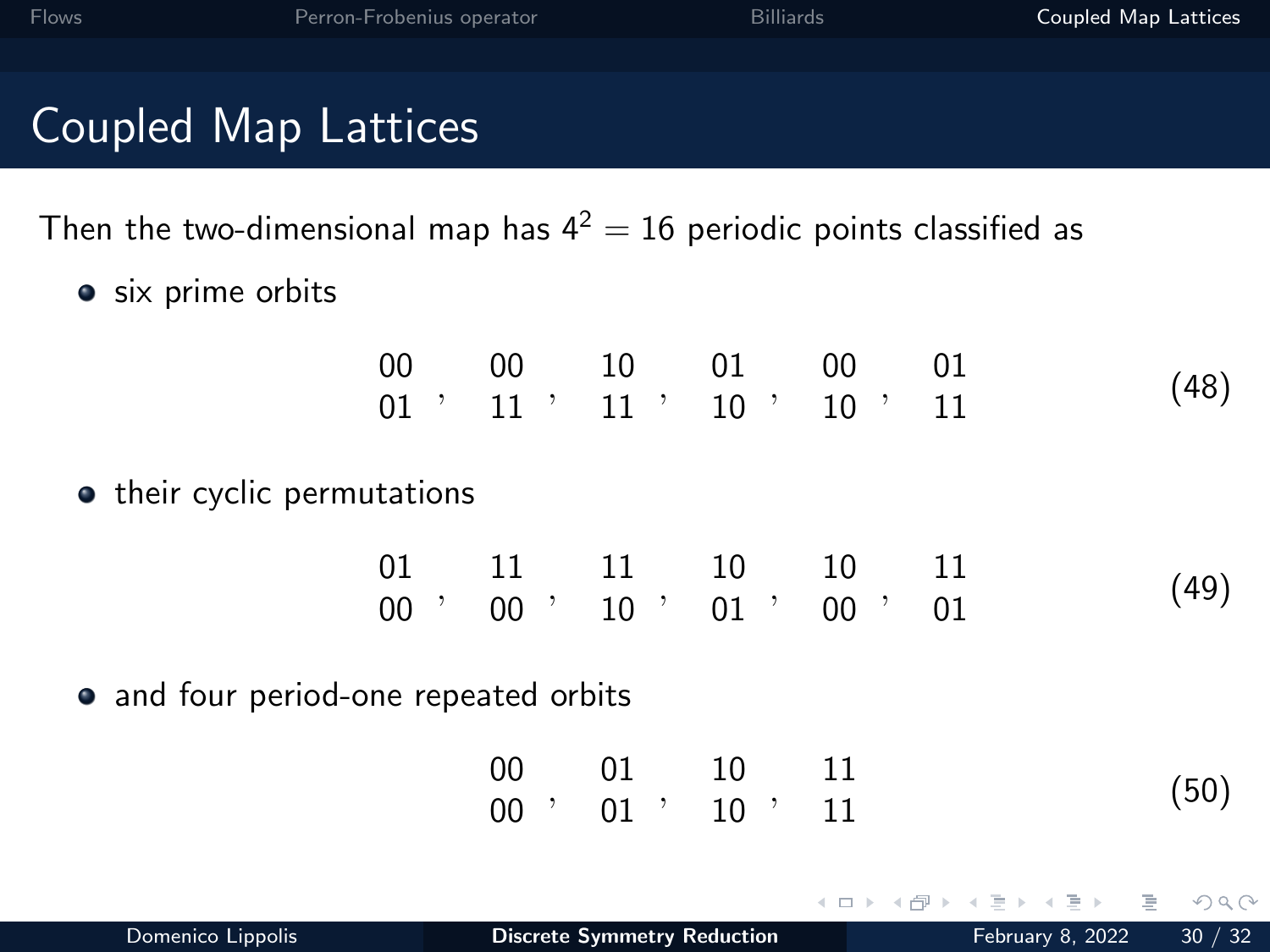$\bullet$  A symmetrically coupled lattice of N spatial sites has symmetry group  $D<sub>N</sub>$  of order 2N (spatial cyclic permutation  $+$  reflections)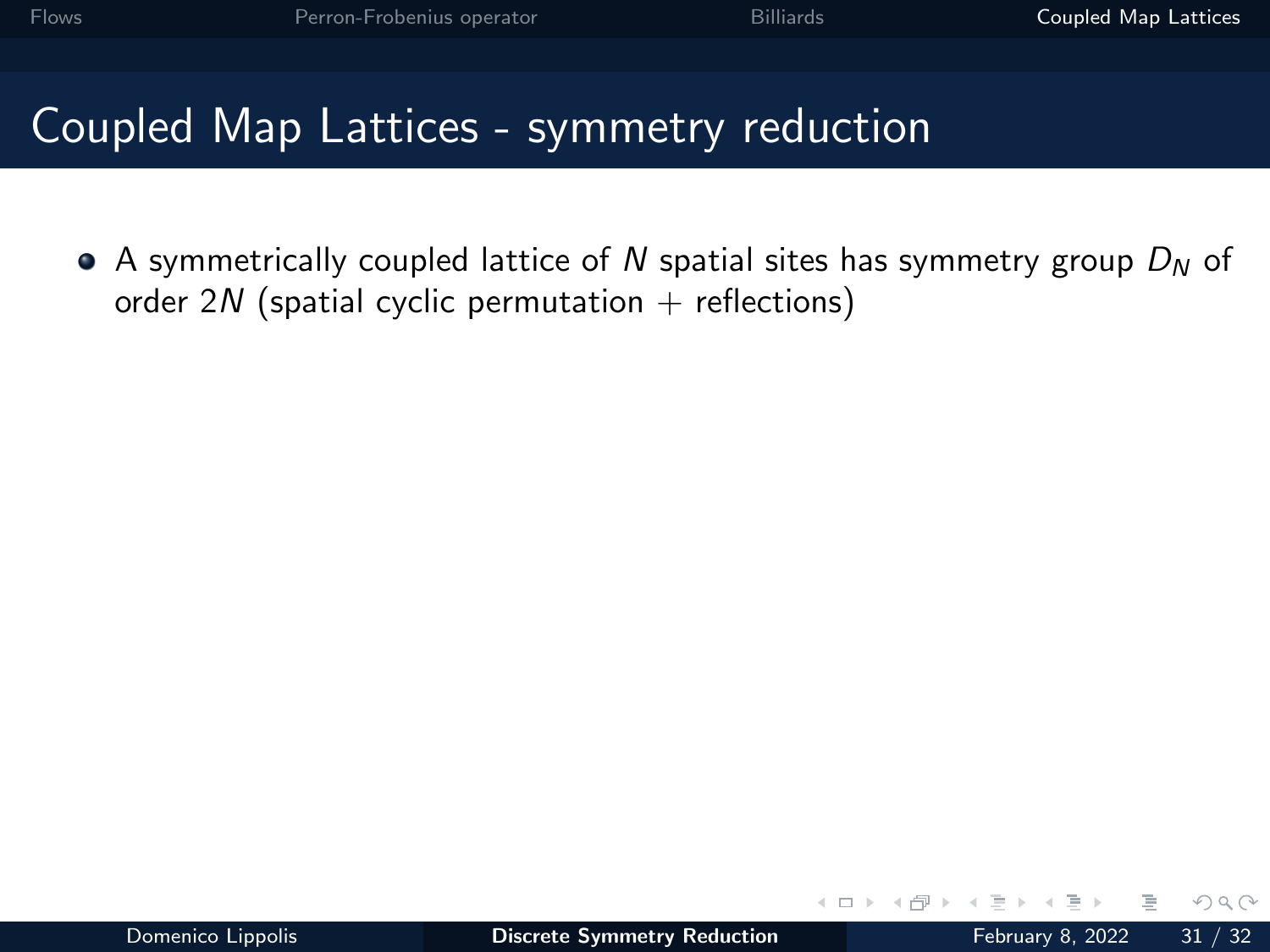- $\bullet$  A symmetrically coupled lattice of N spatial sites has symmetry group  $D<sub>N</sub>$  of order 2N (spatial cyclic permutation  $+$  reflections)
- **If**  $N = 2$ , cyclic shift is the same as reflection and  $D_2 = C_2 = \{e, s\}$ . The prime orbits of period  $n_p = 2$  in the fundamental domain are classified as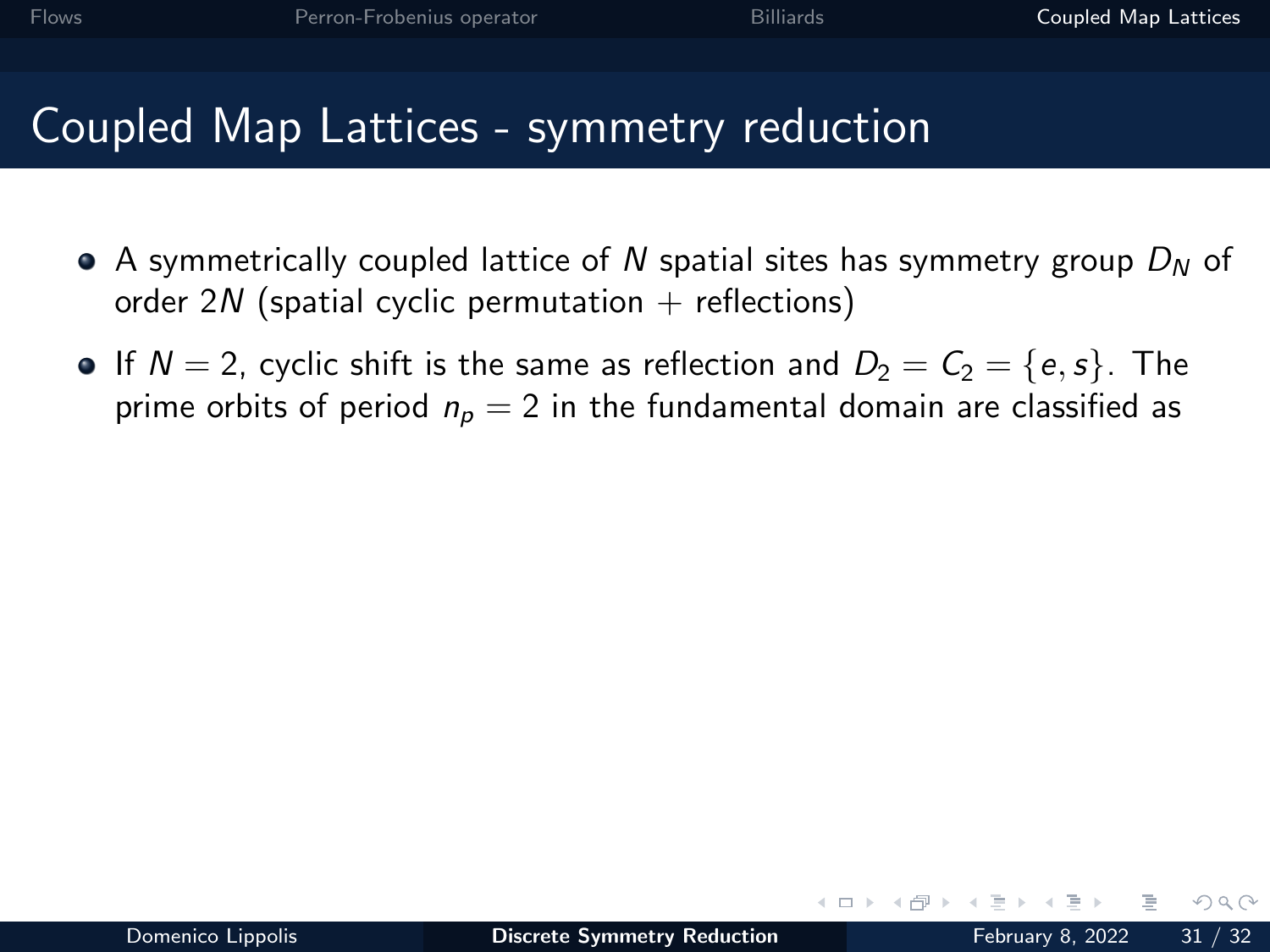- $\bullet$  A symmetrically coupled lattice of N spatial sites has symmetry group  $D<sub>N</sub>$  of order 2N (spatial cyclic permutation  $+$  reflections)
- If  $N = 2$ , cyclic shift is the same as reflection and  $D_2 = C_2 = \{e, s\}$ . The prime orbits of period  $n_p = 2$  in the fundamental domain are classified as
- two asymmetric orbits of period two in the original dynamics

$$
\begin{array}{ccccc}\n00 & & 10 \\
10 & & 11\n\end{array}
$$
\n(51)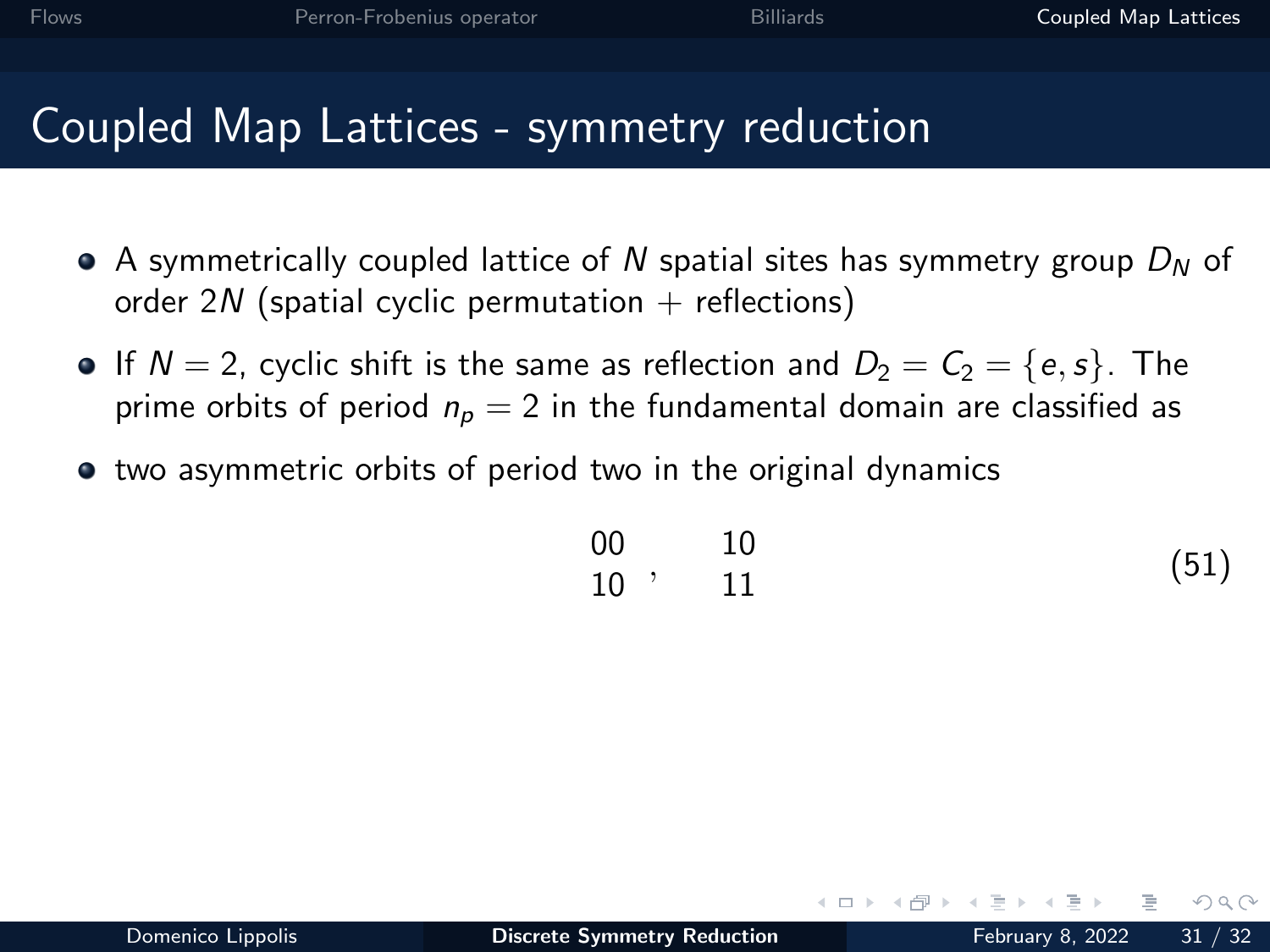- $\bullet$  A symmetrically coupled lattice of N spatial sites has symmetry group  $D<sub>N</sub>$  of order 2N (spatial cyclic permutation  $+$  reflections)
- **If**  $N = 2$ , cyclic shift is the same as reflection and  $D_2 = C_2 = \{e, s\}$ . The prime orbits of period  $n_p = 2$  in the fundamental domain are classified as
- $\bullet$  two asymmetric orbits of period two in the original dynamics

$$
\begin{array}{ccccc}\n00 & & 10 \\
10 & & 11\n\end{array}
$$
\n(51)

• one boundary orbit  $(x = y)$  originally of period two

$$
\begin{array}{c}\n00 \\
11\n\end{array} \tag{52}
$$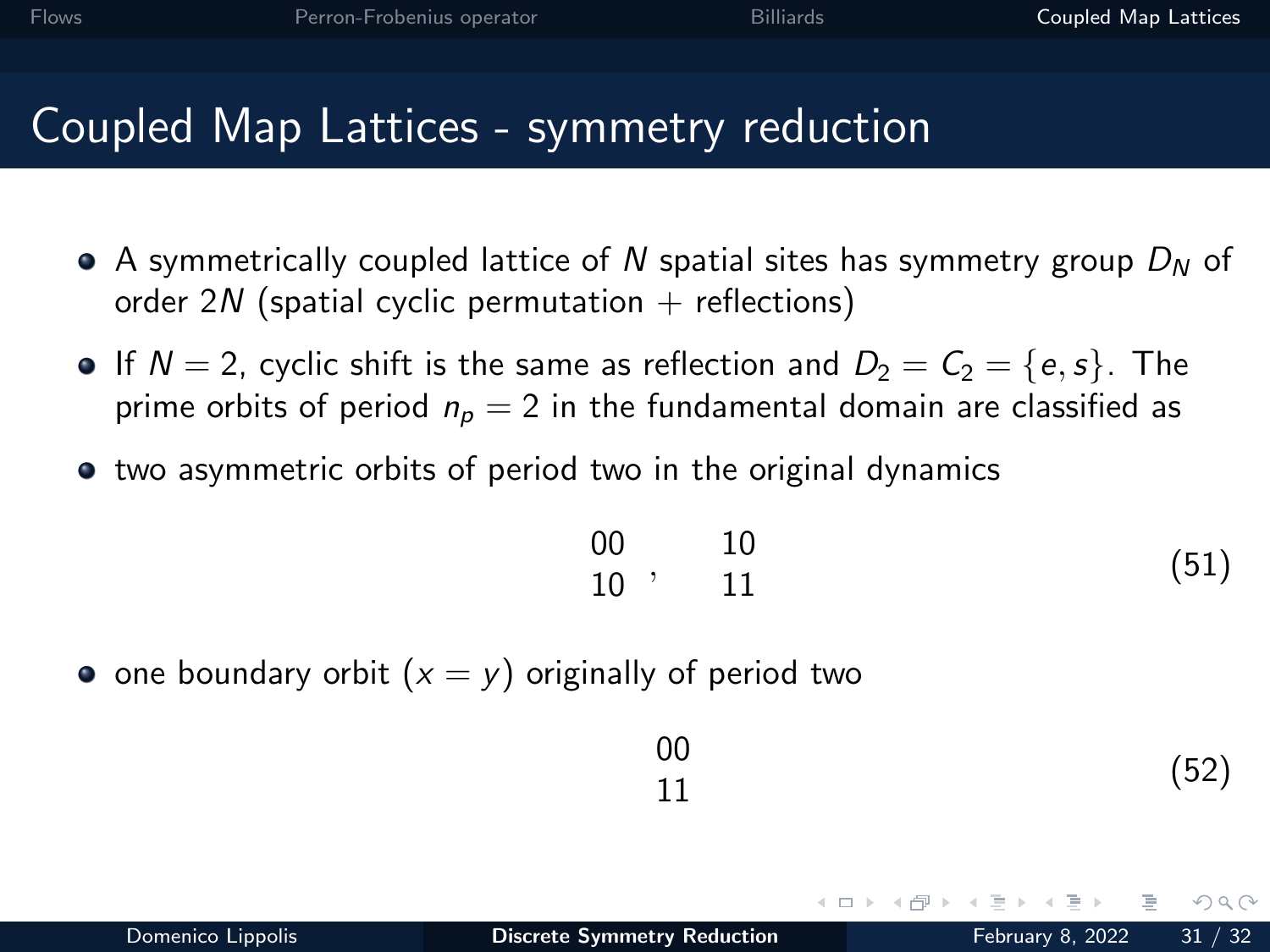• and three symmetric orbits of original period four

| 00 | 01 | 10 |
|----|----|----|
| 01 | 01 | 11 |
| 00 | 10 | 01 |
| 10 | 10 | 11 |

(53)

 $\Box$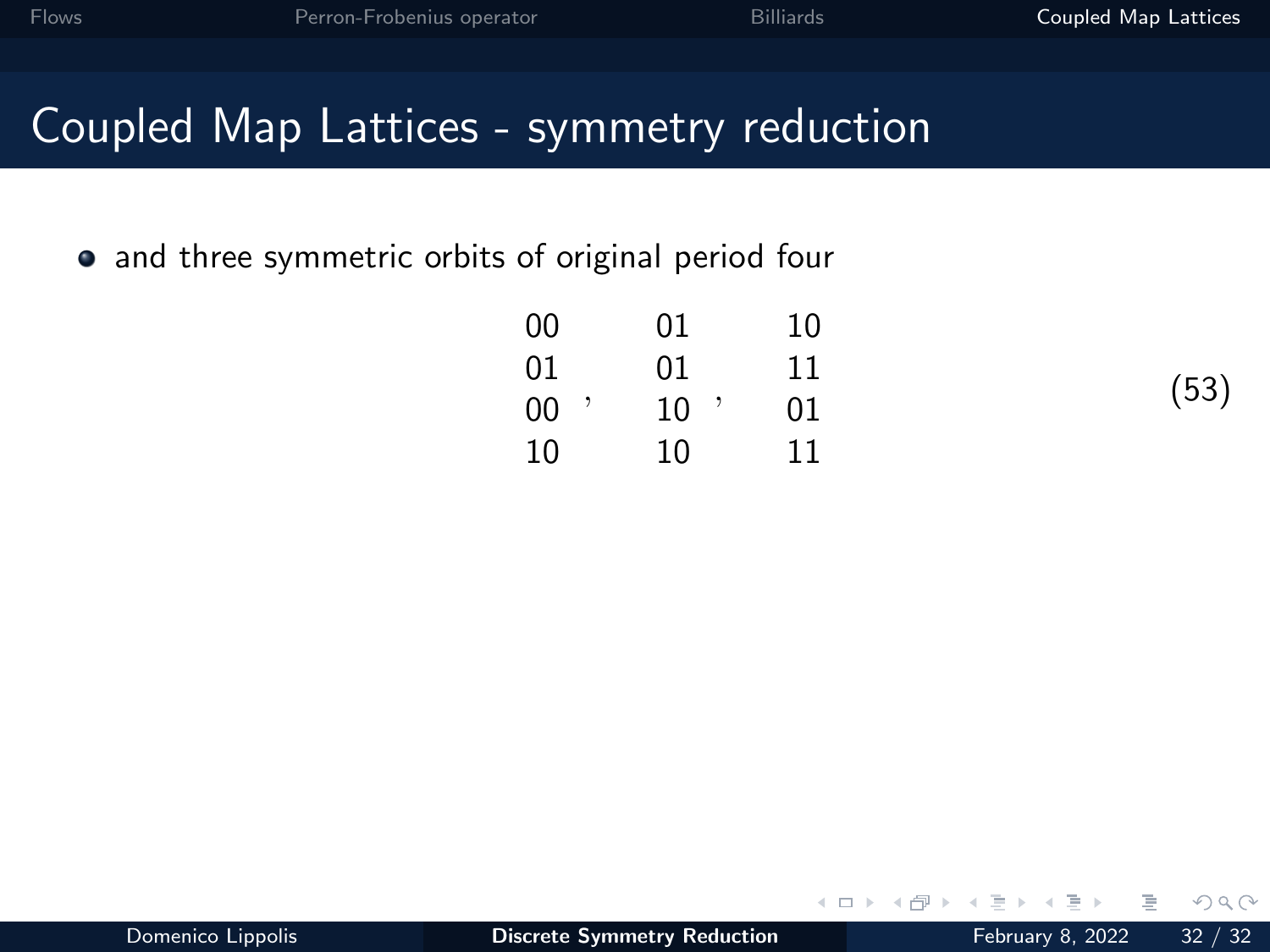## Coupled Map Lattices - symmetry reduction

• and three symmetric orbits of original period four

| 00     | 01     | 10 |      |
|--------|--------|----|------|
| 01     | 01     | 11 |      |
| $00$ ' | $10$ ' | 01 | (53) |
| 10     | 10     | 11 |      |
|        |        |    |      |

• Applying the flip  $s:(x, y) \rightarrow (y, x)$ , the orbits of the last group are all copies of the orbits of the first group, or repeated orbits, and we are left with

| $00\,$<br>$\overline{01}$ | $\sim$ 00          |      |
|---------------------------|--------------------|------|
|                           | $01$ , $11$ , $11$ | (54) |

as prime cycles in the fundamental domain  $x > y$ 

 $\Omega$